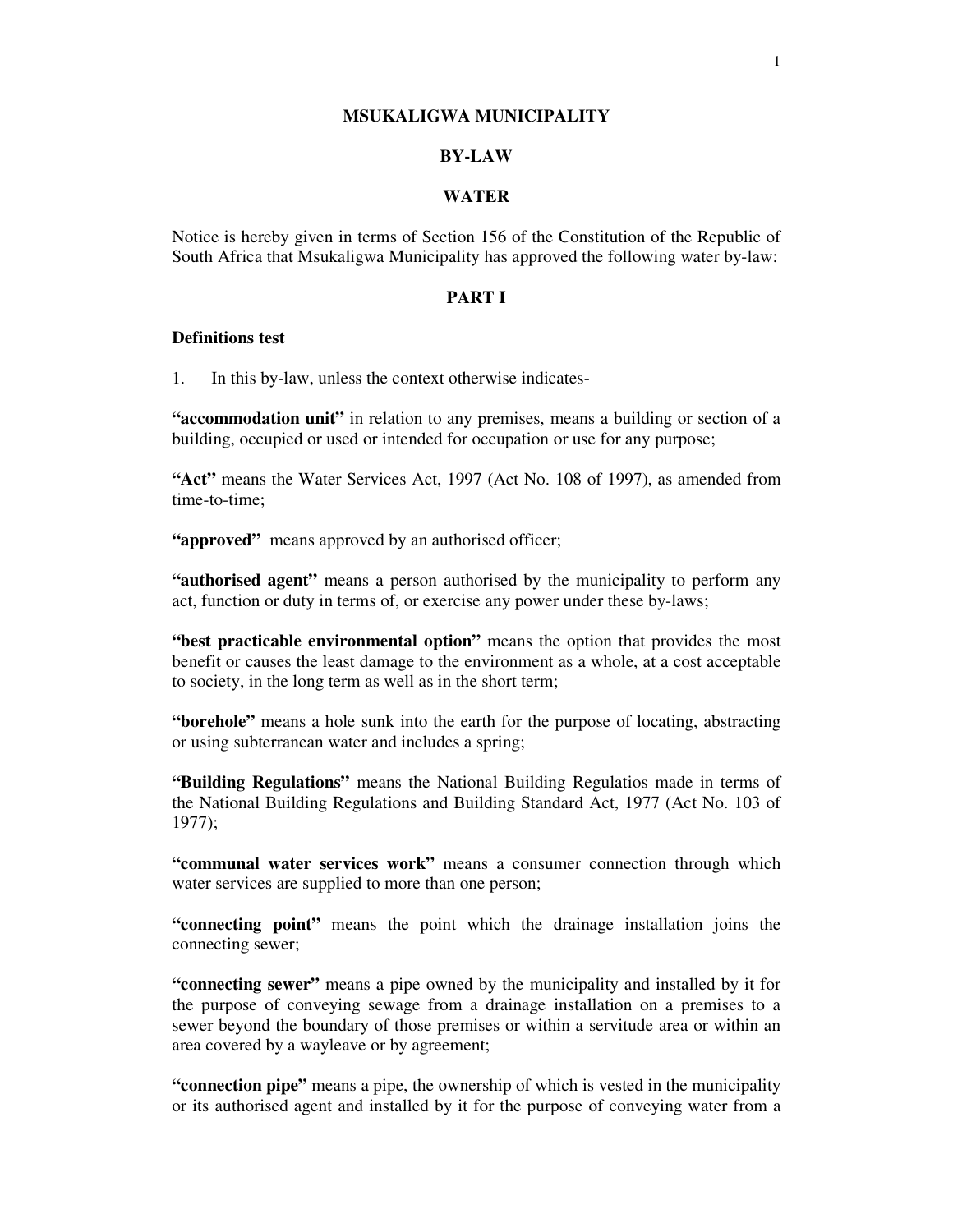main to a water installation, and includes a "communication pipe" referred to in SABS 0252 Part I;

#### **"consumer"** means -

- (a) any occupier of any premises to which or on which the municipality or its authorised agent has agreed to provide water services or is actually providing water services, or if there be no occupier, then any person who has entered into a current agreement with the municipality or is authorised agent for the provision of water services to or on such premises, or, if there be no such person, the owner of the premises: Provided that where water services is provided through a single connection to a number of occupiers, it shall means the occupier, or person, to whom the municipality or its authorised agent has agreed to provide water services; or
- (b) person that obtains access to water services are provided through a communal water services work;

**"drain"** means that portion of the drainage installation that conveys sewage within any premises;

**"drainage installation"** means a system situated on any premises and vested in the owner thereof and is used for or intended to be used for or in connection with the reception, storage, treatment or conveyance of sewage on that premises to the connecting point and includes drains, fittings, appliances, septic tanks, conservancy tanks, pit latrines and private pumping installations forming part of or ancillary to such systems;

**"drainage work"** includes any drain, sanitary fitting, water supplying apparatus, waste or other pipe or any work connected with the discharge of liquid or solid matter into any drain or sewer or otherwise connected with the drainage of any premises;

**"duly qualified sampler"** means a person who takes samples for analysis from the sewage disposal and stormwater disposal systems and from public waters and who has been certified to do so by an authorised agent;

**"effluent"** means any liquid whether or not containing matter in solution or suspension;

**"emergency"** means any situation that poses a risk or potential risk to life, health, the environment or property;

**"environmental cost"** means the full cost of all measures necessary to restore the environment to its condition prior to the damaging incident;

**"fire hydrant"** means a potable water installation that conveys water for fire fighting purposes only;

**"fixed quantity water delivery system"** means a water installation, which delivers a fixed quantity of water to a consumer in any single day;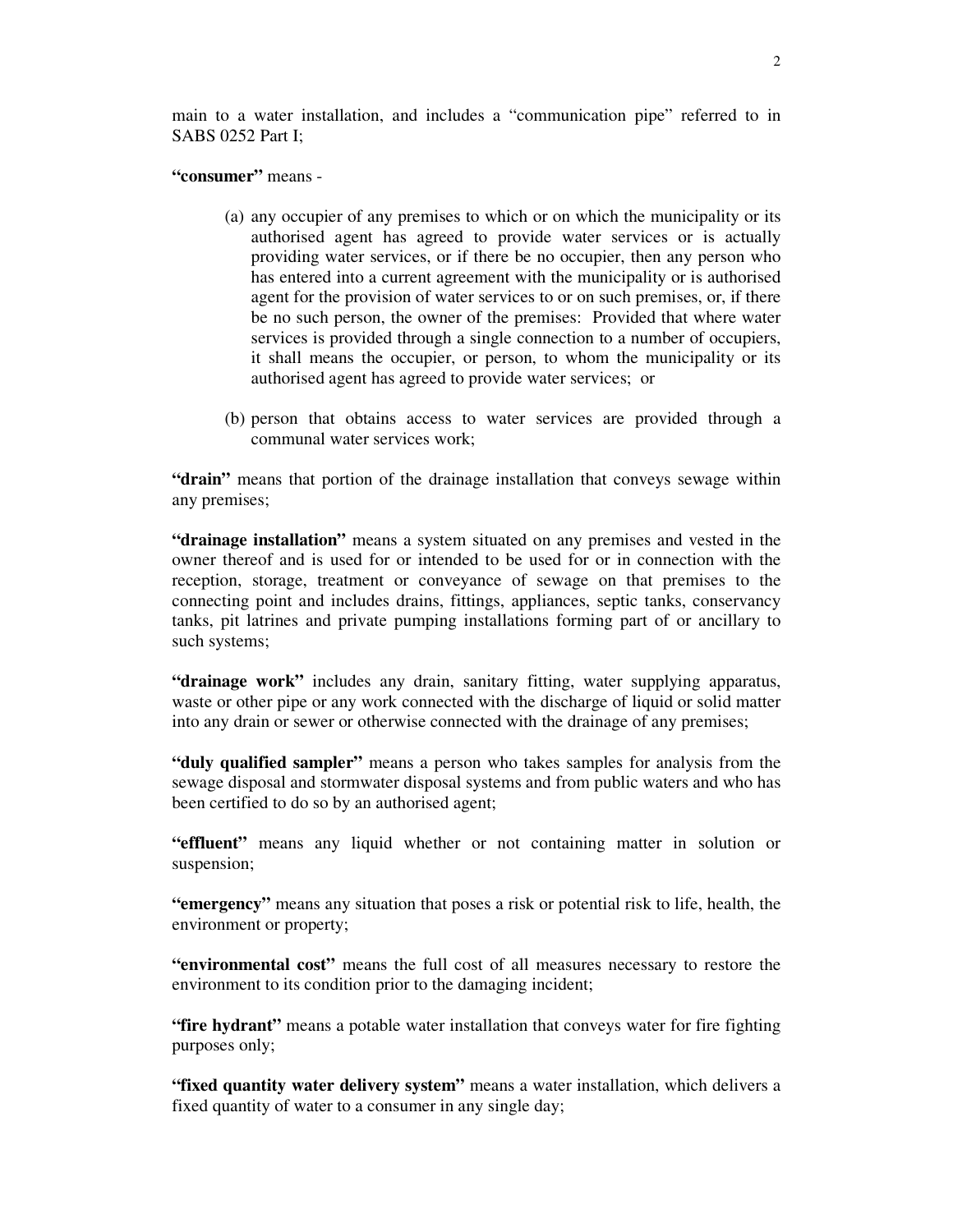**"flood level (1 in 50 years)"** means that level reached by flood waters resulting from a storm of a frequency of 1 in 50 years;

**"flood plain (1 in 50 years)"** means the area subject to inundation by flood waters from a storm of a frequency of 1 in 50 years;

**"high strength sewage"** means sewage with a strength or quality greater than standard domestic effluent;

**"industrial effluent"** means effluent emanating from industrial use of water, includes for purposes of these by-laws, any effluent other than standard domestic effluent or stormwater;

**"installation work"** means work in respect of the construction of, or carried out on a water installation;

**"main"** means a pipe other than a connection pipe, vesting in the municipality or its authorised agent and used by it for the purpose of conveying water to a consumer;

**"measuring device"** means any method, procedure, process pr device, apparatus, installation that enables the quantity of water services provided to be quantified and includes a method, procedure or process whereby quantity is estimated or assumed;

**"meter"** means a water meter as defined by the Regulations published in terms of the Trade Metrology Act, 1973 (Act No. 77 of 1973), or, in the case of water meters of size greater than 100 mm, a device which measures the quantity of water passing through it;

**"municipality"** means the water services authority as defined in the Act;

**"occupier"** means a person who occupies any premises or part thereof, without regard to the title under which he or she occupies;

**"owner"** means-

- (a) the person I whom from time-to-time is vested the legal title to premises;
- (b) in a case where the person in whom the legal title to premises is vested is insolvent or dead, or is under any form of legal disability whatsoever, the person in whom the administration and control of such premises is vested as curator, trustee, executor, administrator, judicial manager, liquidator or other legal representative;
- (c) in any case where the municipality or its authorised agent is unable to determine the identity of such person, a person who is entitled to the benefit of the use of such premises or a building or buildings thereon;
- (d) in the case of premises for which a lease agreement of 30 years or longer has been entered into, the lessee thereof;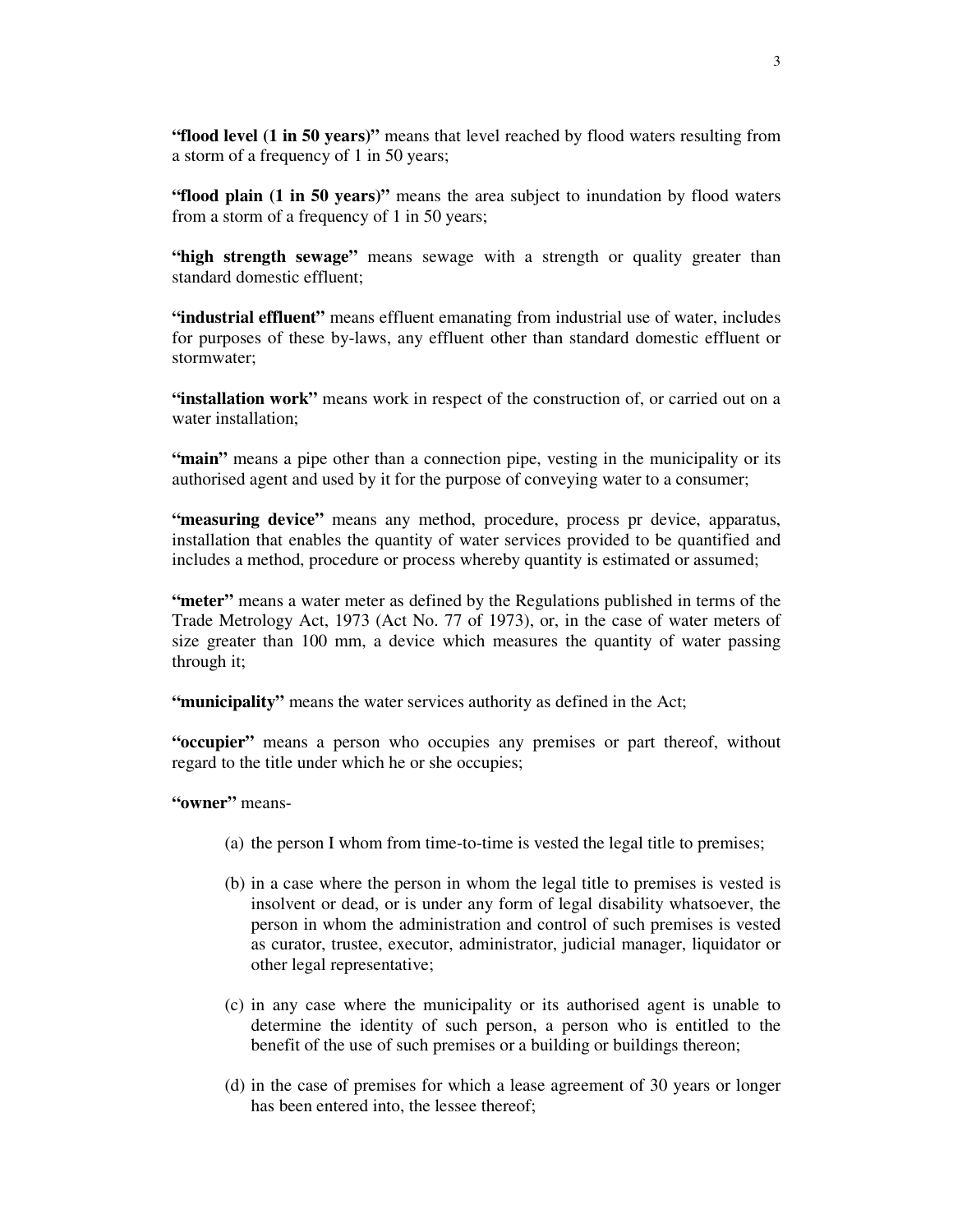- (e) in relation to-
	- (i) a piece of land delineated on a sectional plan registered in terms of the Sectional Titles Act, 1986 (Act No. 95 of 1986), the developer or the body corporate in respect of the common property; or
	- (ii) a section as defined in the Sectional Titles Act, 1986 (Act No. 95 of 1986), the person in whose name such section is registered under a sectional title deed and includes the lawfully appointed agent of such a person;

**"person"** means any natural person, local government body or like authority, a company incorporated under any law, a body of persons whether incorporated or not, a statutory body, public utility body, voluntary association or trust;

**"pollution"** means the introduction of any substance into the water supply system, a water installation or a water resource that may directly or indirectly alter the physical, chemical or biological properties of the water found therein so as to make it-

- (a) less fit for any beneficial purpose for which it may reasonably be expected to be used; or
- (b) harmful or potentially harmful-
	- (i) to the welfare, health or safety of human beings;
	- (ii) to any aquatic or non-aquatic organism;

**"premises"** means any piece of land, the external surface boundaries of which are delineated on-

- (a) a general plan or diagram registered in terms of the Land Survey act, 1927 (Act No. 9 of 1927), or in terms of the Deeds Registries Act, 1937 (Act No. 47 of 1937); or
- (b) a sectional plan registered in terms of the Sectional Titles Act, 1986 (Act No. 95 of 1986);
- (c) a register held by a tribal authority;

**"prescribed tariff or charge"** means a charge prescribed by the municipality;

**"public notice"** means a notice in a newspaper in at least two of the official languages in general use within the Province or area in question, and, where possible, the notice shall be published in a newspaper appearing predominantly in the language utilised in the publication of the notice;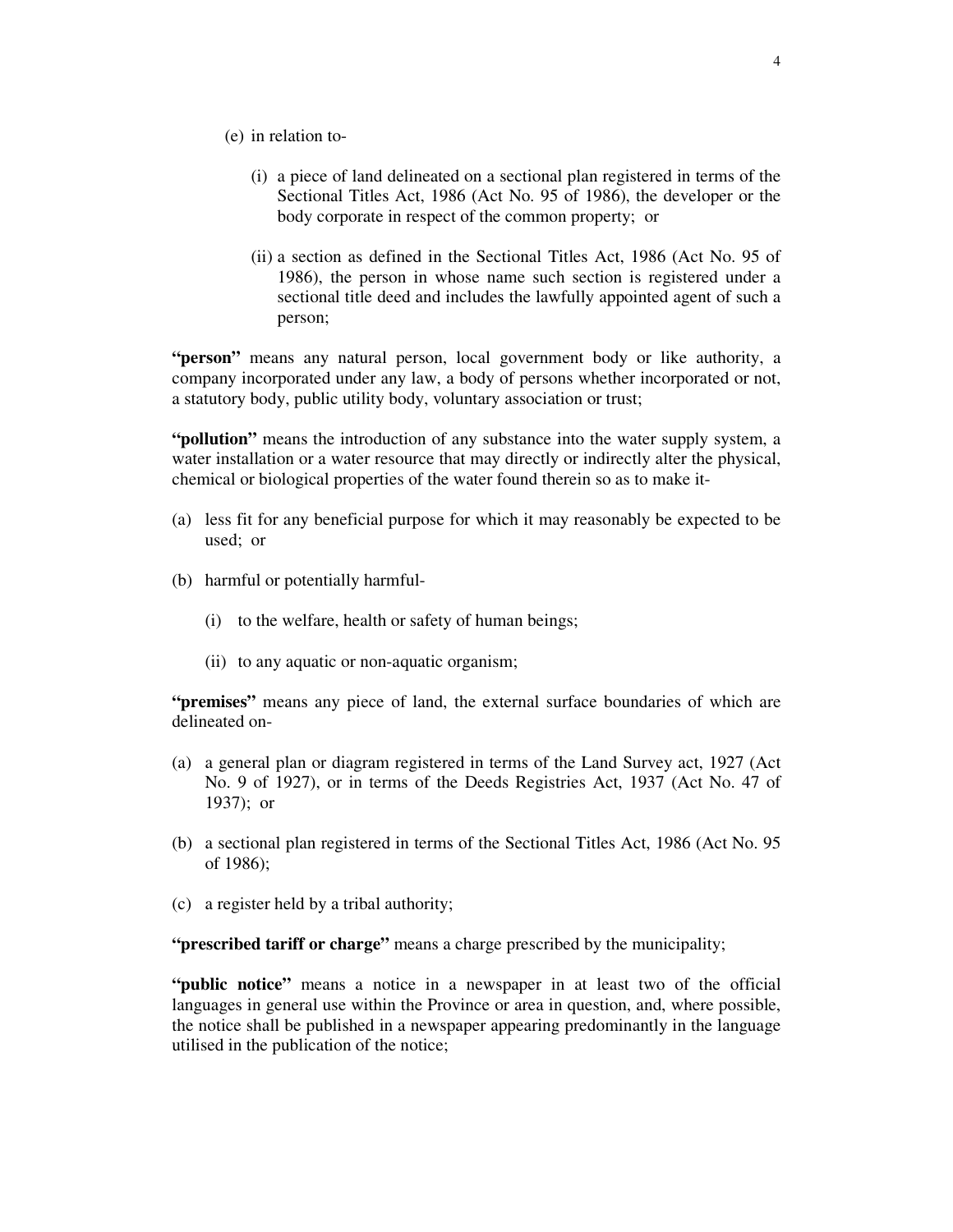**"Public water"** means any river, watercourse, bay, estuary, the sea and any other water to which the public has the right of use or to which the public has the right of access;

**"sanitation services"** has the same meaning assigned to it in terms of the Act and includes for purposes of these by-laws water for industrial purposes and the disposal of industrial effluent;

**"sea outfalls"** means the discharge of effluent directly into the sea;

**"service pipe"** means a pipe which is part of a water installation provided and installed on any premises by the owner or occupier and which is connected or to be connected to a connection pipe to serve the water installation on the premises;

**"sewage"** means waste water, industrial effluent, standard domestic effluent and other liquid waste, either separately or in combination, but shall not include stormwater;

**"sewage disposal system"** means the structures, pipes, valves, pumps, meters or other appurtenances used in the conveyance through the sewer reticulation system and treatment at the sewage treatment plant under the control of the municipality or its authorised agent and which may be used by it in connection with the disposal of sewage and shall include the sea outfalls;

**"sewer"** means any pipe or conduit which is the property of or is vested in the municipality or its authorised agent and which may be used for the conveyance of sewage from the connecting sewer and shall not include a drain as defined;

**"standard domestic effluent"** means domestic effluent with prescribed strength characteristics in respect of chemical oxygen demand and settable solids as being appropriate to sewage discharges from domestic premises within the jurisdiction of the municipality or its authorised agent, but shall not include industrial effluent;

**"stormwater"** means water resulting from natural precipitation or accumulation and includes rainwater, subsoil water or spring water;

**"terminal water fitting"** means a water fitting at an outlet of a water installation that controls the discharge of water from a water installation;

**"trade premises"** means premises upon which industrial effluent is produced;

**"water fitting"** means a component of a water installation, other than a pipe, through which water passes or in which it is stored;

**"water installation"** means the pipes and water fittings which are situated on any premises and vested in the owner thereof and used or intended to be used in connection with the use of water on such premises, and includes a pipe and water fitting situated outside the boundary of the premises, which either connects to the connection pipe relating to such premises or is otherwise laid with the permission of the municipality or its authorised agent;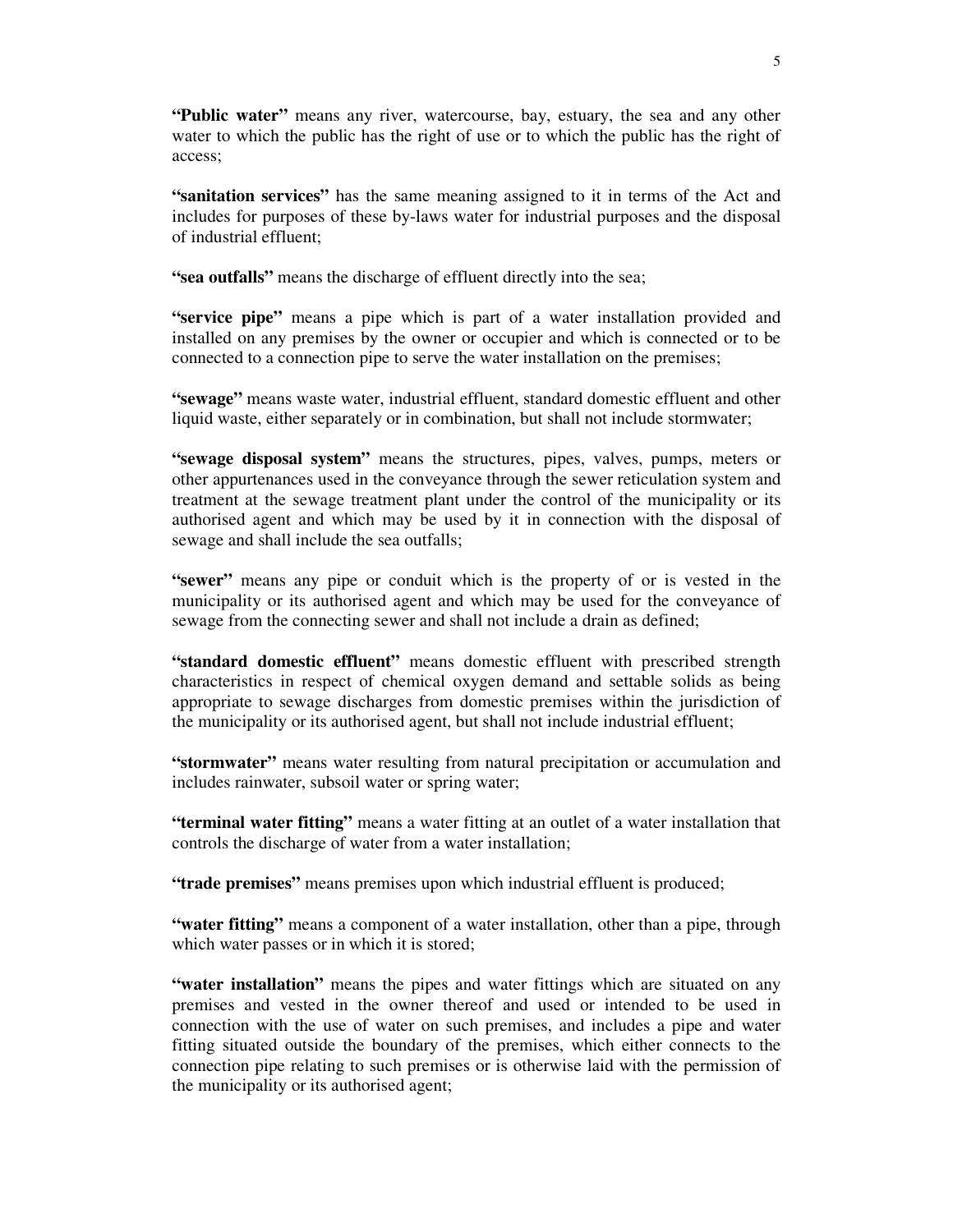**"water services"** has the same meaning assigned to it in terms of the Act and includes for purposes of these by-laws water for industrial purposes and the disposal of industrial effluent;

**"water supply services"** has the same meaning assigned to it in terms of the Act and includes for purposes of these by-laws water for industrial purposes and the disposal of industrial effluent;

**"water supply system"** means the structures, aqueducts, pipes, valves, pumps, meters or other apparatus relating thereto which are vested in the municipality or its authorised agent and are used or intended to be used by it in connection with the supply of water, and includes any part of the system;

**"wet industry"** means an industry which discharges industrial effluent; and

**"working day"** means a day other than a Saturday, Sunday or public holiday.

(2) Any word or expression used in these by-laws to which a meaning has been assigned in-

- (a) the Act will bear that meaning; and
- (b) the National Building Regulations and Building Standards Act, 1997 (Act No. 103 of 1977), the Building Regulations

will in respect of Chapter III bear that meaning, unless the context indicates otherwise.

(3) Any reference in Chapter I of these by-laws to water services or services must be interpreted as referring to water supply services or sanitation services depending on the services to which is applicable.

### **PART II**

### **Application for Water Services**

2. (1) No person shall gain access to water services from the water supply system, sewage disposal system or through any other sanitation services unless he or she has applied to the municipality or its authorised agent on the prescribed form for such services for a specific purpose and to which such application has been agreed.

(2) Where a premises or consumer are provided with water services, it shall be deemed that an agreement in terms of Sub-Section (1) exists.

(3) A consumer must elect the available level of services to be provided to him or her or it.

(4) A consumer may at any time apply to alter the level of services elected in terms of the agreement entered into, provided that such services are available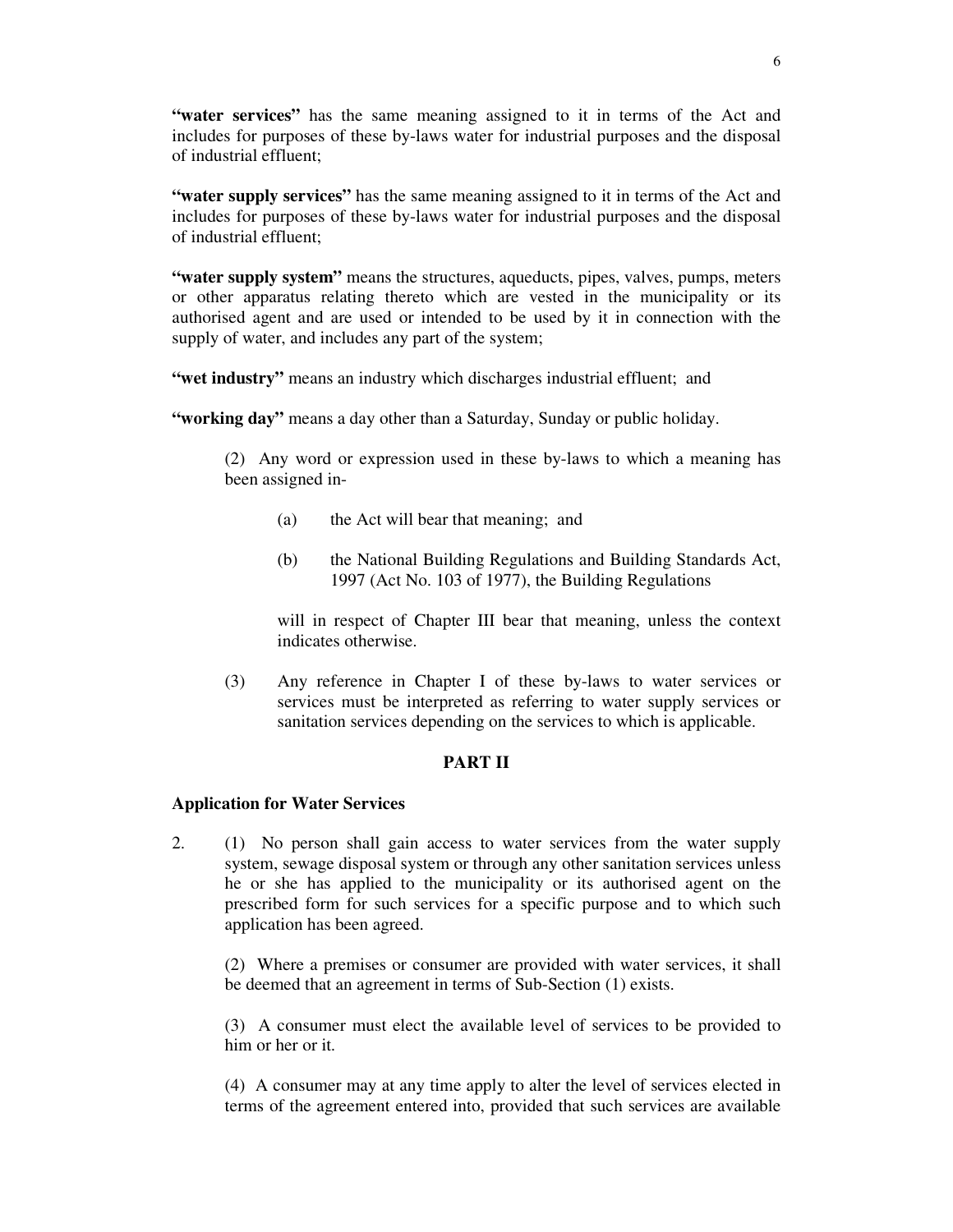and that any costs and expenditure associated with altering the level of services will be payable by the consumer.

## **PART III**

#### **Tariffs and charges**

### **Prescribed tariffs and charges for water services**

3. All tariffs and or charges payable in respect of water services rendered by the municipality or its authorised agent in terms of these by-laws, including but not limited to the payment of connection charges, fixed charges or any additional charges or interest in respect of failure to pay such tariffs or charges on the specified date will be set by the municipality- by a resolution passed by the Council;

in accordance with-

- (i) its tariff policy;
- (ii) any by-laws in respect thereof; and
- (iii) any regulations in terms of Section (10) of the Act.

## **Fixed charges for water services**

4. (1) The municipality may, in addition to the tariffs or charges prescribed for water services actually provided, levy a monthly fixed charge, annual fixed charge or once-off fixed charge in respect of the provisions of water services

in accordance with-

- (a) its tariff policy;
- (b) any by-laws in respect thereof; and
- (c) any regulations in terms of Section (10) of the Act.

(2) Where a fixed charge is levied in terms of Sub-Section (1), it shall be payable by every owner or consumer in respect of water services provided by the municipality or its authorised agent to him, her or it, whether or not water services are used by him, her or it.

## **PART IV**

#### **Payment**

#### **Payment of deposit**

5. (1) Every consumer must on application for the provision of water services and before such water services will be provided by the municipality or its authorised agent, deposit with the municipality or its authorised agent a sum of money equal to the estimated tariff and or charge for an average month's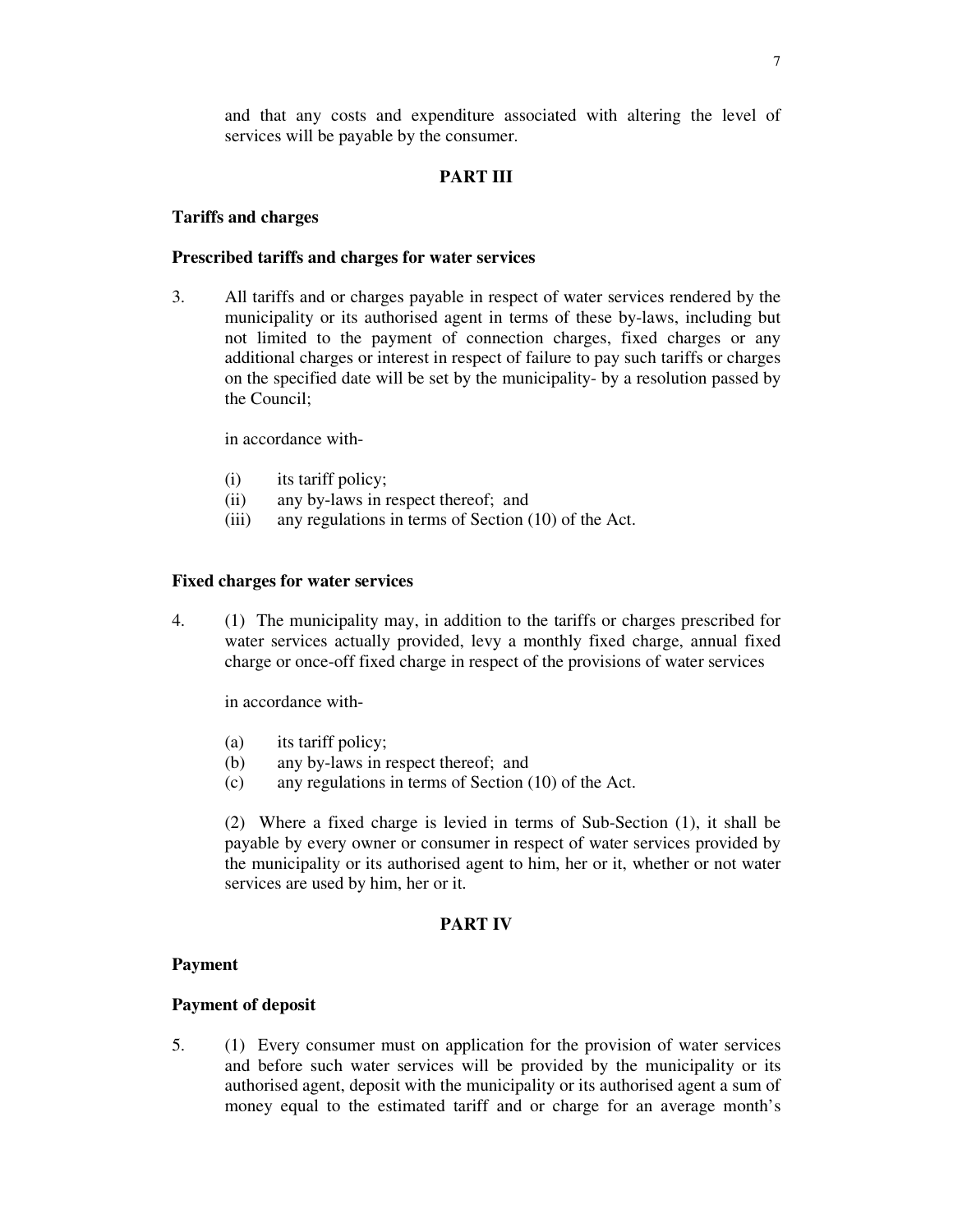water services as determined by the municipality or its authorised agent except in the case of a pre-payment measuring device being used by the municipality or its authorised agent.

(2) The municipality or its authorised agent may require a consumer to whom services are provided and who was not previously required to pay a deposit, for whatever reason, to pay a deposit on request, within a specified period.

### **Payment for water services provided**

6. (1) Water services provided by the municipality or its authorised agent to a consumer shall be paid for by the consumer at the prescribed tariff or charge set, for the particular category of water services provided.

(2) A consumer shall be responsible for payment for all water services provided to the consumer from the date of an agreement until the date of termination thereof.

(3) The municipality or its authorised agent may estimate the quantity of water services provided in respect of a period or periods within the interval between successive measurements and may render an account to a consumer for the services so estimated.

(4) If a consumer uses water supply services for a category of use other than that for which it is provided by the municipality or its authorised agent in terms of an agreement and as a consequence is charged at a rate lower than the rate which should have been charged, the Municipality or its authorised agent may make an adjustment of the amount charged in accordance with the rate which should have been charged and recover from the consumer the tariffs and charges payable in accordance with such adjustment.

(5) If amendments to the prescribed tariffs or charges for water services provided become operative on a date between measurements for the purpose of rendering an account in respect of the tariffs or charges-

- (a) it shall be deemed that the same quantity of water services was provided in each period of twenty-four hours during the interval between the measurements; and
- (b) any fixed charge shall be calculated on a pro rata basis in accordance with the charge that applied immediately before such amendment and such amended charge.

(6) A consumer must pay his or her or its account at an approved agent of the municipality or its authorised agent. A consumer shall remain liable for the payment of an account not paid with the municipality, its authorised agent or approved agent.

(7) A municipality or its authorised agent must inform a consumer as to who the approved agents for payment of accounts are.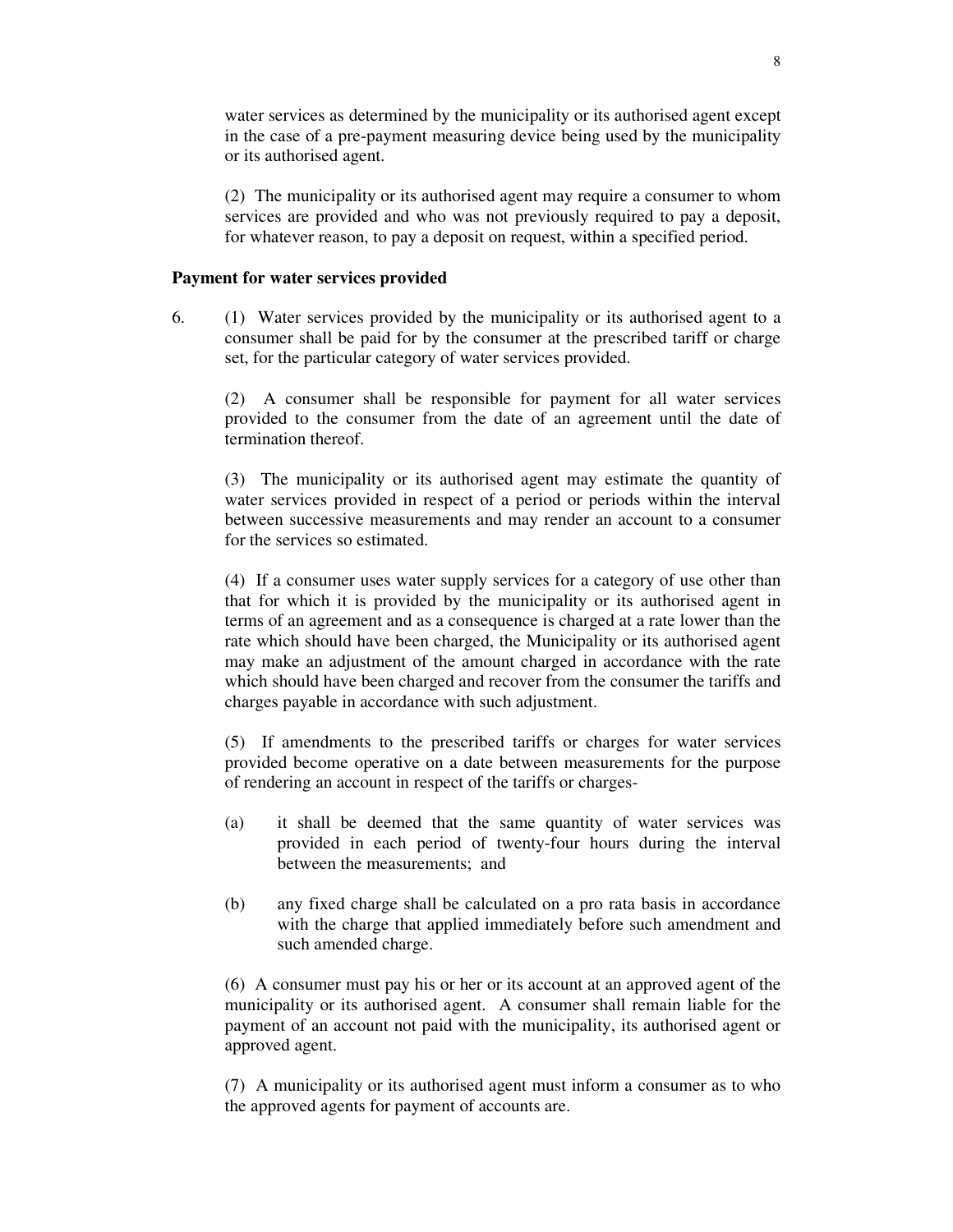## **PART V**

## **Termination, limitation and discontinuation of water services**

### **Termination of agreement for the provision of water services**

7. (1) A consumer may terminate an agreement for the provision of water services by giving to the municipality or its authorised agent not less than thirty working days' notice in writing of his or her intention to do so.

(2) the municipality or its authorised agent may, by notice in writing of not less than thirty working days, advise a consumer of the termination of his, her or it's agreement for the provision of water services if-

- (a) he, she or it has not used the water services during the preceding six months and has not made arrangements to the satisfaction of the municipality or its authorised agent for the continuation of the agreement;
- (b) he, she or it has failed to comply with the provisions of these by-laws and has failed to rectify such failure to comply on notice in terms of Section (23) or to pay any tariffs or charges due and payable after the procedure set out in Section (11) was applied;
- (c) in terms of an arrangement made by it with another water services institution to provide water services to the consumer.

(3) The municipality or its authorised agent may, after having given notice, terminate an agreement for services if a consumer has vacated the premises to which such agreement relates.

### **Limitation and/or discontinuation of water services provided**

- 8. (1) The municipality or its authorised agent may limit or discontinue water services provided in terms of these by-laws-
	- (a) on failure to pay the prescribed tariffs or charges on the date specified, after the provisions of Section (11) were applied;
	- (b) on failure to comply with any other provisions of these by-laws, after notice in terms of Section (23) was given;
	- (c) at the written request of a consumer;
	- (d) if the agreement for the provision of services has been terminated in terms of Section (13) and it has not received an application for subsequent services to the premises within a period of 90 (ninety) days of such termination;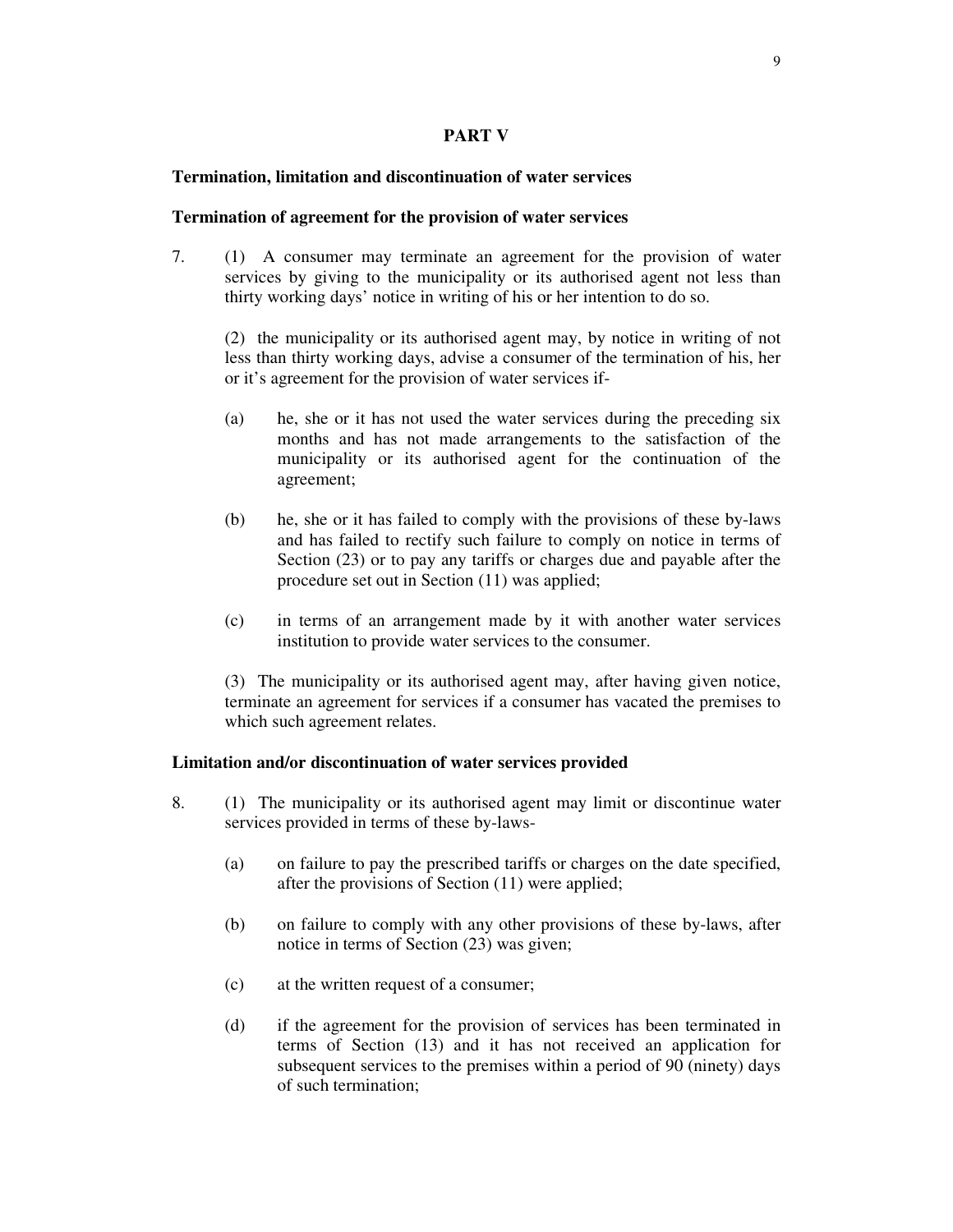- (e) the building on the premises to which services were provided has been demolished;
- (f) if the consumer has interfered with a limited or discontinued service; or
- (g) in an emergency.

(2) The municipality or its authorised agent will not be liable for any damages or claims that may arise from the limitation or discontinuation of water services provided in terms of Sub-Section (1).

# **Restoration of water services**

9. When a consumer enters into an agreement for the payment of the arrears amount in instalments after the receipt of a final demand notice or a discontinuation notice the water services will be restored to the type of service the consumer elected in terms of the agreement for the provision of water services, within 7 (seven) working days.

## **PART VI**

## **General Provisions**

## **Responsibility for compliance with these by-laws**

10. (1) The owner of premises is responsible for ensuring compliance with these by-laws in respect of all or any matters relating to any installation.

(2) The consumer is responsible for compliance with these by-laws in respect of matters relating to the use of any installation.

# **Exemption**

- 11. (1) The municipality or its authorised agent may, in writing exempt an owner, consumer, any other person or category of owners, consumers or other persons from complying with a provision of these by-laws, subject to any conditions it may impose, if it is of the opinion that the application or operation of that provision would be unreasonable, provided that the municipality or its authorised agent shall not grant exemption from any section of these by-laws that may result in-
	- (a) the wastage or excessive consumption of water;
	- (b) the evasion or avoidance of water restrictions;
	- (c) significant negative effects on public health, safety or the environment;
	- (d) the non-payment for services;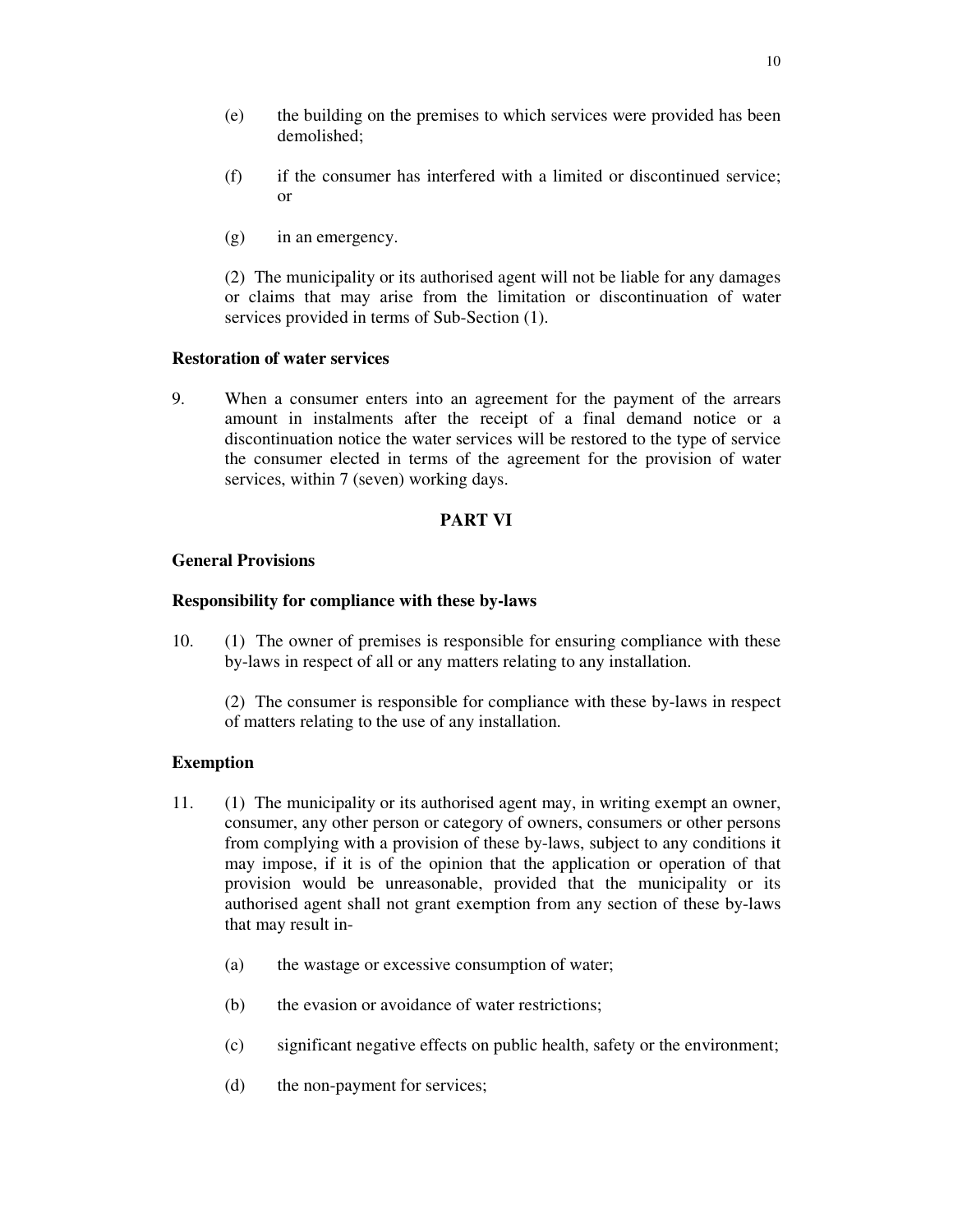(f) the Act, or any regulations made in terms thereof, is not complied with.

(2) The municipality or its authorised agent may at any time after giving written notice of at least thirty days, withdraw any exemption given in terms of Sub-Section (1).

## **Unauthorised use of water services**

12. (1) No person may gain access to water services from the water supply system, sewage disposal system or any other sanitation services unless an agreement has been entered into with the municipality or its authorised agent for the rendering of those services.

(2) The municipality or its authorised agent may, irrespective of any other action it may take against such person in terms of these by-laws, by written notice order a person who has gained access to water services from the water supply system, sewage disposal system or any other sanitation services without an agreement with the municipality or its authorised agent for the rendering of those services,

- (a) to apply for such services in terms of Section 2 or 3; and
- (b) to undertake such work as may be necessary to ensure that the consumer installation through which access was gained complies with the provisions of these by-laws.

(3) The provisions of Section 23 shall apply to a notice in terms of Sub-Section (2) above.

### **Change in purpose for which water services are used**

13. Where the purpose or extent for which water services are used is changed, the consumer must enter into a new agreement with the municipality or its authorised agent.

### **Interference with water supply system or any sanitation services**

14. (1) No person other than the municipality or its authorised agent shall manage, operate or maintain the water supply system or any sanitation system unless authorised by these by-laws or an authorised agent.

(2) No person other than the municipality or its authorised agent shall effect a connection to the water supply system or sewage disposal system or render any other sanitation services.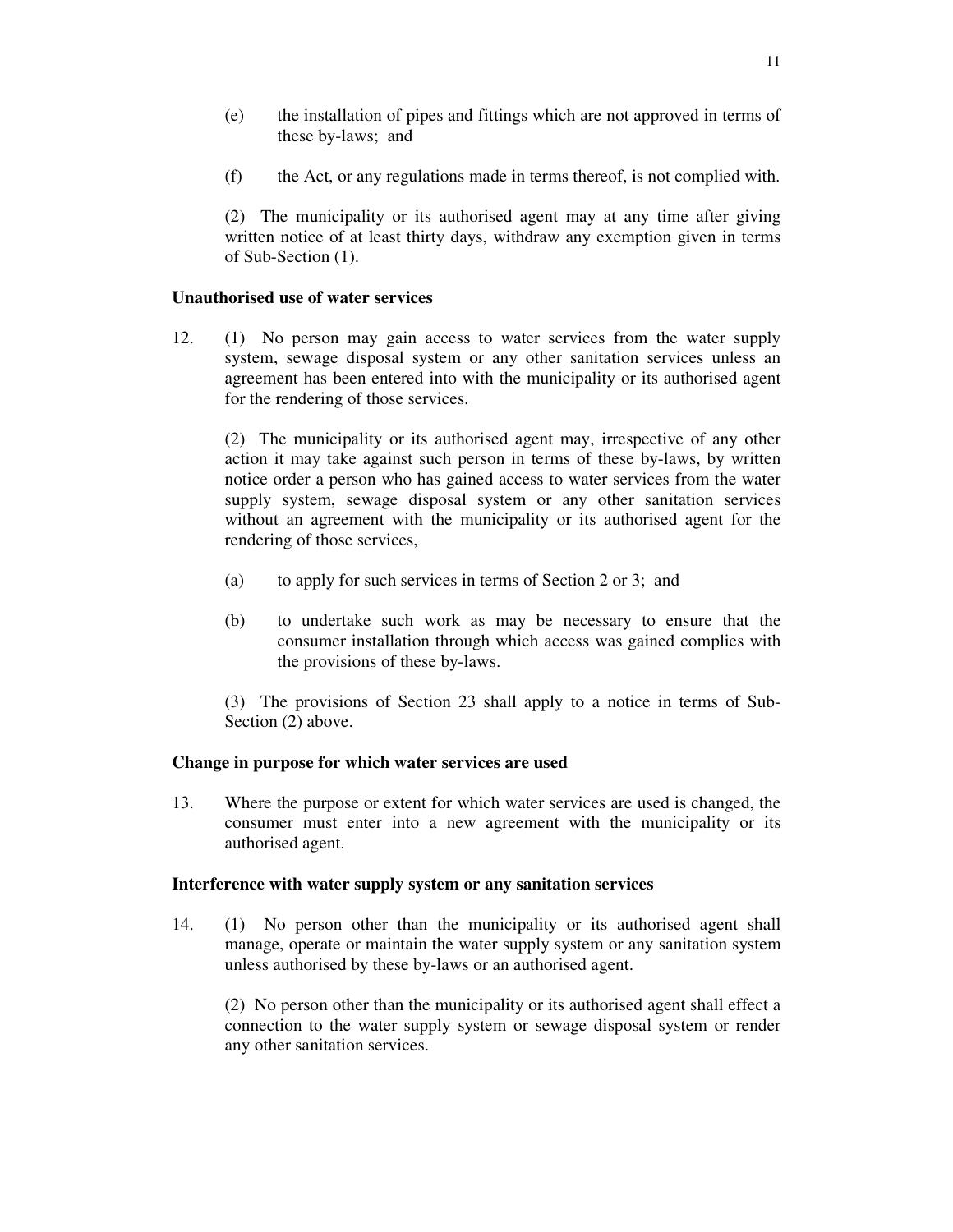## **Obstruction of access to water supply system or any sanitation services**

15. (1) No person shall prevent or restrict physical access to the water supply system or sewage disposal system.

(2) If a person contravenes Sub-Section (1), the municipality or its authorised agent may-

- (a) by written notice require such person to restore access at his or her own expense within a specified period; or
- (b) if it is of the opinion that the situation is a matter of urgency, without prior notice restore access and recover the cost from such person.

## **Notice and documents**

16. (1) A notice or document issued by the municipality or its authorised agent in terms of these by-laws must be deemed to be duly authorised if the authorised agent signs it.

(2) If a notice or document is to be served on an owner, consumer or any other person in terms of these by-laws such service shall be effected by-

- (a) delivering it to him or her personally or to his or her duly authorised agent;
- (b) delivering it at his or her residence, village or place of business or employment to a person not less than sixteen years of age and apparently residing or employed there;
- (c) if he or she has nominated an address for legal purposes, delivering it to such an address;
- (d) if he or she has not nominated an address for legal purposes, delivering it to the address given by him or her in his or her application for the provision of water services, for the reception of an account for the provision of water services;
- (e) sending by pre-paid registered or certified post addressed to his or her last known address;
- (f) in the case of a legal person, by delivering it at the registered office or business premises of such legal person; or
- (g) if service cannot be effected in terms of Sub-Sections (a) to (f), by affixing it to a principal door of entry to the premises concerned.

(3) In the case where compliance with a notice is required within a specified number of working days, such period shall be deemed to commence on the date of delivery or sending of such notice.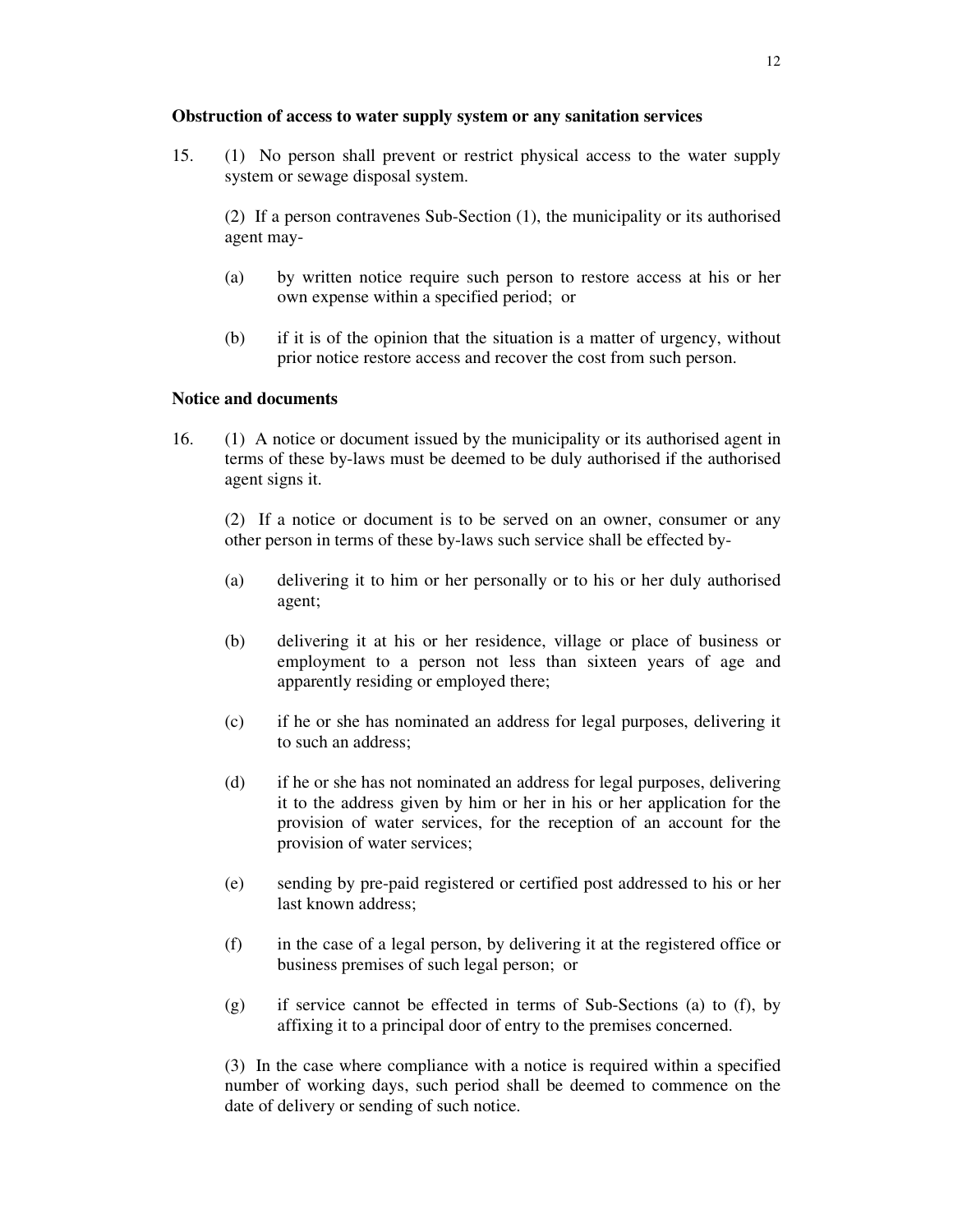### **Power to serve and compliance with notices**

17. (1) The municipality or its authorised agent may, by written notice, order an owner, consumer or any other person who fails, by act or omission, to comply with the provisions of these by-laws or of any condition imposed thereunder to remedy such breach within a period specified in the notice, which period shall not be less than thirty days.

(2) if a person fails to comply with a written notice served on him or her by the municipality or its authorised agent in terms of these by-laws within the specified period, it may take such action that in its opinion is necessary to ensure compliance, including-

- (a) undertaking the work necessary itself and recovering the cost of such action or work from that owner, consumer or other person;
- (b) limiting or discontinuing the provision of service; and
- (c) instituting legal proceedings.
- (3) A notice in terms of Sub-Section (1) will-
- (a) give details of the provision of the by-laws not complied with;
- (b) give the owner, consumer or other person a reasonable opportunity to make representations and state his or her case, in writing, to the municipality or its authorised agent within a specified period, unless the owner, consumer or other person was given such an opportunity before the notice was issued;
- (c) specify the steps that the owner, consumer of other person must take to rectify the failure to comply;
- (d) specify the period within which the owner, consumer or other person must take the steps specified to rectify such failure; and
- (e) indicate that the municipality or its authorised agent-
	- (i) may undertake such work necessary to rectify the failure to comply if the notice is not complied with and that any costs associated with such work may be recovered from the owner, consumer or other person; and
	- (ii) may take any other action it deems necessary to ensure compliance.

(4) In the event of an emergency the municipality or its authorised agent may without prior notice undertake the work required by Sub-Section  $(3)(e)(i)$  and recover the costs from such person.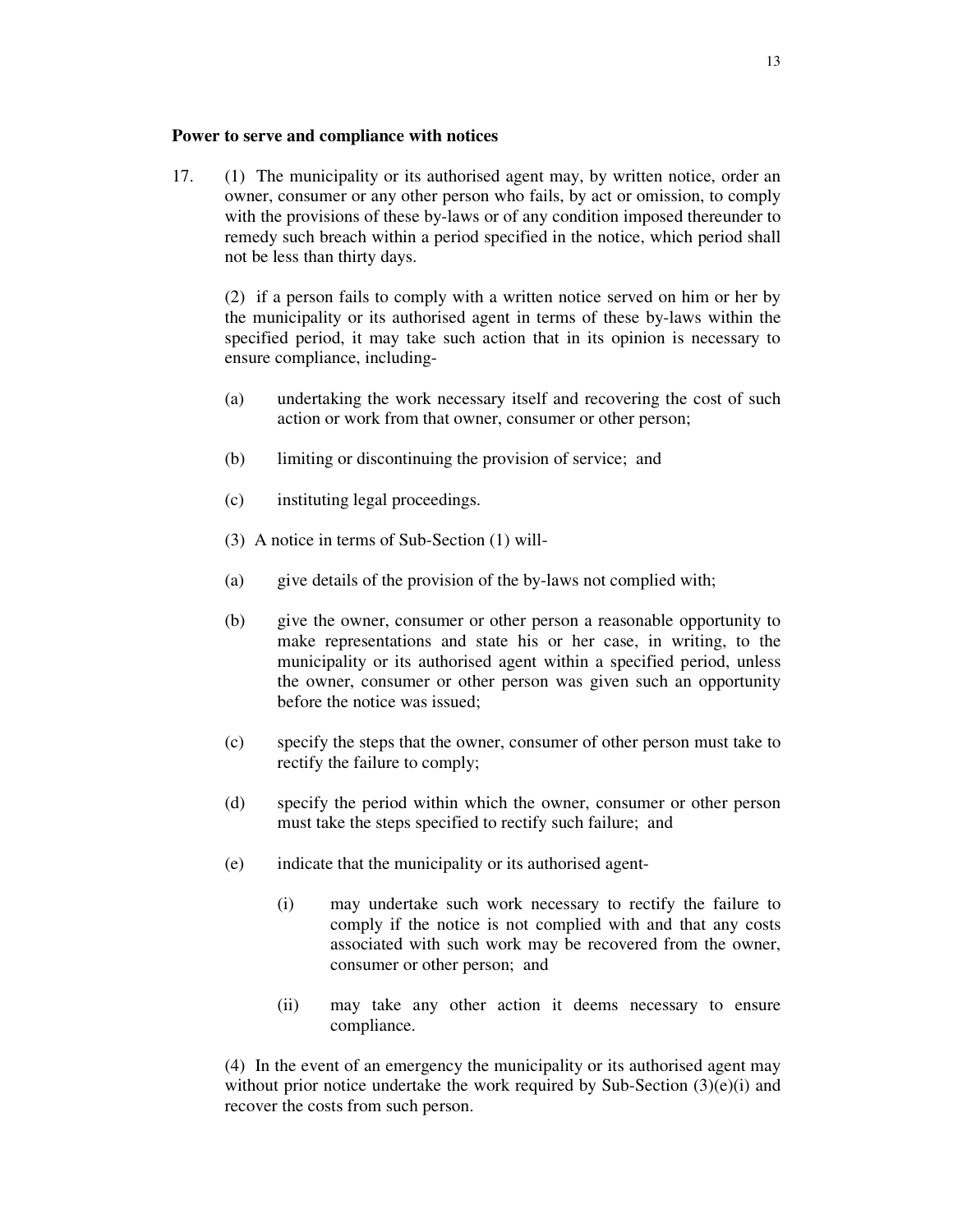(5) The costs recoverable by the municipality or its authorised agent in terms of Sub-Sections (3) and (4) is the full cost associated with that work and includes, but is not limited to, any exploratory investigation, surveys, plans, specifications, schedules of quantities, supervision, administration charge, the use of tools, the expenditure of labour involved in disturbing or rehabilitation of any part of a street or ground affected by the work and the environmental cost.

### **Power of entry and inspection**

- 18. (1) A municipality or its authorised agent may enter and inspect any premises-
	- (a) for the purposes set out in and in accordance with the provisions of Section 80 of the Act;
	- (b) for any purpose connected with the implementation or enforcement of these by-laws, at all reasonable times, after having given reasonable written notice of the intention to do so, unless it is an emergency situation.

## **False statements or information**

19. No person shall make a false statement or furnish false information to the municipality or its authorised agent or falsify a document issued in terms of these by-laws.

#### **Offences**

- 20. (1) A person who-
	- (a) unlawfully and intentionally or negligently interfere with any water services works of the municipality or its authorised agent;
	- (b) fails to provide information or provide false information reasonably requested by the municipality or its authorised agent;
	- (c) fails or refuses to give access required by a municipality or its authorised agent in terms of Section 24;
	- (d) obstructs or hinders a municipality or its authorised agent in the exercise of his or her powers or performance of his or her functions or duties under these by-laws;
	- (e) contravenes or fails to comply with a provision of these by-laws;
	- (f) contravenes or fails to comply with a condition or prohibition imposed in terms of these by-laws;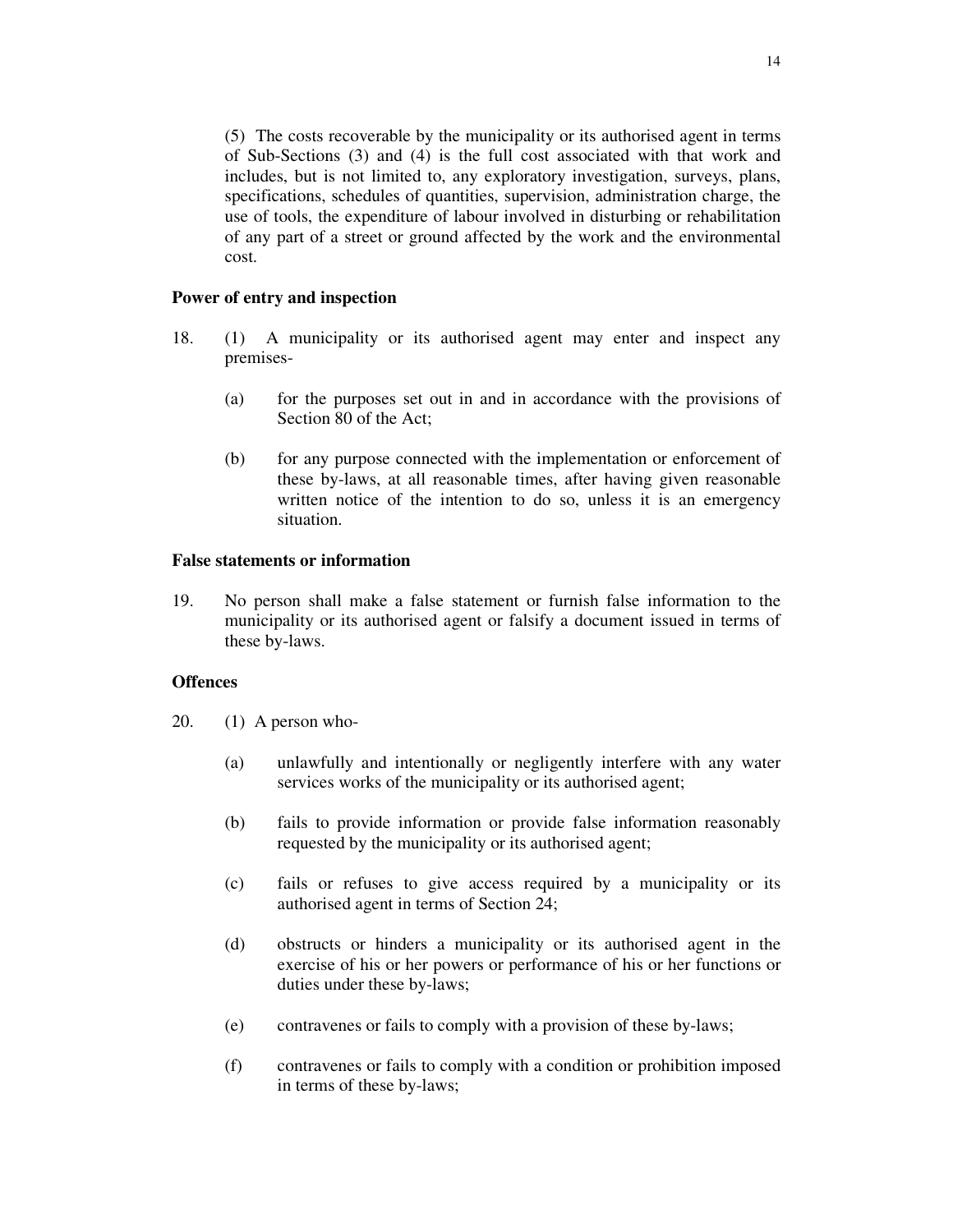- (g) contravenes or fails to comply with any conditions imposed upon the granting of any application, consent, approval, concession, exemption or authority in terms of these by-laws; or
- (h) fails to comply with the terms of a notice served upon him or her in terms of these by-laws;

shall be guilty of an offence and liable on conviction to a fine not exceeding R2 000.00 or in default on payment, to imprisonment for a period not exceeding 4 months and in the event of a continued offence to a further fine not exceeding R1 000.00 for every day during the continuance of such offence after a written notice from the municipality or its authorised agent has been issued, and in the event of a second offence to a fine not exceeding R4 000.00 or, in default on payment to imprisonment for a period not exceeding 8 months.

### **Availability of by-laws**

21. (1) A copy of these by-laws shall be included in the municipality's Municipal Code as required in terms of legislation.

(2) A copy of these by-laws shall be available for inspection at the municipal offices or at the offices of its authorised agent at all reasonable times.

(3) A copy of the by-laws may be obtained against payment of R10.00 per person from the municipality or its authorised agent.

## **CHAPTER II**

# **WATER SUPPLY SERVICES**

## **PART I**

## **Connection to water supply system**

### **Provision of connection pipe**

22. (1) If an agreement for water supply services in respect of premises has been concluded and no connection pipe exists in respect of the premises, the owner shall make application on the prescribed form and pay the prescribed charge for the installation of such a pipe.

(2) If an application is made for water supply services which are of such an extent or so situated that it is necessary to extend, modify or upgrade the water supply system in order to supply water to the premises, the municipality or its authorised agent may agree to the extension subject to such conditions as it may impose.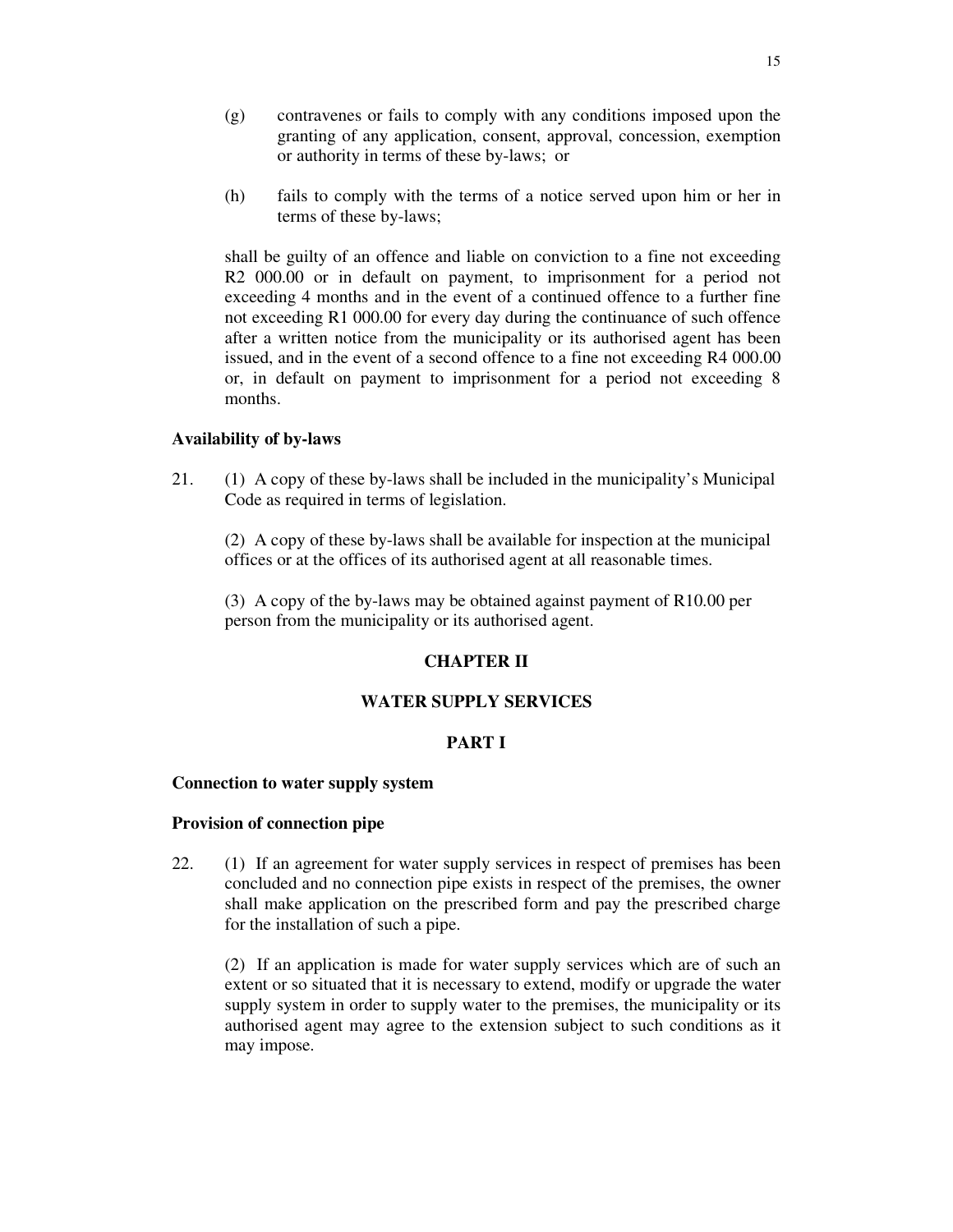## **Location of connection pipe**

- 23. (1) A connection pipe provided and installed by the municipality or its authorised agent shall-
	- (a) be located in a position agreed to between the owner and the municipality or its authorised agent and be of a suitable size as determined by the municipality or its authorised agent;
	- (b) terminate at-
		- (i) the boundary of the land owned by or vested in the municipality or its authorised agent, or over which it has a servitude or other right; or
		- (ii) the outlet of the water meter if it is situated on the premises; or
		- (iii) the isolating valve if it is situated on the premises.

(2) In reaching agreement with an owner concerning the location of a connection pipe, the municipality or its authorised agent shall ensure that the owner is aware of-

- (a) practical restriction that may exist regarding the location of a connection pipe;
- (b) the cost implications of the various possible locations of the connection pipe;
- (c) whether or not the municipality or its authorised agent requires the owner to indicate the location of the connection pipe by providing a portion of his or her water installation at or outside the boundary of his or her premises, or such agreed position inside or outside his or her premises where the connection is required, for the municipality or its authorised agent to connect to such installation.

(3) A municipality or its authorised agent may at the request of any person agree, subject to such conditions as he or she may impose, to a connection to a main other than that which is most readily available for the provision of water supply to the premises; provided that the applicant shall be responsible for any extension of the water installation to the connecting point designated by the municipality or its authorised agent and for obtaining at his or her cost, such servitudes over other premises as may be necessary.

(4) An owner must pay the prescribed connection charge.

# **Provision of single water connection for supply to several consumers on same premises**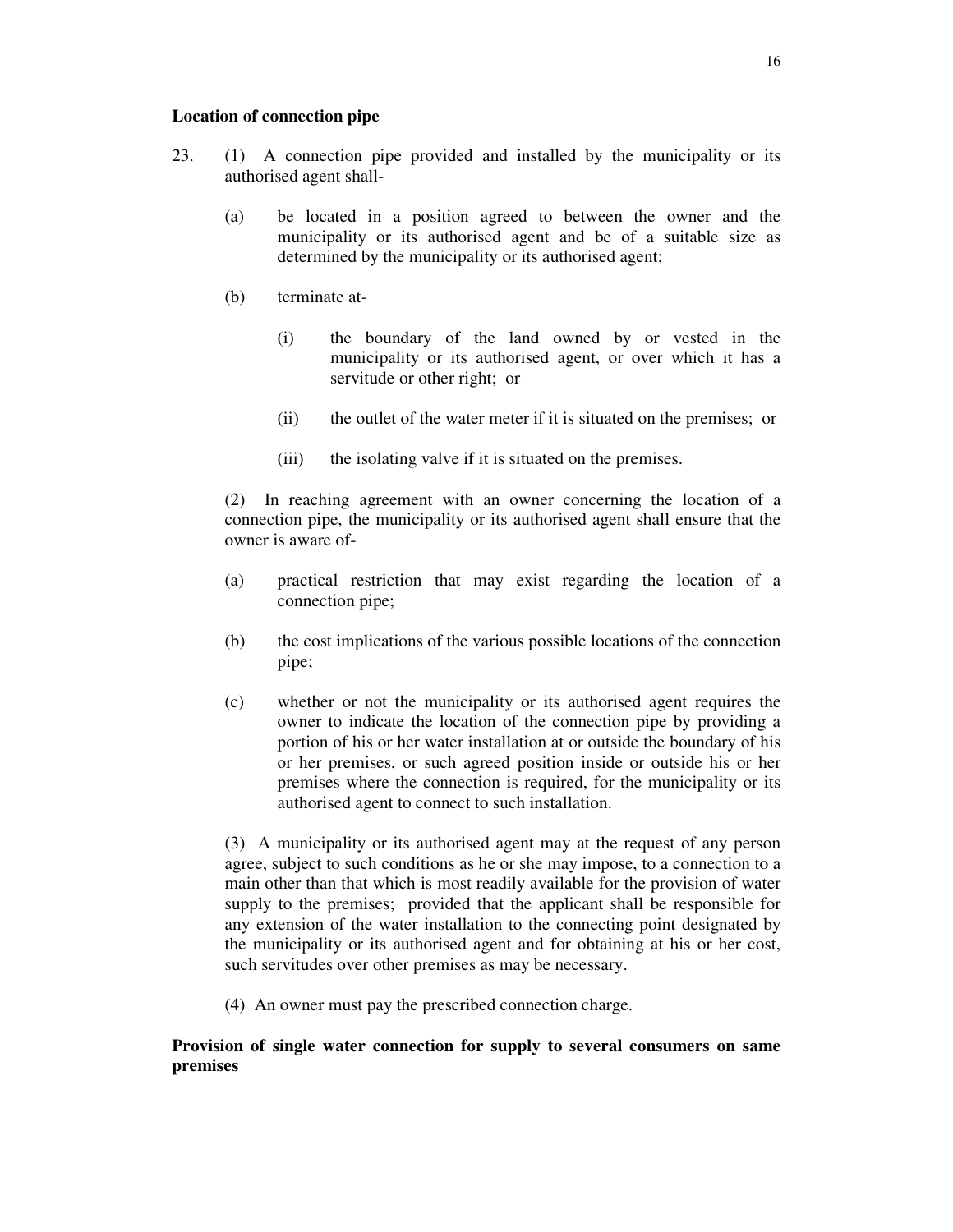- 24. (1) Notwithstanding the provisions of Section 29 only one connection pipe to the water supply system may be provided for the supply of water to any premises, irrespective of the number of accommodation units, business units or consumers located on such premises.
	- (i) a separate measuring device; and
	- (ii) an isolating valve; and
	- (iii) will be liable to the municipality or its authorised agent for the tariffs and charges for all water supplied to the premises through such a single measuring device, irrespective of the different quantities consumed by the different consumers served by such measuring device.

(2) Notwithstanding Sub-Section (1), the municipality or its authorised agent may authorise that ore than one connection pipe be provided on the water supply system for the supply of water to any premises comprising sectional title units or if, in the opinion of the municipality or its authorised agent, undue hardship or inconvenience would be caused to any consumer on such premises by the provision of only one connection pipe.

(3) Where the provision of more than one connection pipe is authorised by the municipality or its authorised agent under Sub-Section (4), the tariffs and charges for the provision of a connection pipe is payable in respect of each water connection so provided.

## **Interconnection between premises or water installations**

- 25. An owner of premises shall ensure that no interconnection exists between-
	- (a) the water installation on his or her premises and the water installation on other premises; or
	- (b) where several accommodation units are situated on the same premises, the water installations of the accommodation units;

unless he or she has obtained the prior written consent of the municipality or its authorised agent, and complies with any conditions that it may have imposed.

#### **Disconnection of water installation from connection pipe**

- 26. The municipality or its authorised agent may disconnect a water installation from the connection pipe and remove the connection pipe if-
	- (a) the agreement for supply has been terminated in terms of Section (13) and it has not received an application for a subsequent supply of water to the premises served by the pipe within a period of 90 days of such termination; or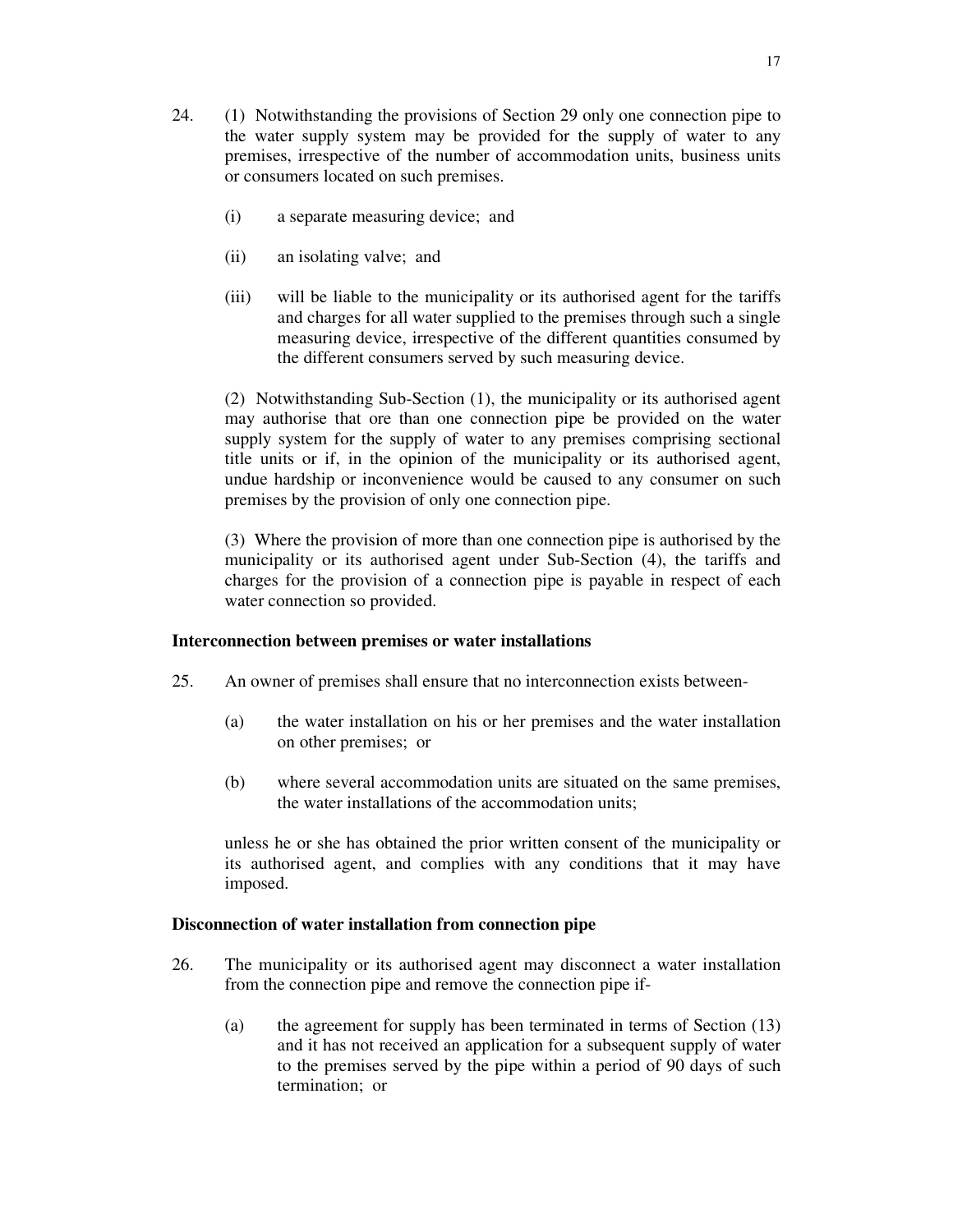(b) the building on the premises concerned has been demolished.

# **PART II**

## **Communal water services works**

## **Provision of a water services work for water supply to several consumers**

- 27. (1) A municipality or its authorised agent may install a communal water services work for the provision of water services to several consumers at a location it deems appropriate, provided that-
	- (a) the consumers to whom water services will be provided through that water services work has been consulted in respect of the level of service, tariff that will be payable and location of the work.

# **PART III**

# **Temporary supply**

## **Water supplied from a hydrant**

28. (1) The municipality or its authorised agent may authorise a temporary supply of water to be taken from one or more fire hydrants specified by it, subject to such conditions and period as may be prescribed by it.

(2) A person who desires a temporary supply of water referred to in Sub-Section (1) must apply for such water services in terms of Section (2).

(3) the supply of water in terms of Sub-Section (1) must be measured.

(4) the municipality or its authorised agent may for purposes of measuring provide a portable water meter to be returned to the municipality or its authorised agent on termination of the temporary supply, which portable meter and all other fittings and apparatus used for the connection of the portable water meter to a hydrant, shall remain the property of the municipality or its authorised agent and will be provided subject any conditions imposed by the municipality or its authorised agent.

### **PART IV**

### **Standards and general conditions of supply**

### **Quantity, quality and pressure**

29. Water supply services provided by the municipality or its authorised agent will comply with the minimum standards set for the provision of water supply services in terms of Section (9) of the Act.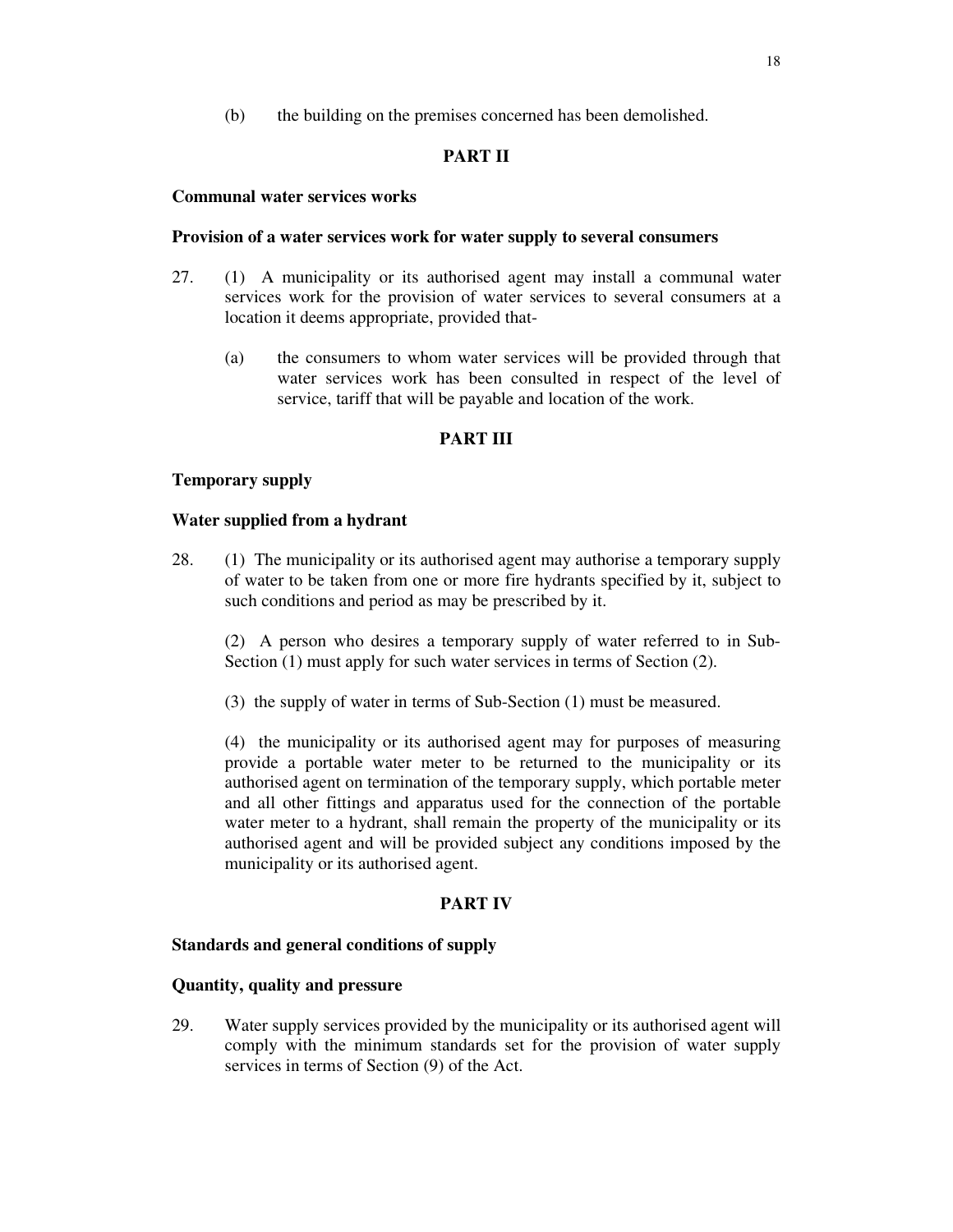## **General conditions of supply**

30. (1) The municipality or its authorised agent may specify the maximum height to which water will be supplied from the water supply system. Where a consumer requires water to be supplied at a greater height or pressure the consumer will be responsible therefore.

(2) The municipality or its authorised agent may, in an emergency, interrupt the supply of water to any premises without prior notice.

(3) If in the opinion of the municipality or its authorised agent the consumption of water by a consumer adversely affects the supply of water to another consumer, it may apply such restrictions as it may deem fit to the supply of water to the first mentioned consumer in order to ensure a reasonable supply of water to the other consumer and will inform that consumer of such restrictions.

## **PART V**

### **Measurement of water supply services**

## **Measuring of quantity of water supplied**

31. (1) The municipality or its authorised agent will measure the quantity of water supplied at regular intervals.

(2) Any measuring device through which water is supplied to a consumer by the municipality or its authorised agent and its associated apparatus shall be provided and installed by the municipality or its authorised agent, shall remain its property, and may be changed and maintained by the municipality or its authorised agent when deemed necessary by it.

(3) The municipality or its authorised agent may install a measuring device, and its associated apparatus, on premises at any point on the service pipe.

(4) If the municipality or its authorised agent installs a measuring device on a service pipe in terms of Sub-Section (3), it may install a section of pipe and associated fittings between the end of its connection pipe and the meter, and such section shall be deemed to form part of the water supply system.

(5) If the municipality or its authorised agent installs a measuring device together with its associated apparatus on a service pipe in terms of Sub-Section (3), the owner shall-

- (a) provide a place satisfactory to the municipality or its authorised agent in which to install it;
- (b) ensure that unrestricted access is available to it at all times;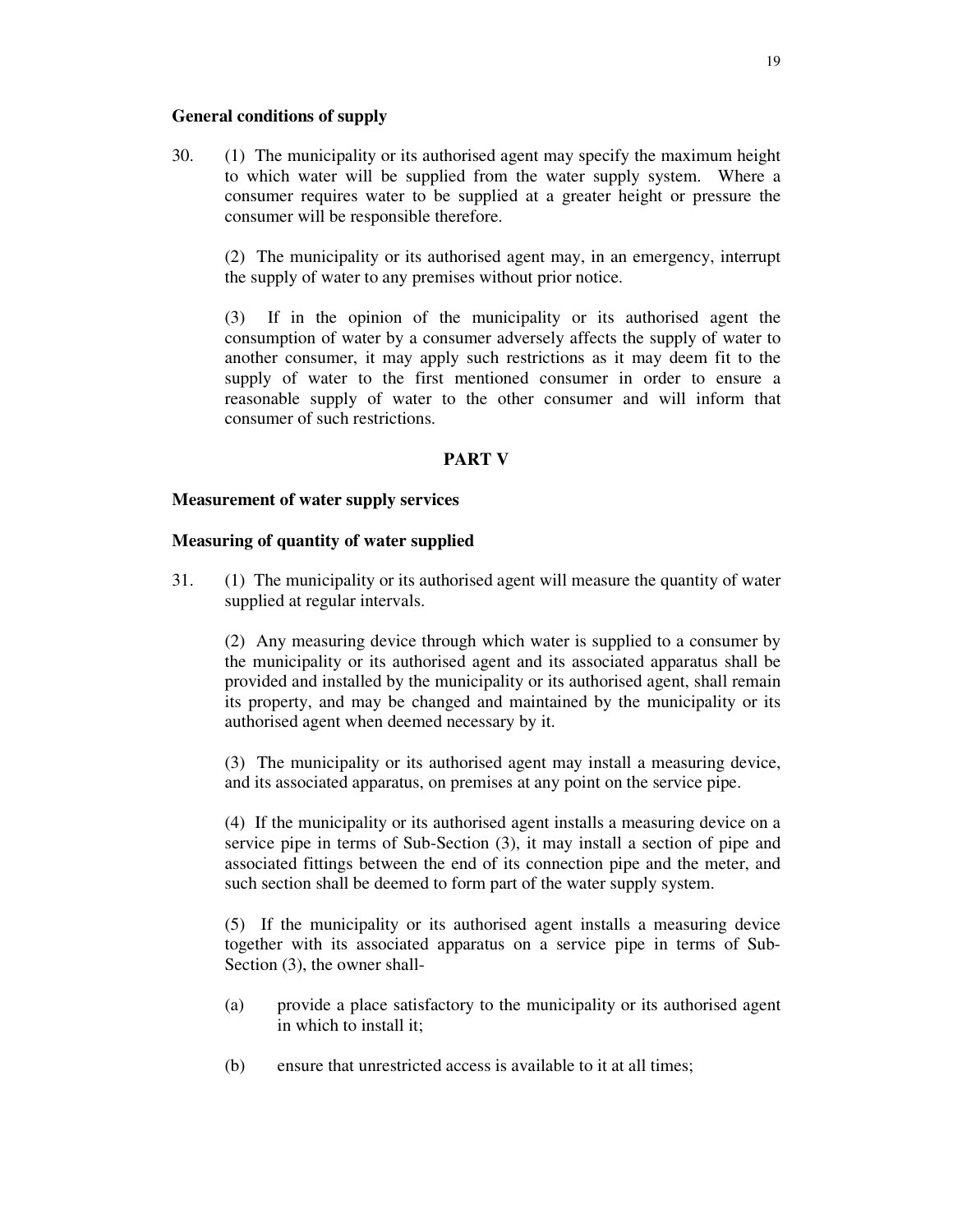- (c) be responsible for its protection and be liable for the costs arising from damage thereto, excluding damage arising from normal fair wear and tear;
- (d) ensure that no connection is made to the pipe in which the measuring device is installed, between the measuring device and the connection pipe serving the installation; and
- (e) make provision for the drainage of water which may be discharged, from the pipe in which the measuring device is installed, in the course of work done by the municipality or its authorised agent on the measuring device.
- (6) No person other than an authorised agent shall-
- (a) disconnect a measuring device and its associated apparatus from the pipe in which they are installed;
- (b) break a seal which the municipality or its authorised agent has placed on a meter; or
- (c) in any other way interfere with a measuring device and its associated apparatus.

(7) If the municipality or its authorised agent considers that, in the event of the measuring device being a meter that the size of a meter is unsuitable by reason of the quantity of water supplied to premises, it may install a meter of such size as it may deem necessary, and may recover from the owner of the premises concerned the prescribed charge for the installation of the meter.

(8) The municipality or its authorised agent may require the installation, at the owner's expense, of a measuring device to each dwelling unit, in separate occupancy, on any premises, for use in determining quantity of water supplied to each such unit; provided that where fixed quantity water delivery systems are used, a single measuring device may be used to supply more than one unit.

### **Quantity of water supplied to consumer**

- 32. (1) For purposes of assessing the quantity of water measured by a measuring device installed by the municipality or its authorised agent on the premises of a consumer or, where applicable, estimated or determined by the municipality or its authorised agent in terms of any provision of these by-laws, it will, for the purposes of these by-laws, be deemed, unless the contrary can be proved, that-
	- (a) the quantity is represented by the difference between measurements taken at the beginning and end of such period;
	- (b) the measuring device was accurate during such period;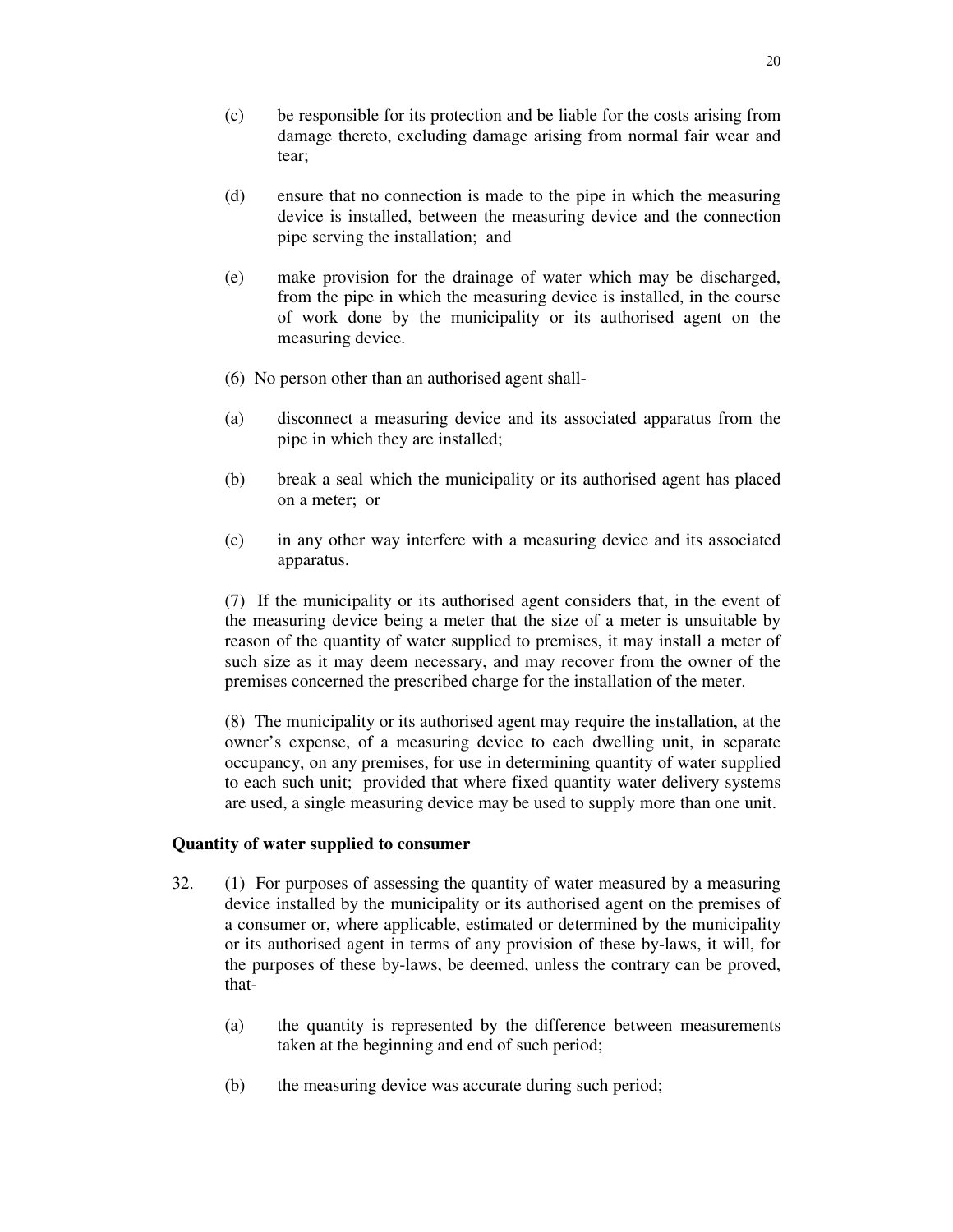- (c) the entries in the records of the municipality or its authorised agent were correctly made; and
- (d) provided that if water is supplied to, or taken by, a consumer without its passing through a measuring device, the estimate by the municipality or its authorised agent of the quantity of such water shall be deemed to be correct.

(2) Where water supplied by the municipality or its authorised agent to any premises is in any way taken by the consumer without such water passing through any measuring device provided by the municipality or its authorised agent, the municipality or its authorised agent may for the purpose of rendering an account estimate, in accordance with Sub-Section 93), the quantity of water supplied to the consumer during the period from the last previous reading of the water meter until the date it is discovered that water is so taken by the consumer.

(3) For the purposes of Sub-Section 92), an estimate of the quantity of water supplied to a consumer shall be based on, as the municipality or its authorised agent may decide.

- (a) the average monthly consumption of water on the premises during any three consecutive measuring periods during the twelve months' period prior to the date on which the taking of water in the manner mentioned in Sub-Section (2) was discovered; or
- (b) the average monthly consumption on the premises registered over three succeeding measuring periods after the date referred to in Sub-Section  $(3)(a)$ .

(4) Nothing in these regulations shall be construed as imposing on the municipality or its authorised agent an obligation to cause any measuring device installed by the municipality or its authorised agent on any premises to be measured at the end of every month or any other fixed period, and the municipality or its authorised agent may estimate the quantity of water supplied over any period during the interval between successive measurements of the measuring device and render an account to a consumer for the quantity of water so estimated.

(5) The municipality or its authorised agent must, on receipt from the consumer of written notice of not less than 7 (seven) days and subject to payment of the prescribed charge, measure the quantity of water supplied to consumer at a time or on a day other than that upon which it would normally be measured.

(6) If a contravention of Sub-Section 36(6) occurs, the consumer shall pay to the municipality or its authorised agent the cost of such quantity of water as in the municipality or its authorised agent's opinion was supplied to him or her.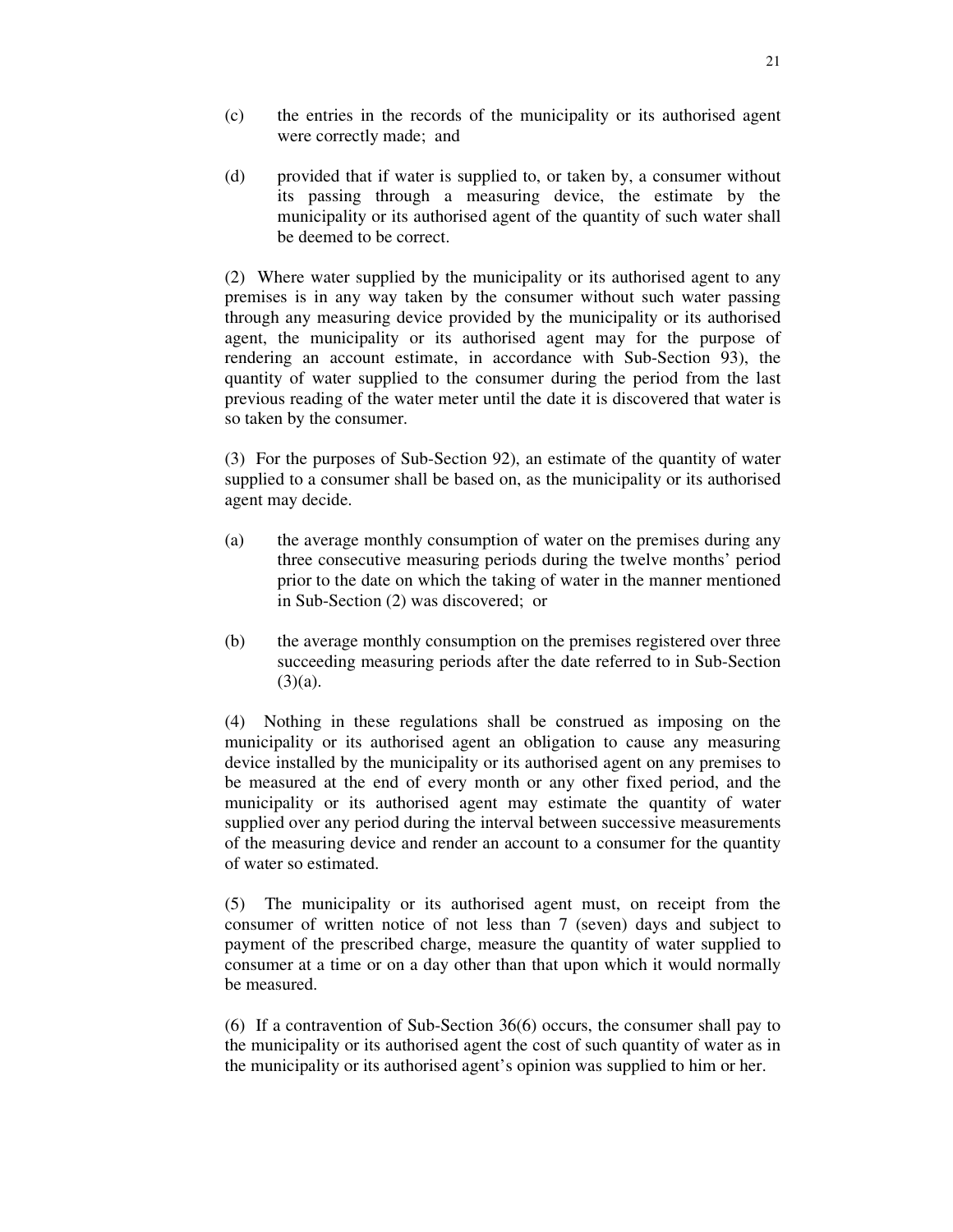(7) Until such time a measuring device have been installed in respect of water supplied to a consumer the estimated or assumed consumption of that consumer must be based on the average consumption of water supplied to the specific zone within which the consumer's premises is situated, during a specific period.

(8) Where in the opinion of the municipality or its authorised agent it is not reasonably possible or cost effective to measure water supplied to each consumer within a determined zone, the municipality or its authorised agent may determine a basic tariff or charge to be paid by each consumer within that zone irrespective of actual consumption.

(9) A tariff or charge determined in terms of Sub-Section (8) will be based on the estimated average consumption of water supplied to that zone.

(10) Where water supply services are provided through a communal water services work, the amount due and payable by consumers gaining access to water supply services through that communal water services work must be based on the estimated average consumption of water supplied to that water services work.

## **Defective measurement**

33. (1) If a consumer has reason to believe that a measuring device, used for measuring water, which was supplied to him or her by the municipality or its authorised agent is defective he or she may, against payment of the prescribed charge, make application in writing for the measuring device to be tested.

(2) The provisions of Sections 10(8) to 10(12) will apply to such an application.

#### **Special measurement**

34. (1) If the municipality or its authorised agent wishes, for purposes other than charging for water consumed, to ascertain the quantity of water which is used in a part of a water installation, it may by written notice advise the owner concerned of its intention to install a measuring device at such point in the water installation as it may specify.

(2) The installation of a measuring device referred to in Sub-Section (1), its removal, and the restoration of the water installation after such removal shall be carried out at the expense of the municipality or its authorised agent.

(3) The provisions of Sections 37(5) and 37(6) shall apply insofar as they may be applicable in respect of a measuring device installed in terms of Sub-Section  $(1)$ .

#### **No reduction of amount payable for water wasted**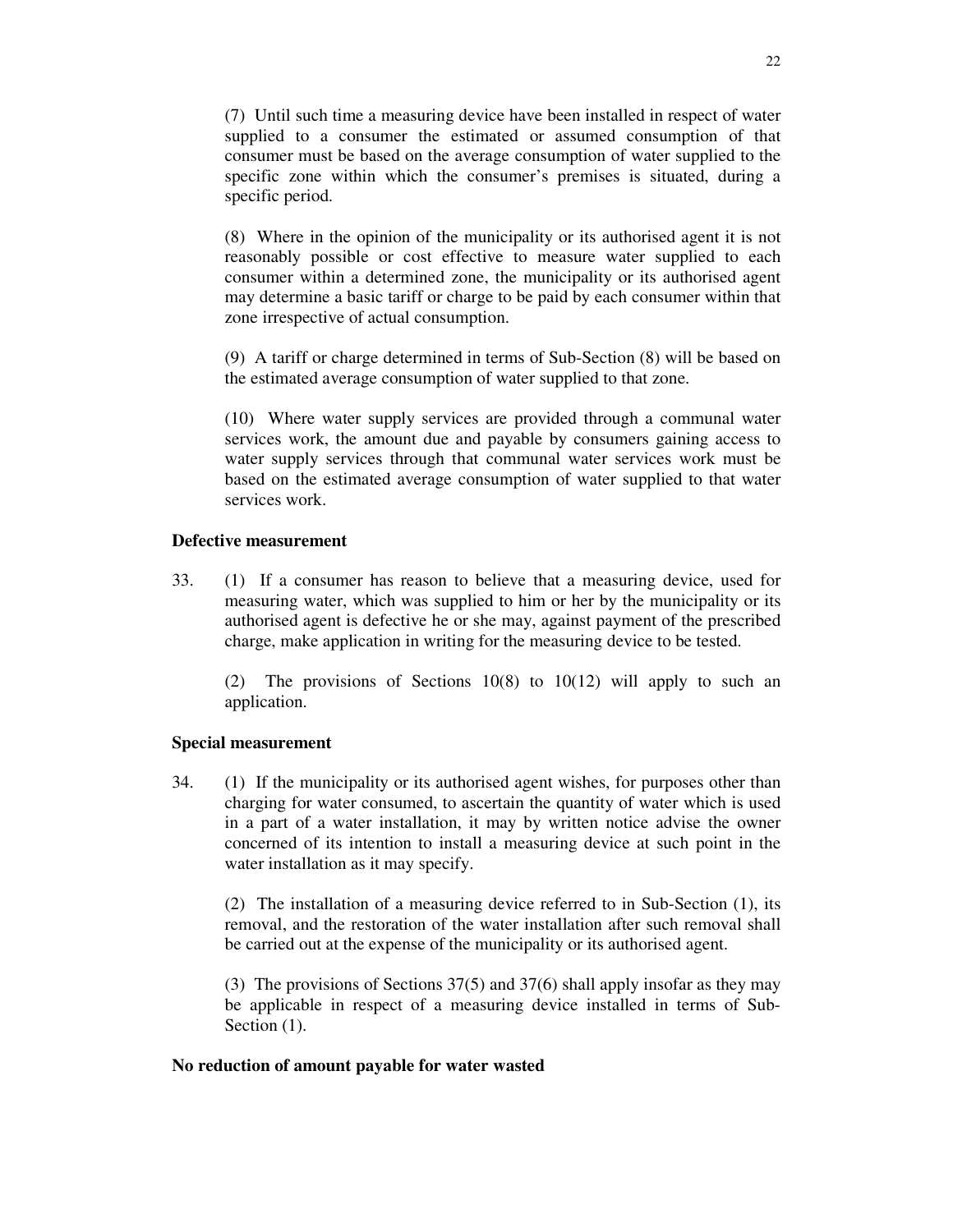- 35. A consumer shall not be entitled to a reduction of the amount payable for water wasted or water losses in a water installation.
- *NOTE: A municipality or its authorised agent should consider the establishment of a reserve fund to which consumers may contribute, which fund will be used to cover any financial implications that Section (41) may have in the event of water losses.*

## **Adjustment of quantity of water supplied through defective measuring device**

- 36. (1) If a measuring device is found to be defective in terms of Section 10(11), the municipality or its authorised agent may estimate the quantity of water supplied to the consumer concerned during the period in which, in its opinion, such measuring device was defective, on the basis of the average daily quantity of water supplied to him or her over-
	- (a) a period between two successive measurements subsequent to the replacement of the measuring device; or
	- (b) a period in the previous year corresponding to the period in which the measuring device was defective; or
	- (c) the period between three successive measurements prior to the measuring device becoming defective;

whichever it considers the most appropriate.

(2) If the quantity of water supplied to a consumer during the period when his or her measuring device was defective cannot be estimated in terms of Sub-Section (1), the municipality or its authorised agent may estimate the quantity on any basis that is available to it.

# **PART VI**

### **Installation work**

# **Approval of installation work**

37. (1) If an owner wishes to have installation work done, he or she must first obtain the municipality or its authorised agent's written approval; provided that approval shall not be required in the case of water installations in dwelling units or installations where no fire installation is required in terms of SABC Code 0400 or for the repair or replacement of an existing pipe or water fitting other than a fixed water heater and its associated protective devices.

(2) Application for the approval referred to in Sub-Section (1) shall be made on the prescribed form and shall be accompanied by-

(a) the prescribed charge, if applicable-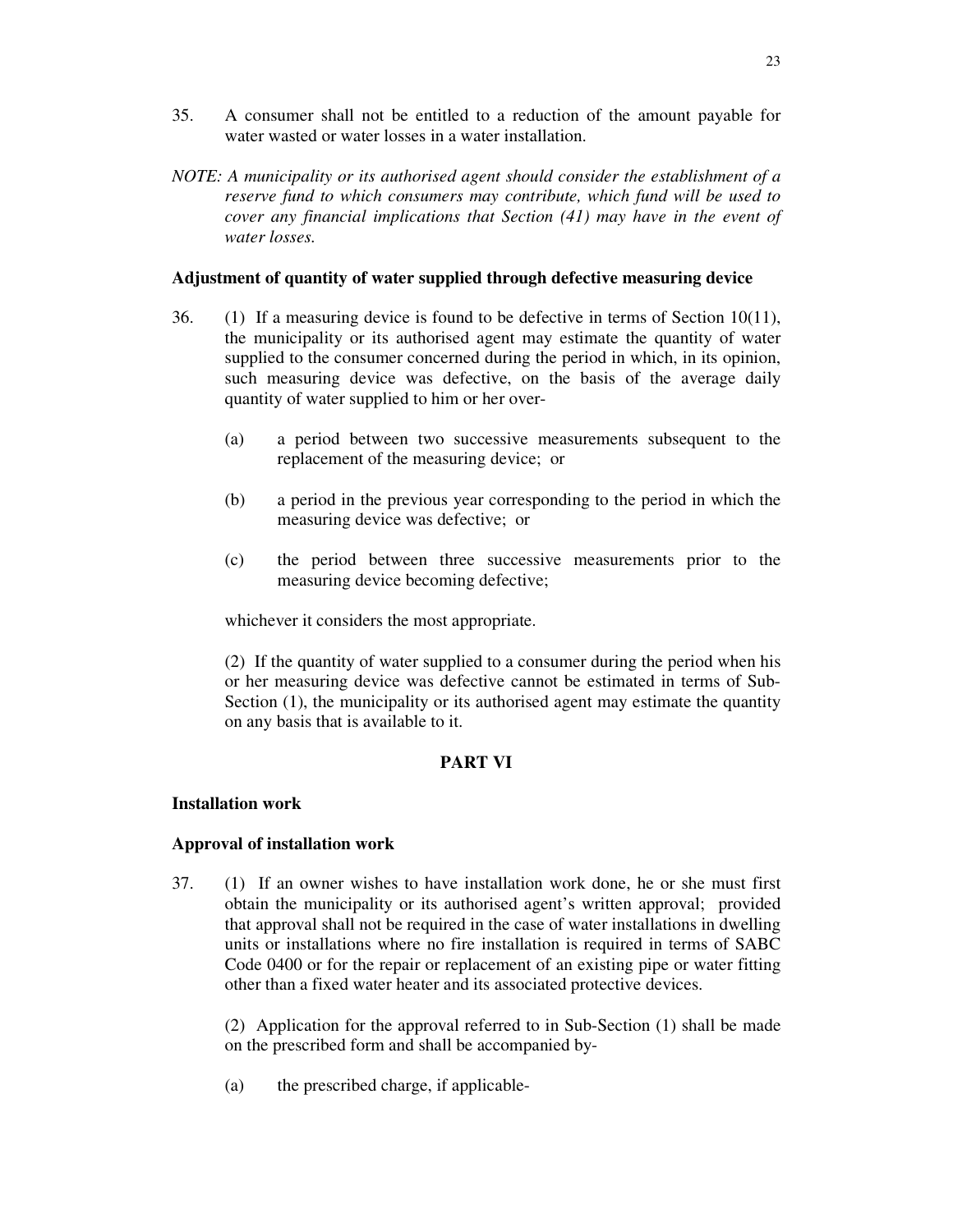- (b) copies of the drawings as prescribed by the municipality or its authorised agent, giving information in the form required by Clause 4.1.1 of SABS Code 0252 : Part I; and
- (c) a certificate certifying that the installation has been designed in accordance with SABS Code 0252 : Part I or has been designed on a rational basis.

(3) The provisions of Sub-Sections (1) and (2) shall not apply to a qualified plumber who replaces a fixed water heater or its associated protective devices.

(4) Authority given in terms of Sub-Section 91) shall lapse at the expiry of a period of twenty four months after the first day of the month succeeding the month in which the authority is given.

(5) A complete set of approved drawings of installation work shall be available at the site of the work at all times until such work has been completed, where approval was required in terms of Sub-Section 1.

(6) If installation work has been done in contravention of Sub-Section (1) or (2), the municipality or its authorised agent may by written notice require the owner of the premises concerned to-

- (a) comply with that regulation within a specified period;
- (b) if work is in progress, to cease the work; and
- (c) to remove all such work which does not comply with these by-laws.

### **Persons permitted to do installation and other work**

*NOTE: Initiatives are currently underway to set up procedures for the registration of persons in the Water Supply Industry. It is the intention to draft Regulations under Section (9) of the Water Services Act once these procedures are in place.*

### **Provision and maintenance of water installations**

38. (1) An owner must provide and maintain his or her water installation at his or her own cost and, where permitted in terms of Sub-Section (2), must ensure that the installation is situated within the boundary of his or her premises.

(2) Before doing work in connection with the maintenance of a portion of his or her water installation which is situated outside the boundary of his or her premises, an owner shall obtain the written consent of the municipality or its authorised agent or the owner of the land on which such portion is situated, as the case may be.

### **Use of pipes and water fittings to be authorised**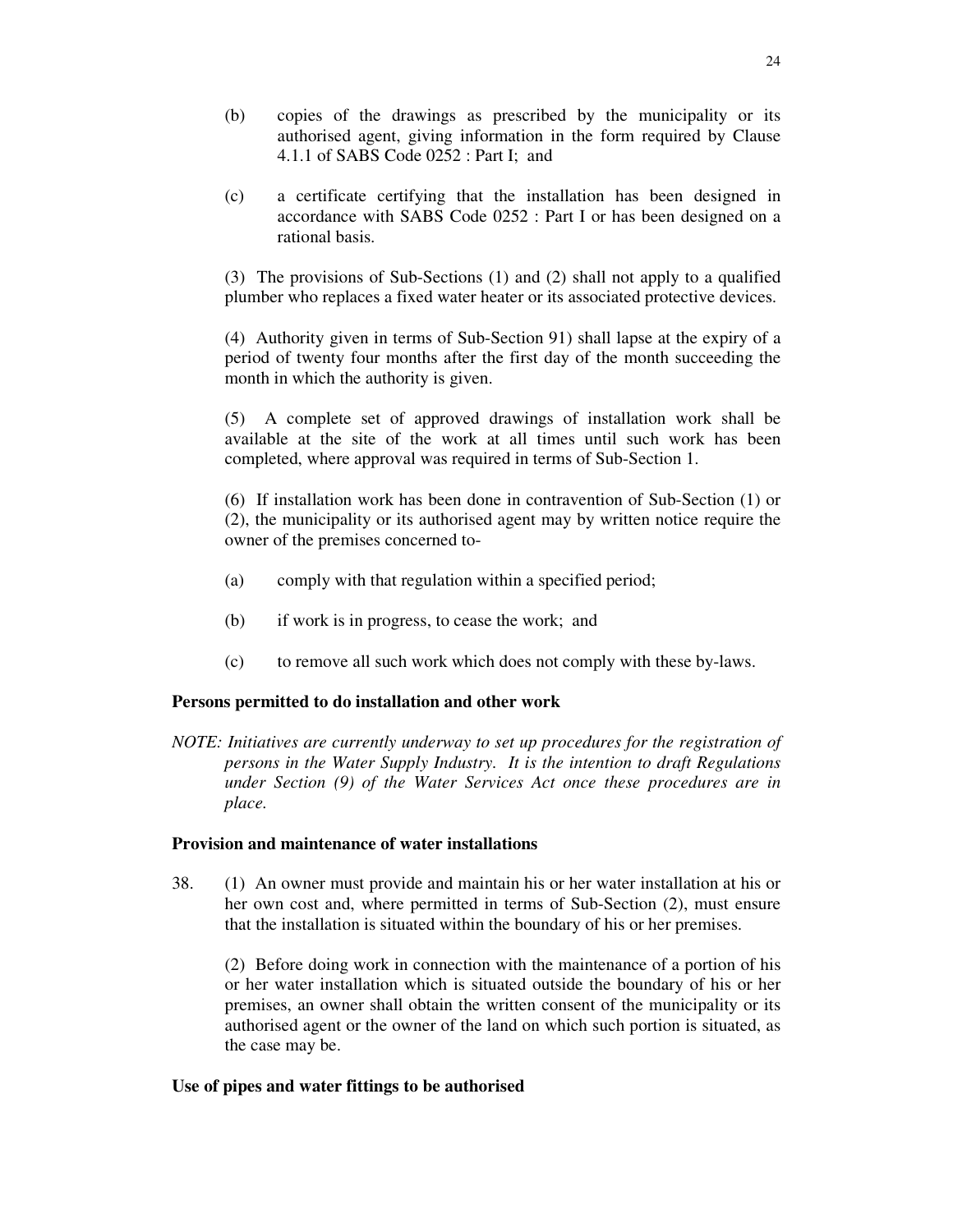39. (1) No person shall, without the prior written authority of the municipality or its authorised agent, install or use a pipe or water fitting in a water installation within the municipality or its authorised agent's area of jurisdiction unless it is included in the Schedule of Approved Pipes and Fittings as compiled by the municipality or its authorised agent.

(2) Application for the inclusion of a pipe or water fitting in the Schedule referred to in Sub-Section (1) must be made on the form prescribed by the municipality or its authorised agent and be accompanied by the prescribed charge.

(3) A pipe or water fitting may be included in the Schedule referred to in Sub-Section (1) if -

- (a) it bears the standardisation mark of the South African Bureau of Standards in respect of the relevant SABS specification issued by the Bureau; or
- (b) it bears a certification mark issued by the SABS to certify that the pipe or water fitting complies with an SABS Mark specification or a provisional specification issued by the SABS, provided that no certification marks shall be issued for a period exceeding two years.

(4) The municipality or its authorised agent may, in respect of any pipe or water fitting included in the Schedule, impose such additional conditions, as it may deem necessary in respect of the use or method of installation thereof.

- (5) A pipe or water fitting shall be removed from the Schedule if it-
- (a) no longer complies with the criteria upon which its inclusion was based; or
- (b) is no longer suitable for the purpose for which its use was accepted.

(6) The current schedule shall be available for inspection at the office of the municipality or its authorised agent at any time during working hours.

(7) The municipality or its authorised agent may sell copies of the current schedule at the prescribed charge.

### **Labelling of terminal water fittings and appliances**

- 40. All terminal water fittings and appliances using or discharging water shall be marked, or have included within the packaging of the item, the following information:
	- (a) the range of pressure in kPa over which the water fitting or appliance is designed to operate;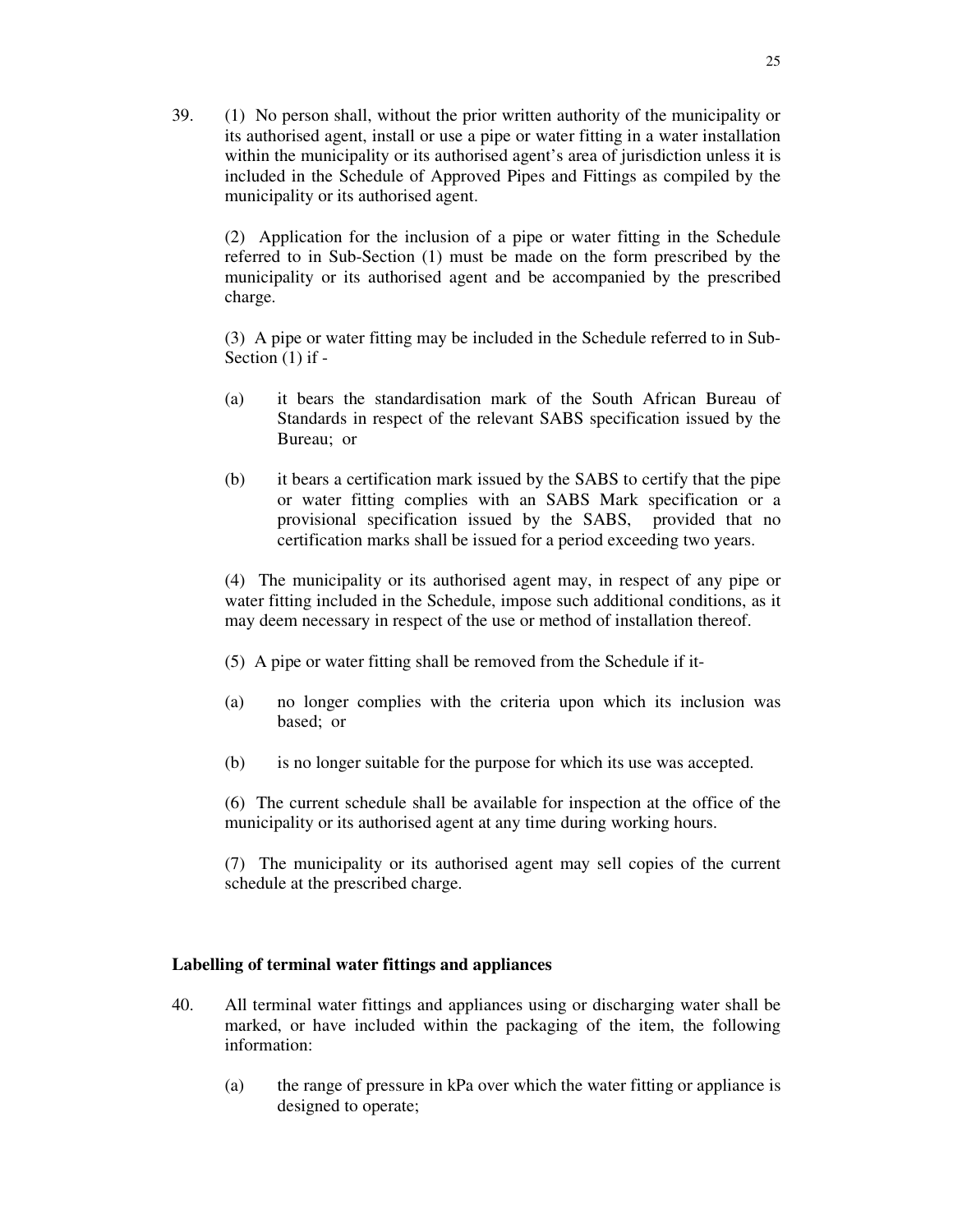- (i) 20 kPa
- (ii) 100 kPa
- (iii) 400 kPa

### **PART VII**

### **Water pollution, restriction and wasteful use of water**

#### **Owner to prevent pollution of water**

- 41. An owner shall provide and maintain approved measures to prevent the entry of a substance, which may be a danger to health or adversely affect the potability of water or affect its fitness for use, into-
	- (a) the water supply system; and
	- (b) any part of the water installation on his or her premises.

## **Water restrictions**

- 42. (1) The municipality or its authorised agent may by public notice to prevent the wasteful use of water in terms of Section (51) or in the event of a water shortage, drought or flood-
	- (a) prohibit or restrict the consumption of water in the whole or part of its area of jurisdiction in general or for-
		- (i) specified purposes;
		- (ii) during specified hours of the day or on specified days; and
		- (iii) in a specified manner; and
	- (b) determine and impose-
		- (i) limits on the quantity of water that may be consumed over a specified period;
		- (ii) charges additional to those prescribed in respect of the supply of water in excess of a limit contemplated in Sub-Section  $(1)(b)(i)$ ; and
		- (iii) a general surcharge on the prescribed charges in respect of the supply of water; and
	- (c) impose restrictions or prohibitions on the use or manner of use or disposition of an appliance by means of which water is used or consumed, or on the connection of such appliances to the water installation.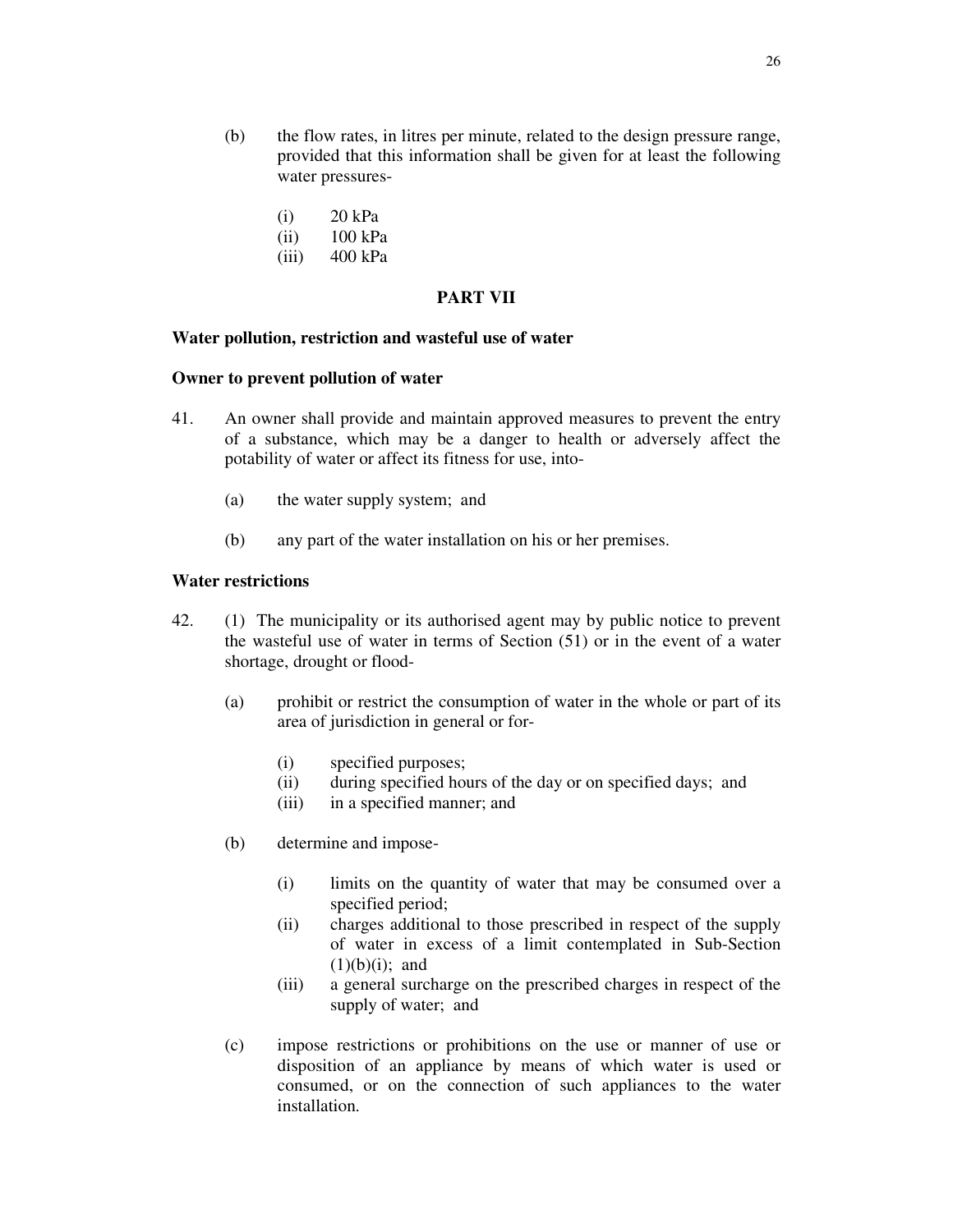(2) The municipality or its authorised agent may limit the application of the provisions of a notice contemplated by Sub-Section (1) to specified areas and categories of consumers, premises and activities, and may permit deviations and exemptions from, and the relaxation of, any of the provisions on reasonable grounds.

- (3) The municipality or its authorised agent may-
- (a) take, or by written notice require a consumer at his or her own expense to take, such measures, including the installation of measurement devices and devices for restricting the flow of water, as may in its opinion be necessary to ensure compliance with a notice published in terms of Sub-Section (1); or
- (b) discontinue or, for such period as it may deem fit, limit the supply of water to any premises in the event of a contravention on such premises or failure to comply with the terms of a notice published in terms of Sub-Section (1), subject to notice in terms of Section (23); and
- (c) where the supply has been discontinued, it shall only be restored when the prescribed charge for discontinuation and reconnecting the supply has been paid.

(4) The provisions of this section shall also apply in respect of water supplied directly by the municipality or its authorised agent to consumers outside its area of jurisdiction, notwithstanding anything to the contrary in the conditions governing such supply, unless otherwise specified in the notice published in terms of Sub-Section (1).

### **Waste of water unlawful**

- 43. (1) No consumer shall permit-
	- (a) the purposeless or wasteful discharge of water from terminal water fittings;
	- (b) pipes or water fittings to leak;
	- (c) the use of maladjusted or defective water fittings;
	- (d) an overflow of water to persist; or
	- (e) an inefficient use of water to persist.

(2) An owner shall repair or replace any part of his or her water installation which is in such a state of disrepair that it is either causing or is likely to cause an occurrence listed in Sub-Section (1).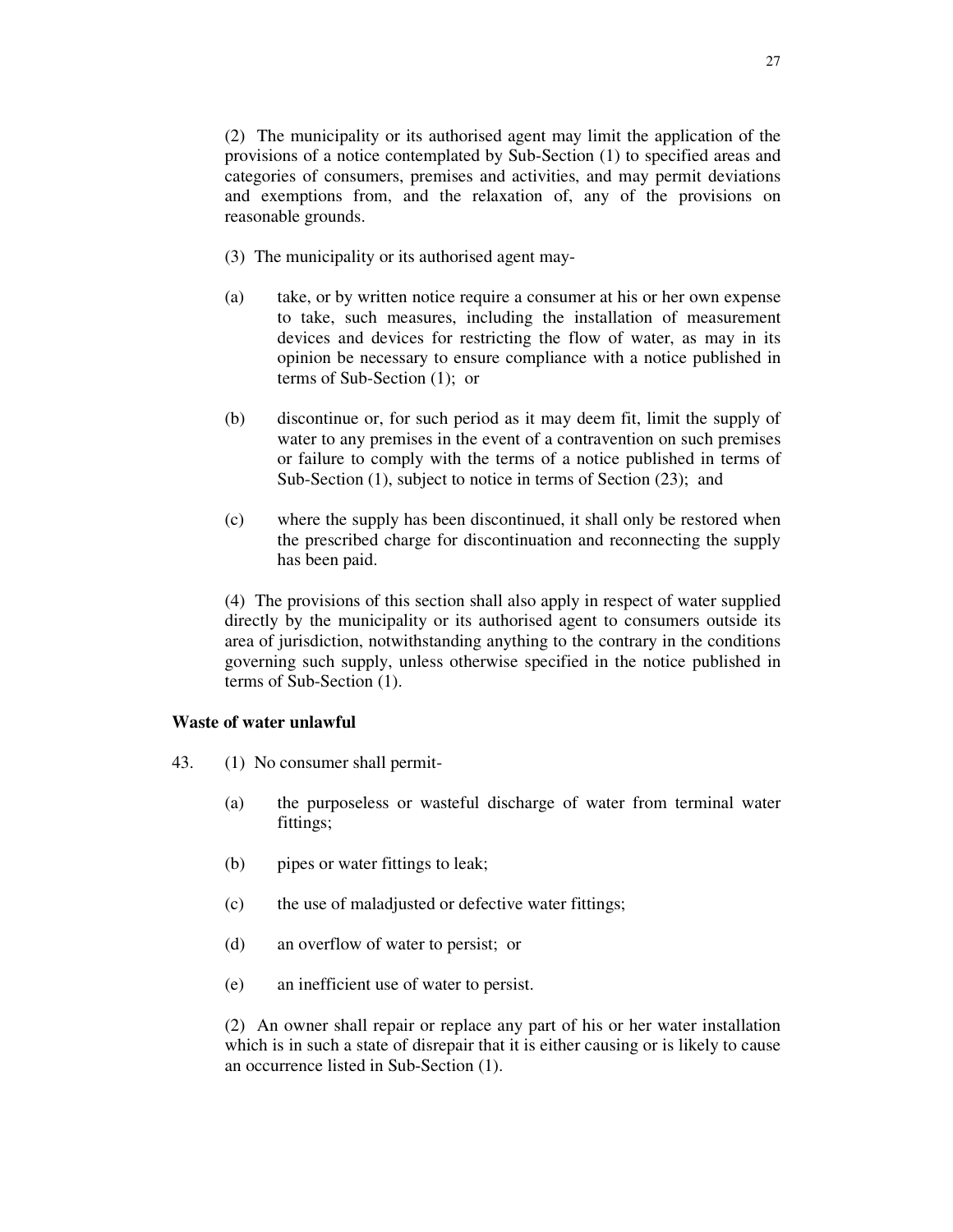(3) If an owner fails to take measures as contemplated in Sub-Section (2), the municipality or its authorised agent shall, by written notice in terms of Section (23), require the owner to comply with the provisions of Sub-Section (1).

(4) A consumer shall ensure that any equipment or plant connected to his or her water installation uses water in an efficient manner.

(5) The municipality or its authorised agent may, by written notice, prohibit the use by a consumer of any equipment in a water installation if, in its opinion, its use of water is inefficient. Such equipment shall not be returned to use until its efficiency has been restored and a written application to do so has been approved by the municipality or its authorised agent.

### **PART VIII**

## **Water Audit**

44. (1) Water users using more than 3 650 Kl per annum, excluding those comprising multiple dwelling units, must within one month after the end of each financial year of the municipality or its authorised agent undertake an annual water audit at their own cost.

(2) A copy of the audit must be available for inspection by officials from the Department of Water Affairs and Forestry, the water board, if applicable, and the municipality or its authorised agent.

- (3) The audit must contain details in respect of -
- (a) the amount of water used during the financial year;
- (b) the amount paid for water for the financial year;
- (c) the number of people living on the stand or premises;
- (d) the number of people permanently working on the stand or premises;
- (e) the seasonal variation in demand through monthly consumption figures;
- (f) the water pollution monitoring methods;
- (g) the current initiatives to manage demand for water;
- (h) the plans to manage their demand for water;
- (i) a comparison of the above factors with those reported in each of the previous three years (where available);
- (j) estimates of consumption by various components of use; and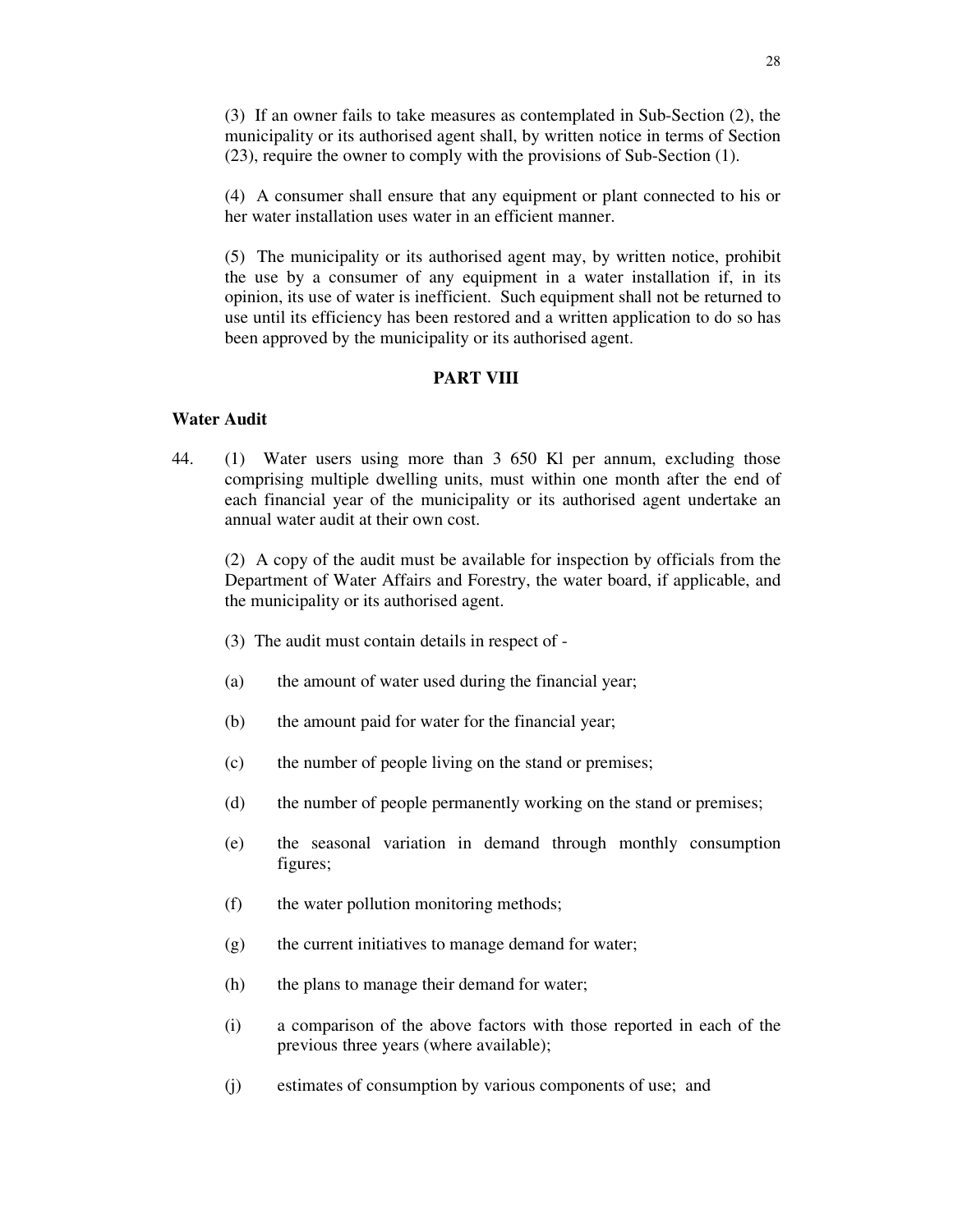(k) a comparison of the above factors with those reported in each of the previous three years, where available.

## **PART IX**

### **General Provisions**

### **Notification of boreholes**

- 45. (1) The municipality or its authorised agent may, by public notice, require-
	- (a) the owner of any premises within the area of jurisdiction of the municipality or its authorised agent upon which a borehole exists or, if the owner is not in occupation of such premises, the occupier thereof, to notify it on the prescribed for of the existence of a borehole on such premises, and provide it with such information in respect thereof as it may require; and
	- (b) the owner or occupier of any premises who intends to sink a borehole on such premises to notify it on the prescribed form of such intention before work in connection therewith is commenced.

(2) The municipality or its authorised agent may require the owner or occupier of any premises who intends to sink a borehole to undertake an environmental impact assessment for such intended borehole, to the satisfaction of the municipality or its authorised agent, before sinking the borehole.

(3) Boreholes are subject to any requirements of the National Water Act, 1998 (Act No. 136 of 1998).

(4) The municipality or its authorised agent may by notice to an owner or occupier or by public notice require owners and occupiers on who has existing boreholes used for water services to-

- (a) obtain approval from it for the use of a borehole for water services in accordance with Section 6, 7 and 22 of the Act;
- (b) impose conditions in respect of the use of a borehole for water services; and
- (c) impose a fixed charge in respect of the use of such a borehole.

### **Sampling of Water**

46. (1) the municipality or its authorised agent may take samples of water obtained from a source, authorised in terms of Sections (6) or (7) of the Act, other than the water supply system for domestic purposes and cause the samples to be tested for compliance with any national standards prescribed in terms of Section (9) of the Act.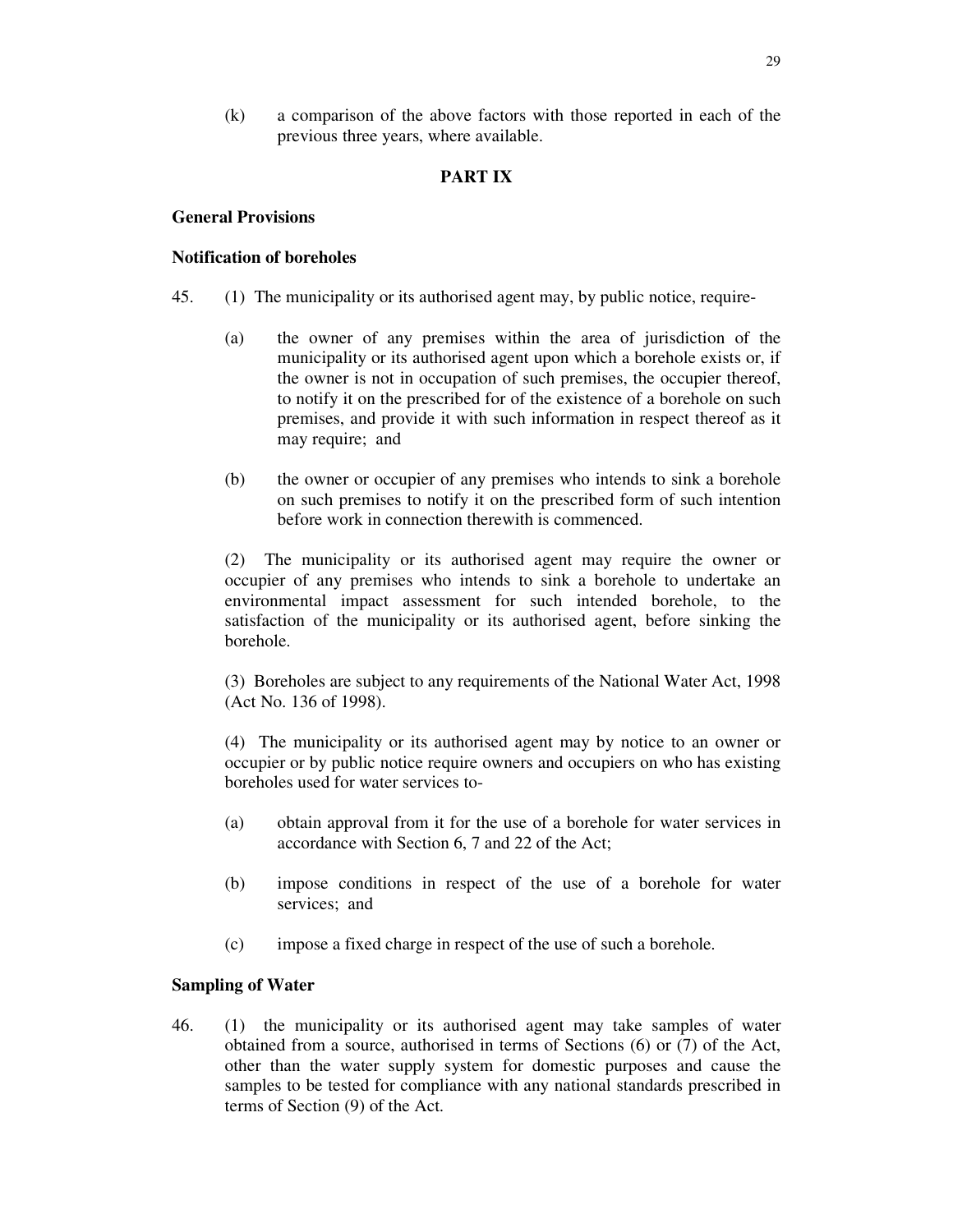(2) The prescribed charge for the taking and testing of the samples referred to in Sub-Section (1) shall be paid by the person to whom approval to use the water for potable water was granted in terms of Section 6(1) of the Act.

#### **Supply of non-potable water by municipality or its authorised agent**

47. (1) The municipality or its authorised agent may on application in terms of Section (3) agree to supply non-potable water to a consumer, subject to such terms and conditions as the municipality or its authorised agent may impose.

(2) Any supply of water agreed to in terms of Sub-Section (1) shall not be used for domestic or any other purposes, which, in the opinion of the municipality or its authorised agent, may give rise to a health risk.

(3) No warranty, expressed or implied, shall apply to the purity of any nonpotable water supplied by the municipality or its authorised agent or its suitability for the purpose for which the supply was granted.

(4) The supply of non-potable water shall, both as to condition and use, be entirely at the risk of the consumer, who shall be liable for any consequential damage or loss arising to himself, herself or others arising directly or indirectly therefrom, including the consequences of any bona fide fault of the municipality or its authorised agent or the malfunction of a treatment plant.

#### **Testing of pressure in water supply systems**

48. The municipality or its authorised agent may, on application by an owner and on payment of the prescribed charge, determine and furnish the owner with the value of the pressure in the water supply system relating to his or her premises over such period as the owner may request.

#### **Pipes in streets or public places**

49. No person shall for the purpose of conveying water derived from whatever source, lay or construct a pipe or associated component on, in or under a street, public place or other land owned by, vested in, or under the control of any municipality or its authorised agent, except with the prior written permission of that municipality or its authorised agent and subject to such conditions as it may impose.

### **CHAPTER III**

## **SANITATION SERVICES**

## **PART I**

#### **Standards and general provisions**

**Standards for sanitation services**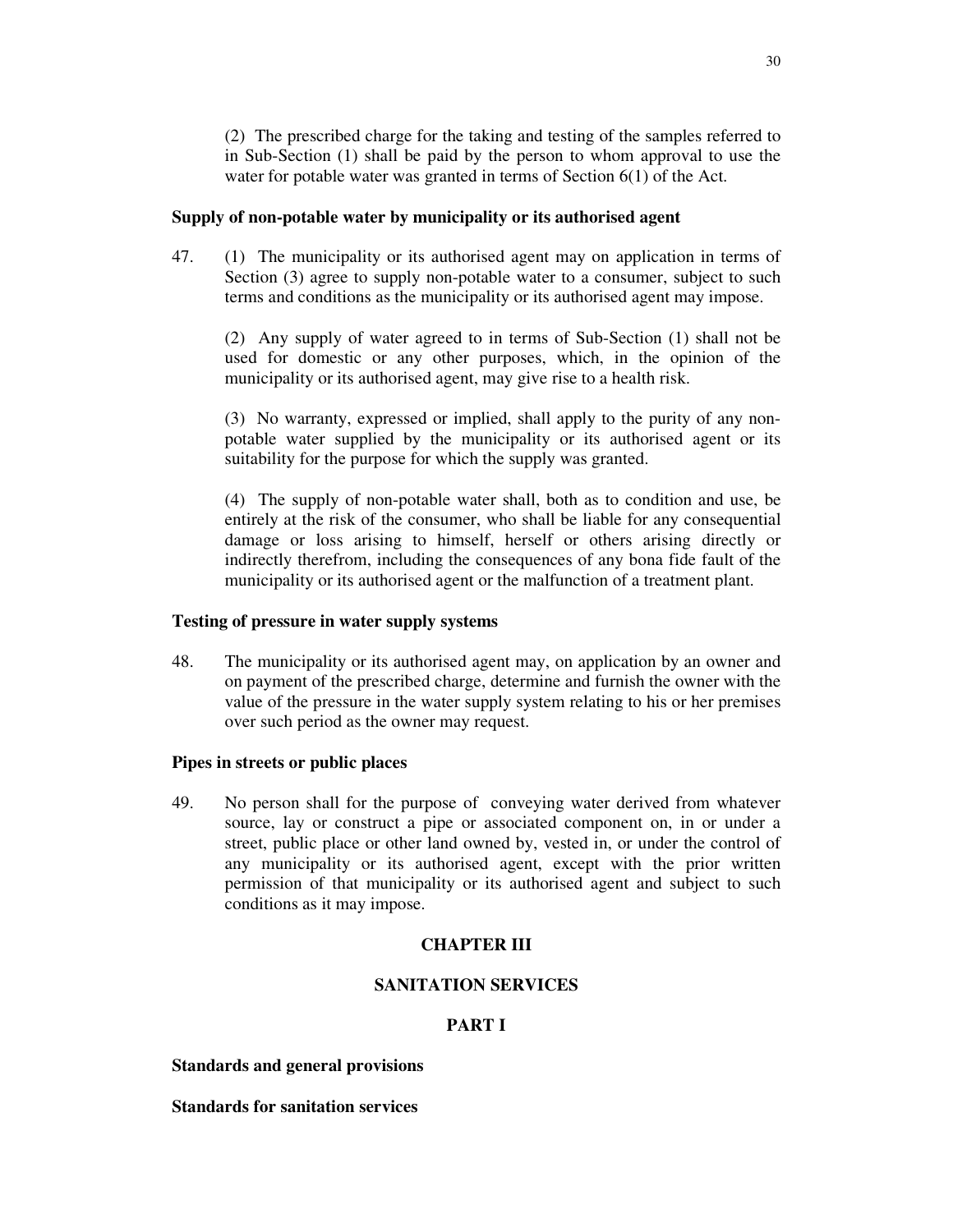50. Sanitation services provided by the municipality or its authorised agent will comply with the minimum standards set for the provision of sanitation services in terms of the Section (9) of the Act.

## **Objectionable discharge to sewage disposal system**

- 51. (1) No person shall discharge, or permit the discharge or entry into the sewage disposal system of any sewage or other substance-
	- (a) which does not comply with the standards and criteria prescribed in section (73), (74), (76) below;
	- (b) which contains any substance in such concentration as will produce or be likely to produce in the effluent produces for discharge at any sewage treatment plant or sea outfalls discharge point or in any public water any offensive, or otherwise undesirable taste, colour, odour, temperature or any foam;
	- (c) which may prejudice the re-use of treated sewage or adversely affect any of the processes whereby sewage is purified for re-use, or treated to produce sludge for disposal;
	- (d) which contains any substance or thing of whatsoever nature which is not amenable to treatment to a satisfactory degree at a sewage treatment plant or which causes or is likely to cause a breakdown or inhibition of the processes in use at such plant;
	- (e) which contains any substance or thing of whatsoever nature which is of such strength, or which is amenable to treatment only to a degree as will result in effluent from the sewage treatment plant or discharge from any sea outfalls not complying with standards prescribed under the National Water Act, 1998 (Act No. 36 of 1998);
	- (f) which may cause danger to the health or safety of any person or may be injurious to the structure or materials of the sewage disposal system or may prejudice the use of any ground used by the municipality or its authorised agent for the sewage disposal system, other than in compliance with the permissions issued in terms of these by-laws; and
	- (g) which may inhibit the unrestricted conveyance of sewage through the sewage disposal system.

(2) No person shall cause or permit any stormwater to enter the sewage disposal system.

(3) The municipality or its authorised agent may, by written notice, order the owner or occupier to conduct, at his or her cost, periodic expert inspections of the premises in order to identify precautionary measures which would ensure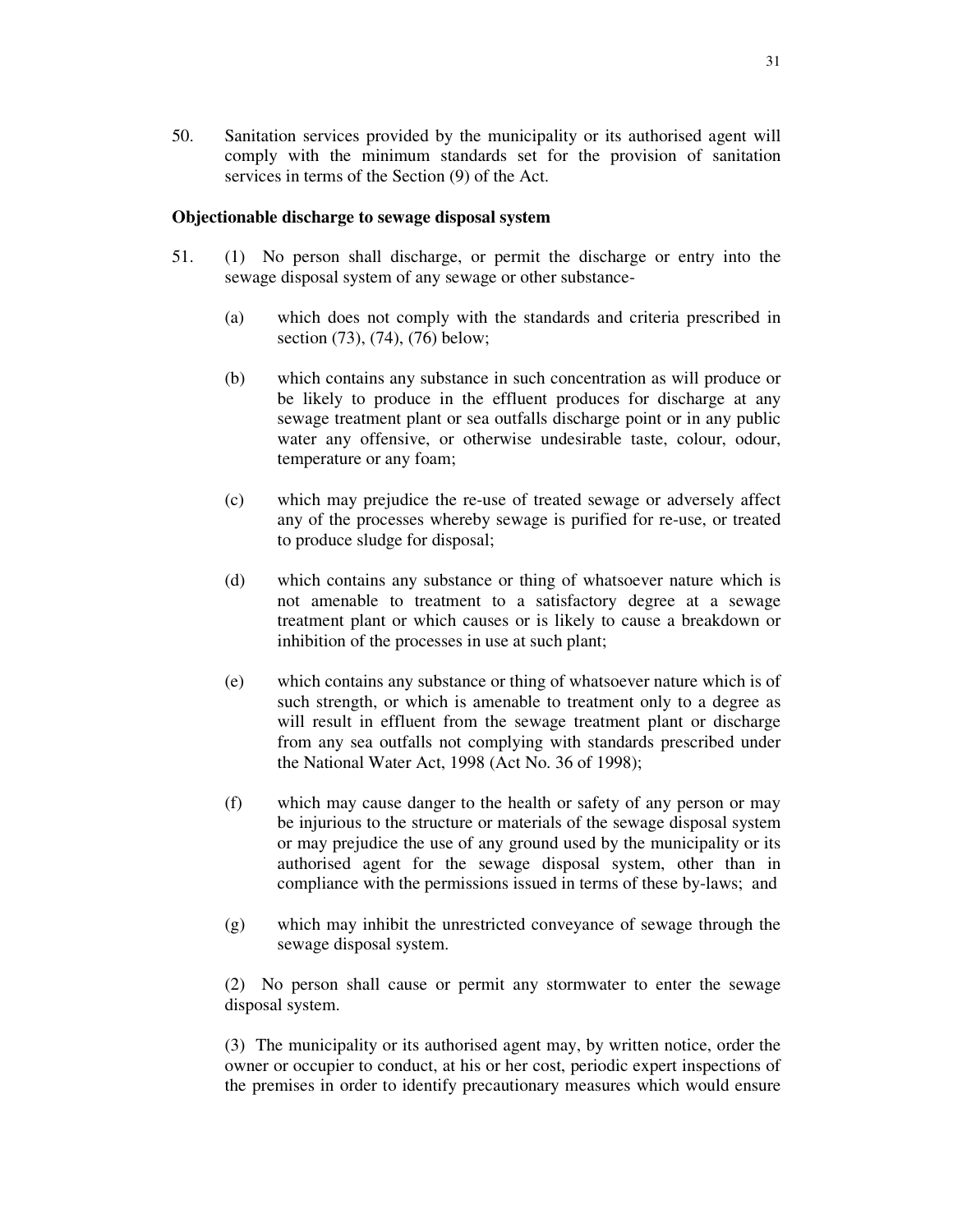compliance with these by-laws and to report such findings to an authorised agent.

(4) If any person contravenes any provision of Sub-Section (1) or Sub-Section (2) he or she shall within twelve hours, or earlier if possible, advise the municipality or its authorised agent of the details of the contravention and the reasons for it.

## **PART II**

# **On-site sanitation services and associated services**

## **Application for infrastructure**

- 52. (1) If an agreement for on site sanitation and associated services in accordance with Section (2) exists and no infrastructure in connection therewith exists on the premises, the owner must immediately make application on the approved form and-
	- (a) pay the prescribed charge for the installation of necessary infrastructure; or
	- (b) with the approval by the municipality or its authorised agent and at the request of the owner, install the connecting sewer or on site sanitation services in accordance with the specifications of the municipality or its authorised agent.

(2) A municipality or its authorised agent may specify the type of on site sanitation services to be installed.

### **Services associated with on-site sanitation services**

53. (1) The removal or collection of conservancy tank contents, night soil or the emptying of pits will be undertaken by the municipality or its authorised agent in accordance with a removal and collection schedule determined by the municipality or its authorised agent.

(2) Copies of the collection and removal schedule will be available on request.

### **Charges in respect of services associated with on-site sanitation services**

54. (1) Charges in respect of the removal or collection of conservancy tank contents, night soil or the emptying of pits will cover all the operating and maintenance costs in the removal of the pit contents, transportation to a disposal site, the treatment of the contents to achieve a sanitary condition and the final disposal of any solid residues.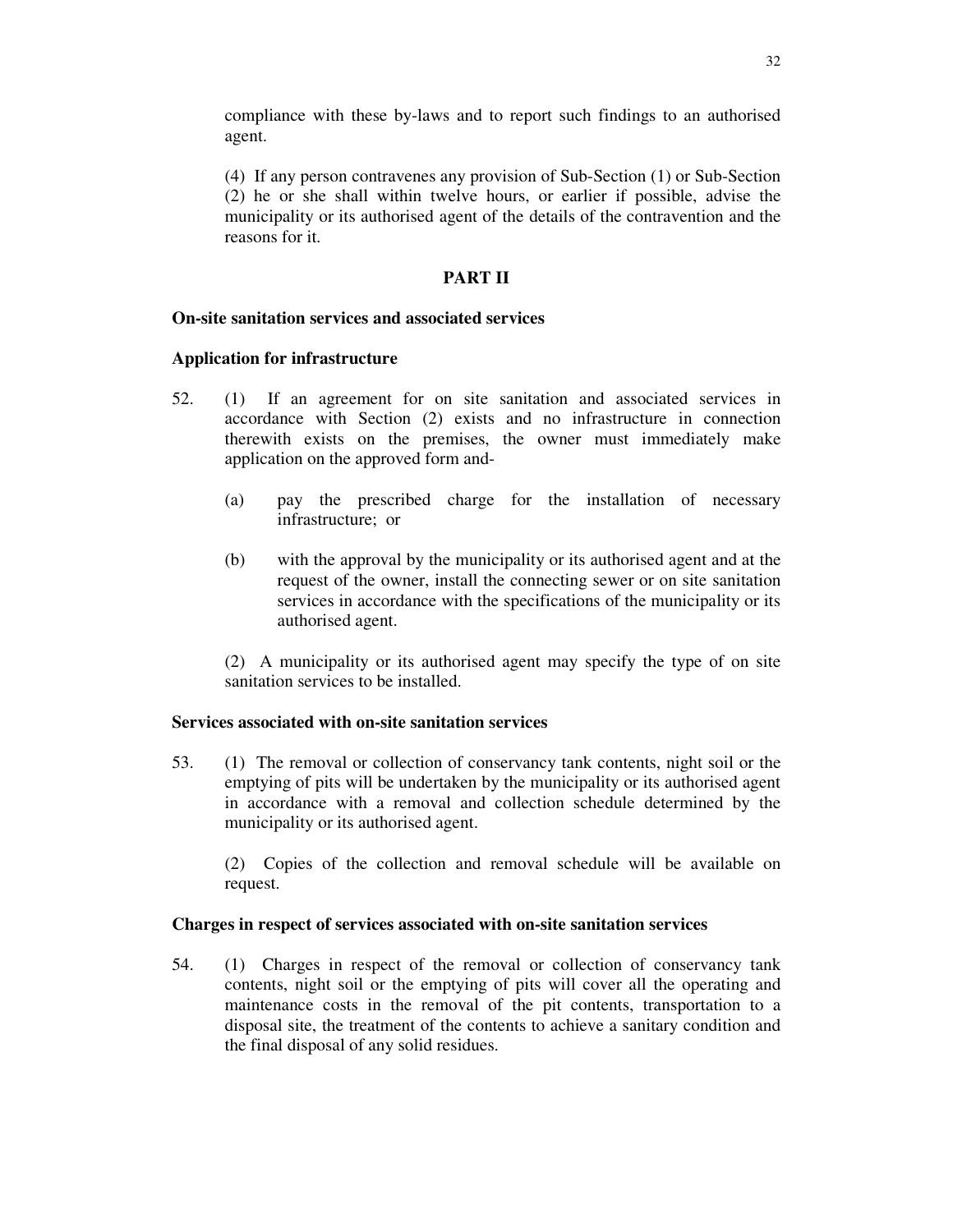(2) Charges in respect of the removal or collection of conservancy tank contents, night soil or the emptying of pits will be based on the volume removed by vacuum tank or otherwise.

(3) If the volume of conservancy tank contents, night soil or the emptying of pits removed or collected cannot be quantified the municipality or its authorised agent may charge a fixed charge as prescribed.

(4) Charges may be in the form of a monthly contribution or it may be levied as a single payment when the service is rendered.

## **PART III**

### **Sewage disposal**

## **Provision of a connecting sewer**

- 55. (1) If an agreement for the use of the sewage disposal system in accordance with Section (2) exists and no connecting sewer exists in respect of the premises, the owner must immediately make application on the approved form and-
	- (a) pay the prescribed charge for the installation of such a connecting sewer; or
	- (b) with the approval by the municipality or its authorised agent and at the request of the owner, install the connecting sewer in accordance with any specifications of the municipality or its authorised agent.

(2) If an application is made for use of the sewage disposal system to a premises which is so situated that it is necessary to extend the sewer in order to connect the sewage disposal system to the premises, the municipality or its authorised agent may agree to the extension subject to such conditions as it may impose.

### **Location of connecting sewer**

- 56. (1) A connecting sewer provided and installed by the municipality or its authorised agent or owner in terms of section (62) shall-
	- (a) be located in a position agreed to between the owner and the municipality or its authorised agent and be of a size determined by an authorised officer;
	- (b) terminate at a connection point approximately 1 meter inside the premises from the boundary of the land owned by or vested in the municipality or its authorised agent or over which it has a servitude or other right or when Sub-Section (3) applies, at the connecting point designated in terms of that Sub-Section;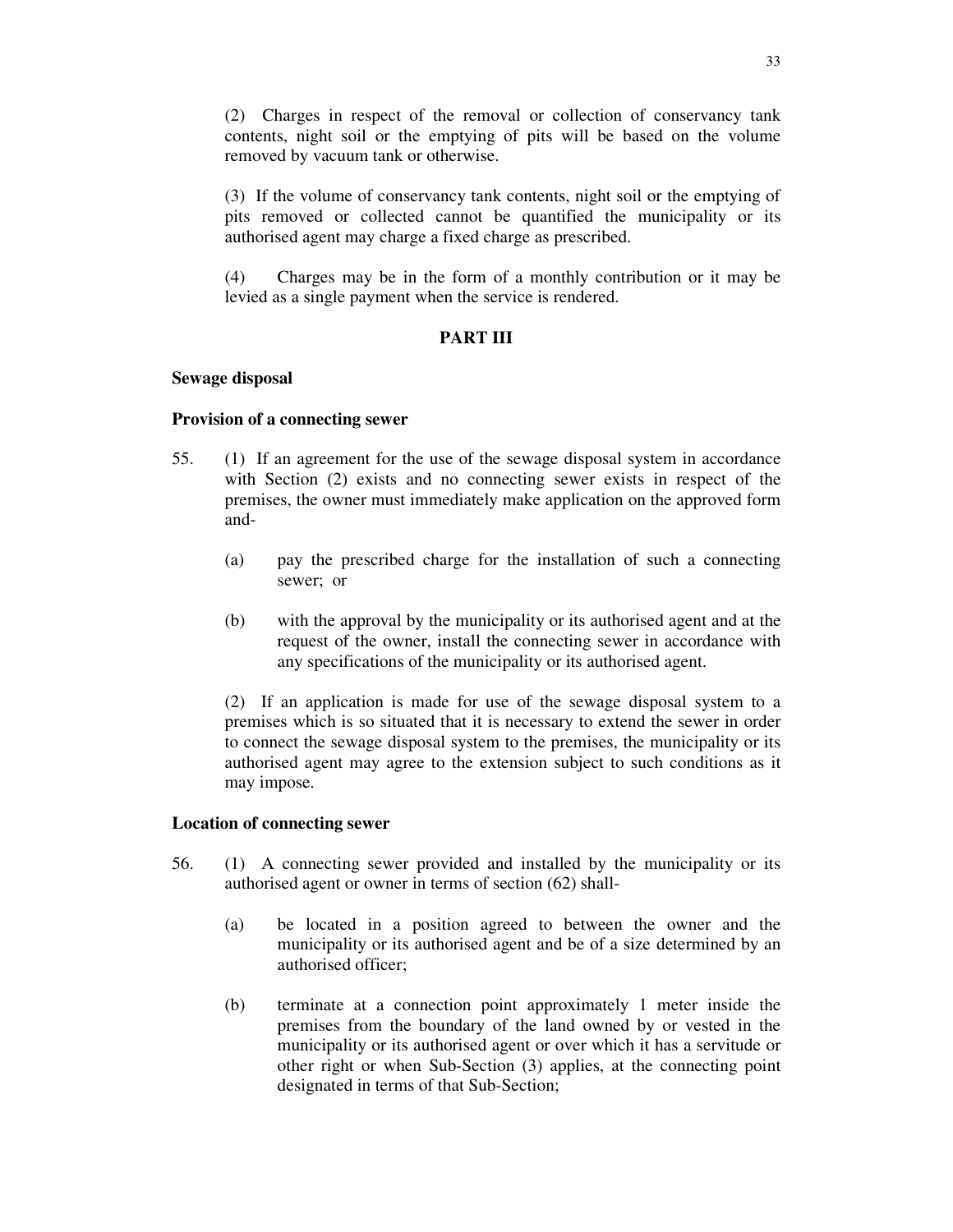(2) In reaching agreement with an owner concerning the location of a connecting sewer, the municipality or its authorised agent shall ensure that the owner is aware of-

- (a) practical restrictions that may exist regarding the location of a connecting sewer pipe;
- (b) the cost implications of the various possible locations of the connecting sewer;
- (c) whether or not the municipality or its authorised agent requires the owner to fix the location of the connecting sewer by providing a portion of his or her water installation at or outside the boundary of his or her premises, or such agreed position inside or outside his or her premises where the connection is required, for the municipality or its authorised agent to connect to such installation.

(3) A municipality or its authorised agent may at the request of any person agree, subject to such conditions as he or she may impose, to a connection to a sewer other than that which is most readily available for the drainage of the premises; provided that the applicant shall be responsible for any extension of the drainage installation to the connecting point designated by an authorised officer and for obtaining at his or her cost, such servitudes over other premises as may be necessary.

(4) An owner must pay the prescribed connection charge.

(5) Where an owner is required to provide a sewage lift as provided for in terms of the Building Regulations the rate and time of discharge into the sewer shall be subject to the approval of the municipality or its authorised agent.

### **Provision of one connecting sewer for several consumers on same premises**

57. (1) Notwithstanding the provisions of Section (62) only one connecting sewer to the sewage disposal system may be provided for the disposal of sewage from any premises, irrespective of the number of accommodation units of consumers located on such premises.

(2) Where the owner, or the person having the charge or management of any premises on which several accommodation units are situated, requires the disposal of sewage from such premises for the purpose of disposal from the different accommodation units, the municipality or its authorised agent may, in its discretion, provide and install either-

- (a) a single connecting sewer in respect of the premises as a whole or any number of such accommodation units; or
- (b) a separate connecting sewer for each accommodation unit or any number thereof.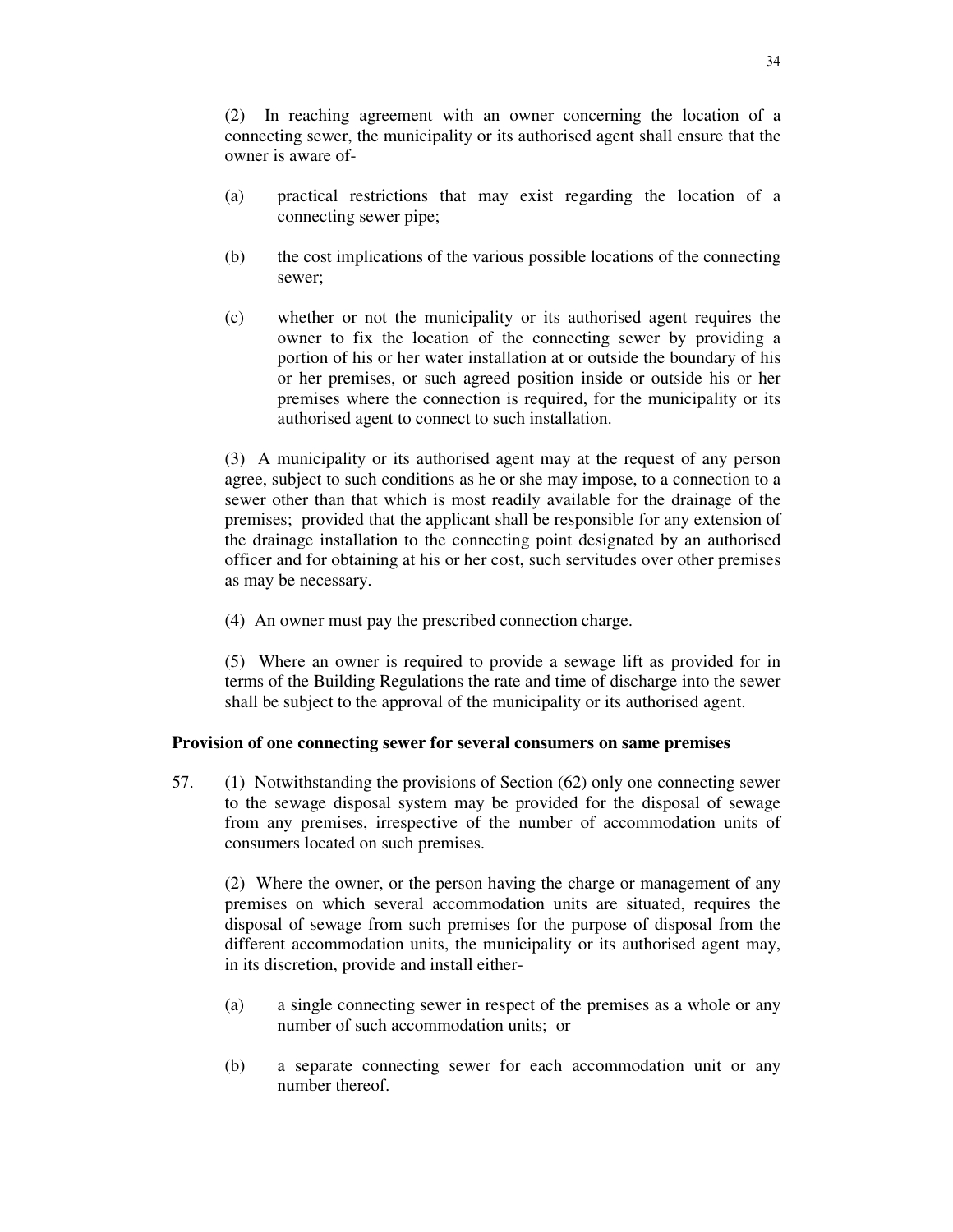(3) Where the municipality or its authorised agent has installed a single connecting sewer as contemplated in Sub-Section (2)(a), the owner or the person having the charge or management of the premises, as the case may be, -

- (a) must if the municipality or its authorised agent so requires, install and maintain on each branch pipe extending from the connecting sewer to the different accommodation units-
	- (iii) a separate connecting sewer; and
	- (iv) an isolating valve; and
- (b) will be liable to the municipality or its authorised agent for the tariffs and charges for all sewage disposed from the premises through such a single connecting sewer, irrespective of the different quantities disposed by the different consumers served by such connecting sewer.

(4) Notwithstanding Sub-Section (1), the municipality or its authorised agent may authorise that more than one connecting sewer be provided on the sewage disposal system for the disposal of sewage from any premises comprising sectional title units or if, in the opinion of the municipality or its authorised agent, undue hardship or inconvenience would be caused to any consumer on such premises by the provision of only one connecting sewer.

(5) Where the provision of more than one connecting sewer is authorised by the municipality or its authorised agent under Sub-Section (4), the tariffs and charges for the provision of a connecting sewer is payable in respect of each sewage connection so provided.

### **Interconnection between premises**

58. An owner of premises shall ensure that no interconnection exists between the drainage installation on his or her premises and the drainage installation on other premises, unless he or she has obtained the prior written consent of the municipality or its authorised agent and complies with any conditions that it may have imposed.

## **Disconnection of draining installation from connecting sewer**

- 59. The municipality or its authorised agent may disconnect a drainage installation from the connecting sewer and remove the connecting sewer if-
	- (a) the agreement for provision has been terminated in terms of Section (12) and it has not received an application for subsequent provision to the premises served by the sewer within a period of 90 days of such termination; or
	- (b) the building on the premises concerned has been demolished.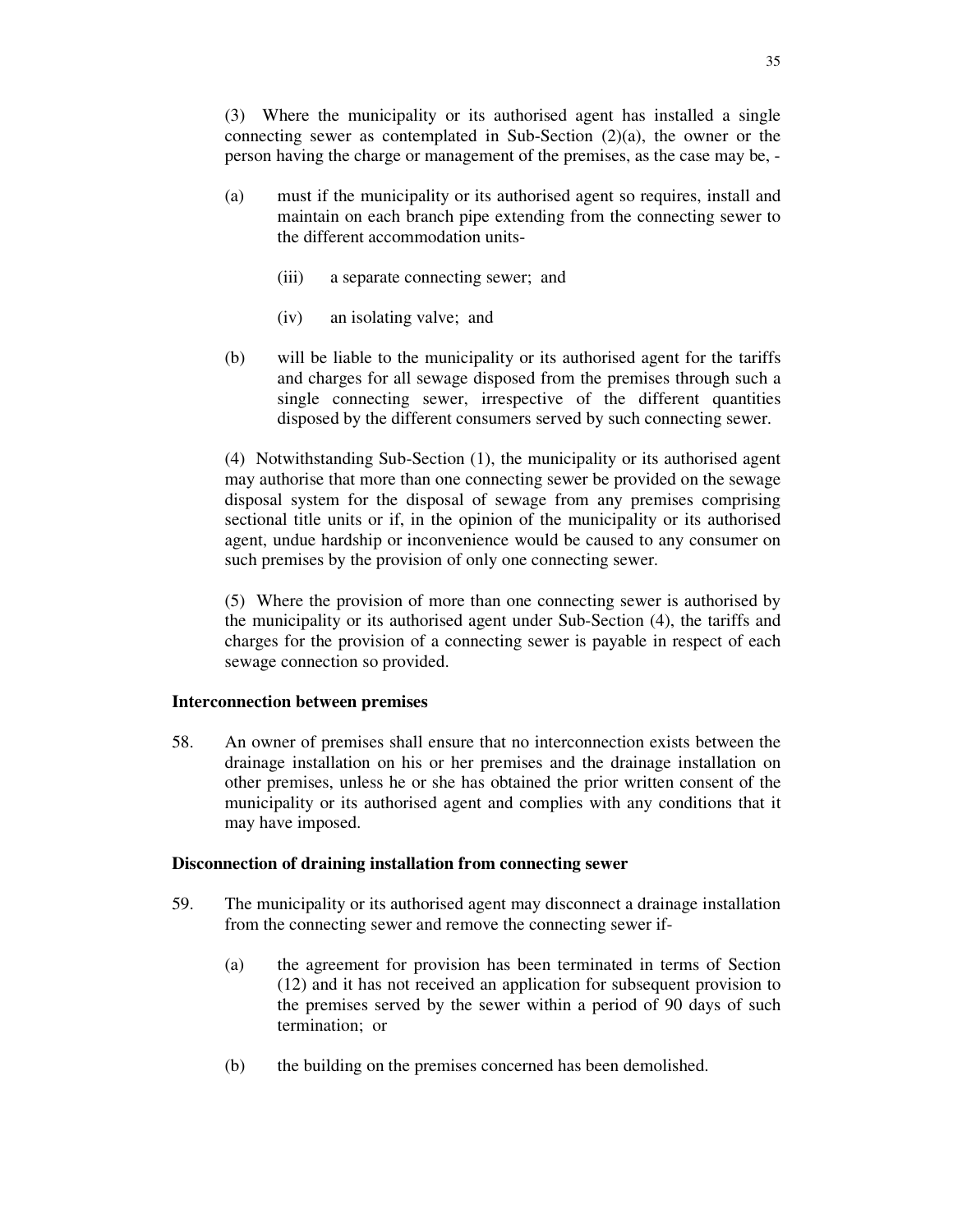# **PART IV**

## **Sewage delivered by road haulage**

## **Acceptance of sewage delivered by road haulage**

60. (1) A municipality or its authorised agent may, at its discretion, and subject to such conditions as it may specify, accept sewage for disposal delivered to the municipality's sewage treatment plants by road haulage.

## **Written permission for delivery of sewage by road haulage**

61. (1) No person shall discharge sewage into the municipality's sewage treatment plants by road haulage except with the written permission of the municipality or its authorised agent and subject to such period and any conditions that may be imposed in terms of the written permission.

(2) the charges for any sewage delivered for disposal to the municipality's sewage treatment plants shall be assessed by the municipality or its authorised agent in accordance with the prescribed tariffs of charges.

# **Conditions for delivery of sewage by road haulage**

- 62. (1) When sewage is delivered by road haulage-
	- (a) the time of delivery shall be arranged with the municipality or its authorised agent; and
	- (b) the nature and composition of the sewage shall be established to the satisfaction of the municipality or its authorised agent prior to the discharge thereof and no person shall deliver sewage that does not comply with the standards laid down in terms of these by-laws.

# **Withdrawal of permission for delivery of sewage by road haulage**

- 63. (1) The municipality or its authorised agent may withdraw any permission, after giving at least 14 (fourteen) days written notice if its intention to a person permitted to discharge sewage by road haul if the person-
	- (a) fails to ensure that the sewage so delivered conforms to the standards prescribed in Schedule "A" or "B", as applicable, or in the written permission; or
	- (b) fails or refuses to comply with any notice lawfully served on him or her in terms of these by-laws or contravenes any provisions of these by-laws or contravenes any provisions of these by-laws or any condition imposed on him or her in terms of any permission granted to him or her; and
	- (c) fails to pay the assessed charges in respect of any sewage delivered.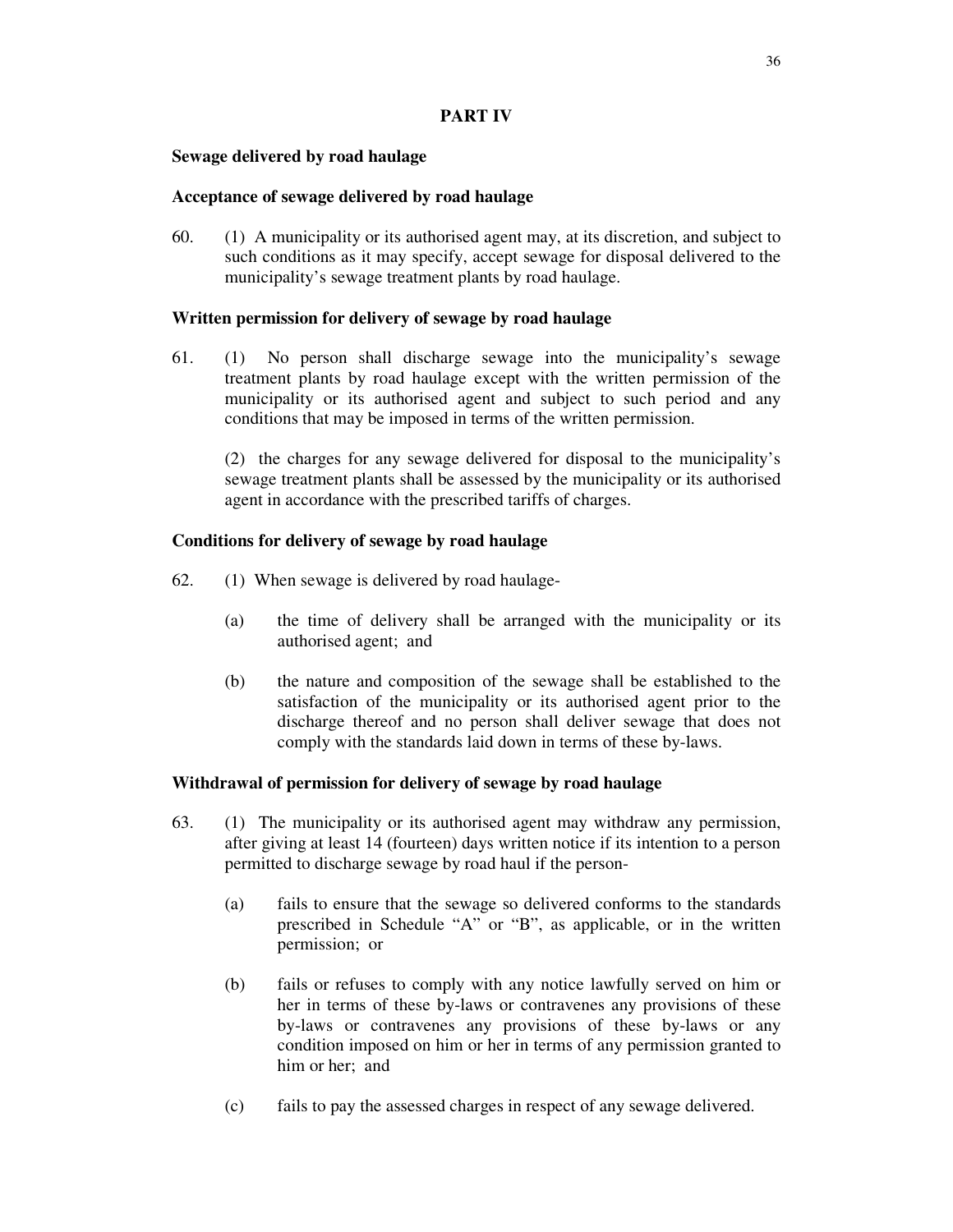## **PART V**

## **Disposal of industrial effluent and trade premises**

## **Application for disposal of industrial effluent**

64. (1) A person must apply for the permission to discharge industrial effluent into the sewage disposal system of the municipality or its authorised agent in terms of Section (1).

(2) The municipality or its authorised agent may, if in its opinion the capacity of a sewage disposal system is sufficient to permit the conveyance and effective treatment and lawful disposal of the industrial effluent, for such period and subject to such conditions it may impose, grant written permission to discharge industrial effluent.

(3) The provisions of Chapter 1 will mutatis mutandis apply to any permission to discharge industrial effluent.

(4) Any person who wishes to construct or cause to be constructed, a building which shall be used as a trade premises, shall at the time of lodging a building plan in terms of Section (4) of the National Building Regulations and Building Standards Act, 1977 (Act No. 103 of 1977), also lodge applications for the provision of sanitation services and for permission to discharge industrial effluent in terms of Sub-Section (1).

### **Unauthorised discharge of industrial effluent**

65. (1) No person shall discharge or cause or permit to be discharged into the sewage disposal system any industrial effluent except with and in terms of the written permission of the municipality or its authorised agent and in accordance with the provisions of the part.

(2) A person to whom such permission is granted shall pay to the municipality or its authorised agent any prescribed charges.

### **Quality standards for disposal of industrial effluent**

66. (1) A person to whom permission has been granted in terms of Section 71 must ensure that no industrial effluent is discharged into the sewage disposal system of the municipality or its authorised agent unless it complies with the standards and criteria set out in Schedules A and B hereto.

(2) The municipality or its authorised agent may by writing in the permission concerned, relax or vary the standards in Schedules A or B, provided that the municipality or its authorised agent is satisfied that any such relaxation represents the best practicable environmental option.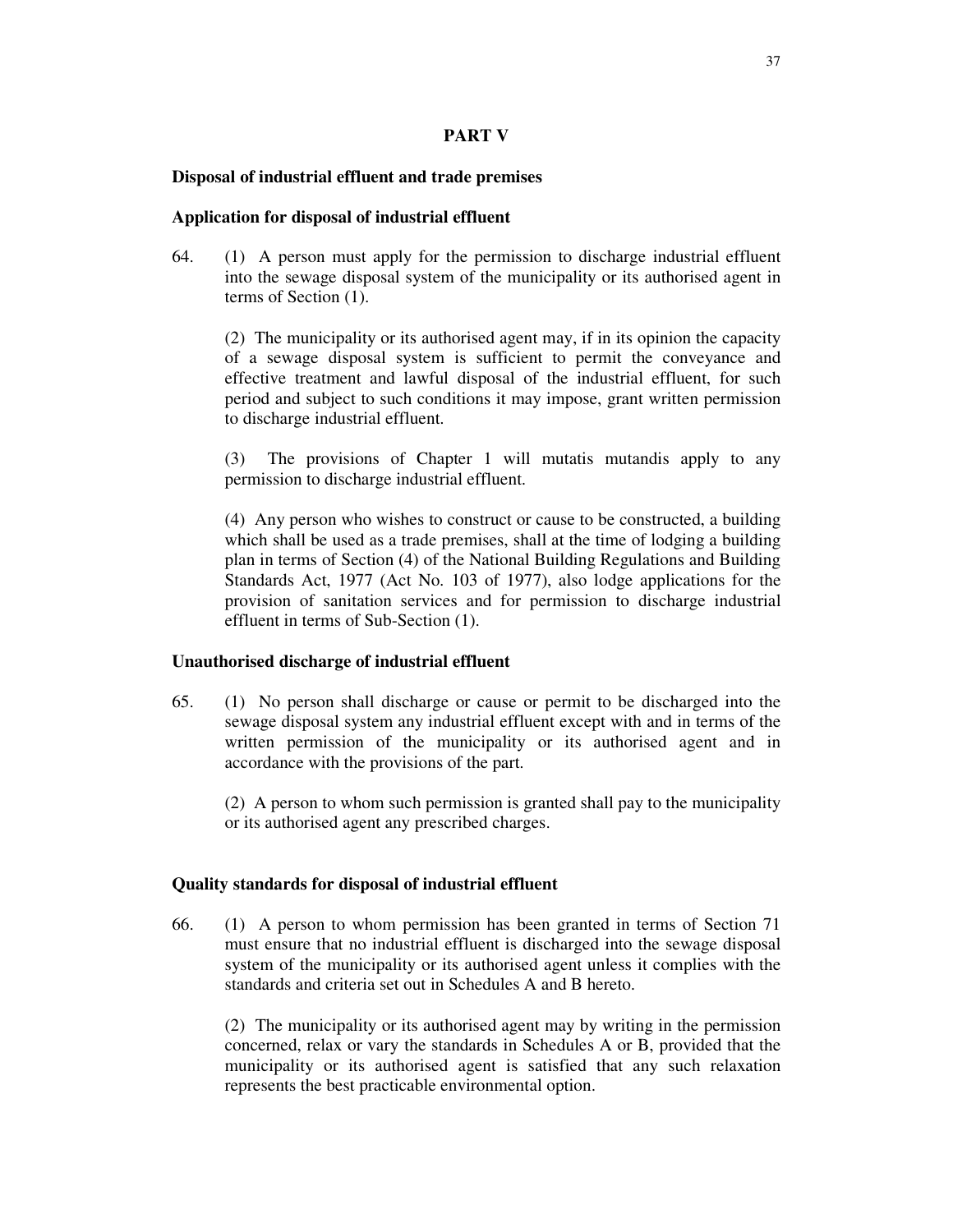(3) In determining whether relaxing or varying the standards in Schedules A or B represents the best practicable environmental option a municipality or its authorised agent will consider-

- (a) whether the applicant's undertaking is operated and maintained at optimal levels;
- (b) whether technology used by the applicant represents the best available option to the applicant's industry and, if not, whether the installation of such technology would entail unreasonable cost to the applicant.
- (c) whether the applicant is implementing a program of waste minimisation which complies with national and local waste minimisation standards to the satisfaction of the municipality or its authorised agent;
- (d) the cost to the municipality or its authorised agent of granting the relaxation or variation; and
- (e) the environmental impact or potential impact of such relaxation or variation.

(4) Test samples may be taken at any time by a duly qualified sampler to ascertain whether the industrial effluent complies with Schedule A and B or any other standard laid down in a written permission.

# **Conditions for disposal of industrial effluent**

- 67. (1) The municipality or its authorised agent may in the written permission or at any time, by written notice, require a person to-
	- (a) subject the industrial effluent to such preliminary treatment as in the opinion of the municipality or its authorised agent will ensure that the industrial effluent conforms to the standards prescribed in Schedules A and B before being discharged into the sewage disposal system;
	- (b) install such equalising tanks, valves, pumps, appliances, meters and other equipment as in the opinion of the municipality or its authorised agent will be necessary to control the rate and time of discharge into the sewage disposal system in accordance with the conditions imposed by it;
	- (c) install for the conveyance of his or her industrial effluent into the sewage disposal system at a given point, a drainage installation separate from the drainage installation for waste water and standard domestic effluent and may prohibit such person from disposing of his or her industrial effluent at any other point and from disposing of his or her waste water and standard domestic effluent by means other than into a sewage disposal system;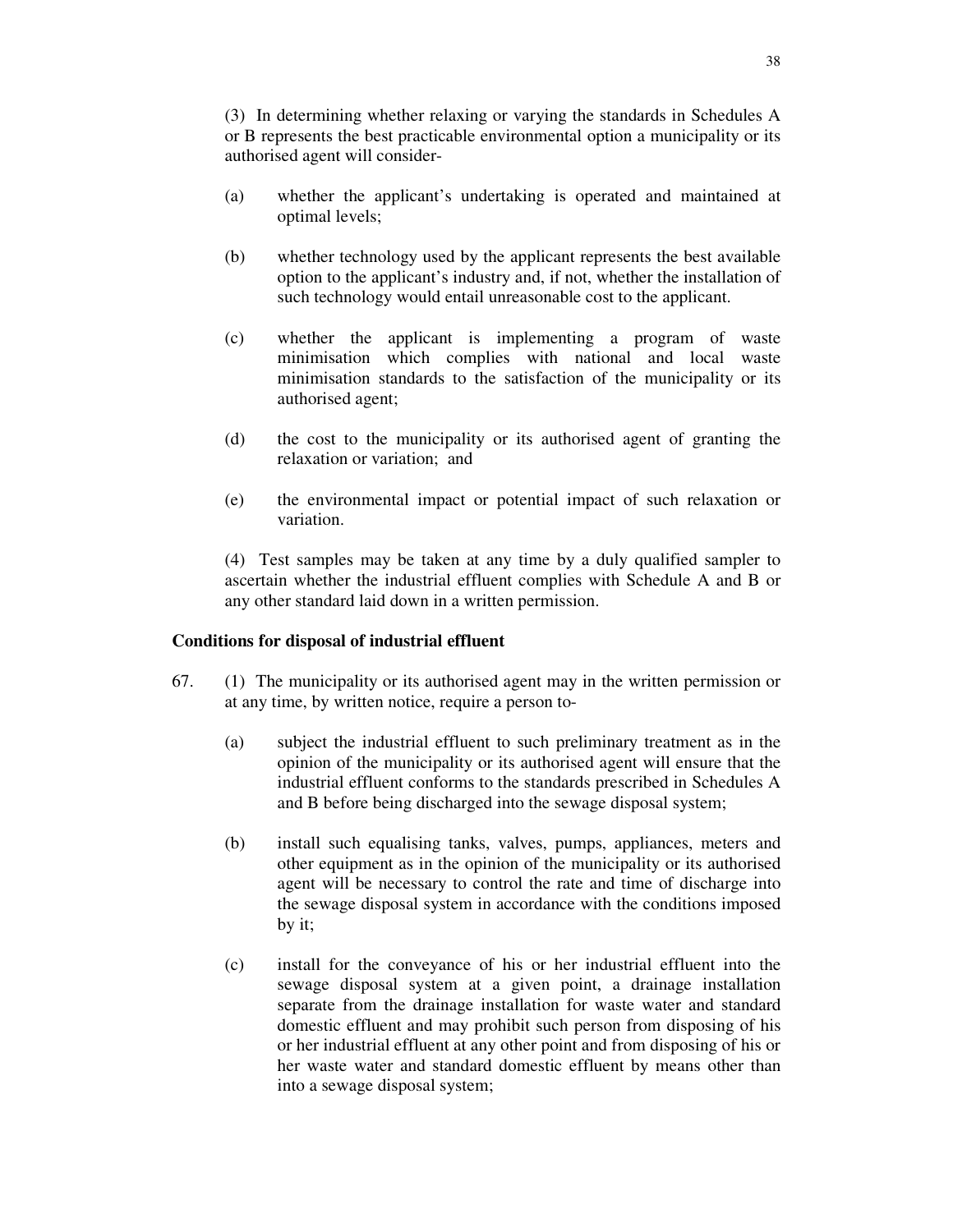- (e) provide all such information as may be required by the municipality or its authorised agent to enable it to assess the tariffs or charges due to the municipality or its authorised agent;
- (f) provide adequate facilities such as level or overflow detection devices, standby equipment, overflow catch-pits, or other appropriate means to prevent a discharge into the sewage disposal system which is in contravention of these by-laws;
- (g) cause any meter, gauge or other device installed in terms of this Section to be calibrated by an independent authority at the cost of that person at such intervals as required by the municipality or its authorised agent and copies of the calibration to be forwarded to it; and
- (h) cause his or her industrial effluent to be analysed as often and in such manner as may be prescribed by the municipality or its authorised agent and provide it with the results of these tests when completed.

(2) The cost of any treatment, plant, works or analysis which the permit holder may be required to carry out, construct or install in terms of Sub-Section (1) shall be borne by the permit holder concerned.

(3) The written permission of the municipality or its authorised agent must be obtained for any proposed changes to the composition of industrial effluent discharged into the sewage disposal system.

(4) In the event that industrial effluent that does not comply with the standards in Schedules A or B or the written permission issued in respect of that process or premises, is discharged into the sewage disposal system, the municipality or its authorised agent must be informed of the incident and the reasons therefore within twelve hours of such discharge.

# **Withdrawal of written permission for disposal of industrial effluent**

- 68. (1) The municipality or its authorised agent may withdraw any permission, after giving at least 14 (fourteen) days written notice if its intention to a person permitted to discharge industrial effluent into the sewage disposal system if the person-
	- (a) fails to ensure that the industrial effluent discharged conforms to the industrial effluent standards prescribed in Schedules A and B of these by-laws or the written permission;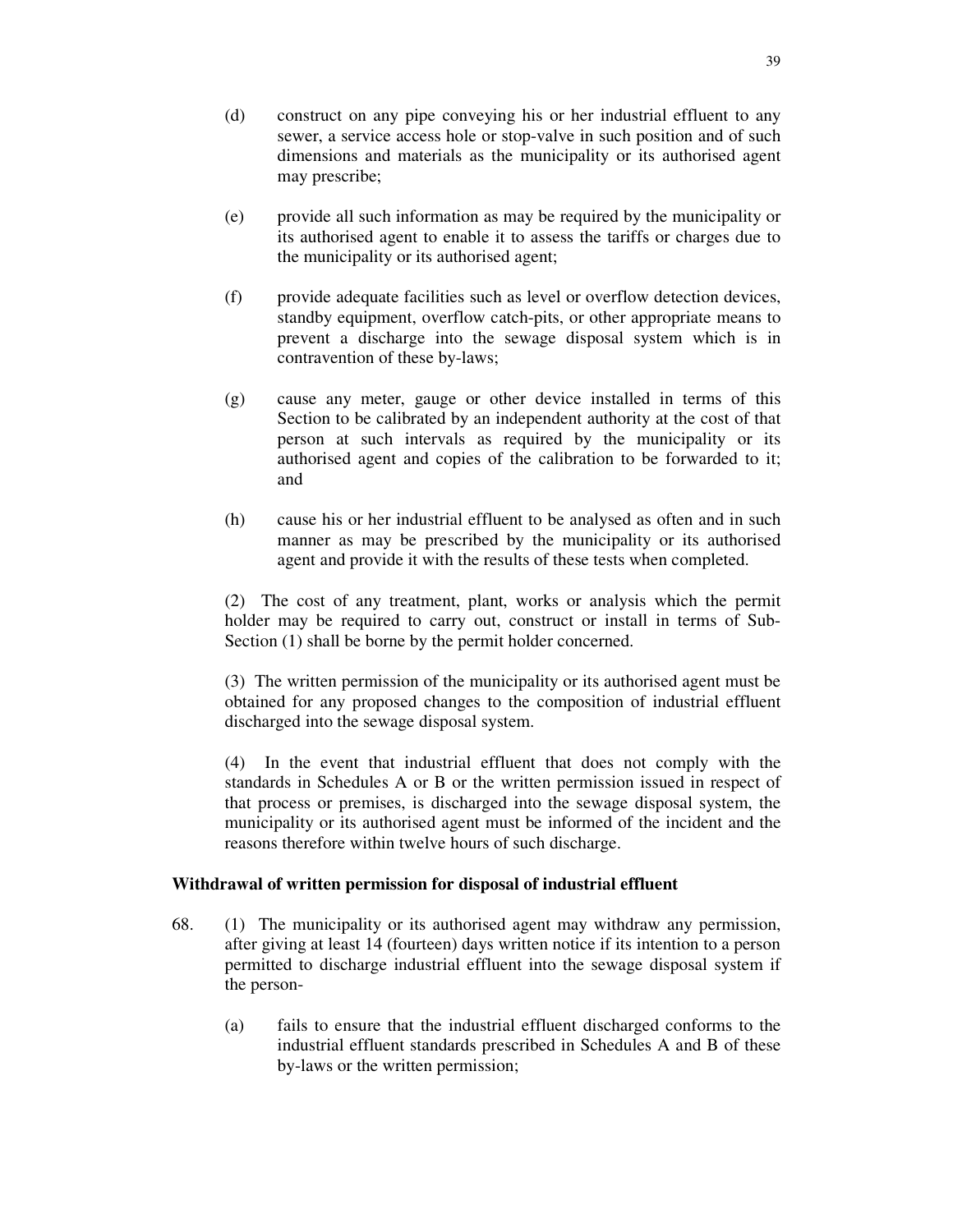- (b) fails or refuses to comply with any notice lawfully served on him or her in terms of these by-laws or contravenes any provisions of these by-laws or any condition imposed in terms of any permission granted to him or her; or
- (c) fails to pay the assessed charges in respect of any industrial effluent discharged.

(2) The municipality or its authorised agent may on withdrawal of any written permission-

- (a) in addition to any steps prescribed in these by-laws, and on 14 (fourteen) days' written notice authorised the closing or sealing of the connecting sewer of the said premises to any sewer for such charge as may be prescribed in the municipality or its authorised agent's tariff of charges; and
- (b) refuse to accept any industrial effluent until it is satisfied that adequate steps to ensure that the industrial effluent to be discharged conforms with the standards prescribed in these by-laws.

## **PART VI**

## **Measurement of quantity of effluent discharged to sewage disposal system**

### **Measurement of quantity of standard domestic effluent discharged**

68. (1) The quantity of standard domestic effluent discharged shall be determined by a percentage of water supplied by the municipality or its authorised agent; provided that where the municipality or its authorised agent is of the opinion that such a percentage in respect of specific premises is excessive, having regard to the purposes for which water is consumed on those premises, the municipality or its authorised agent may reduce the percentage applicable to those premises to a figure which, in its opinion and in the light of the available information, reflects the proportion between the likely quantity of sewage discharged from the premises and the quantity of water supplied thereto.

(2) Where a premises is supplied with water from a source other than or in addition to the municipality or its authorised agent's water supply system, including abstraction from a river or borehole, the quantity will be a percentage of the total water used on that premises as may be reasonably estimated by the municipality or its authorised agent.

### **Measurement of quantity of industrial effluent discharged**

69. (1) The quantity of industrial effluent discharged into the sewage disposal system or to sea outfalls shall be determined-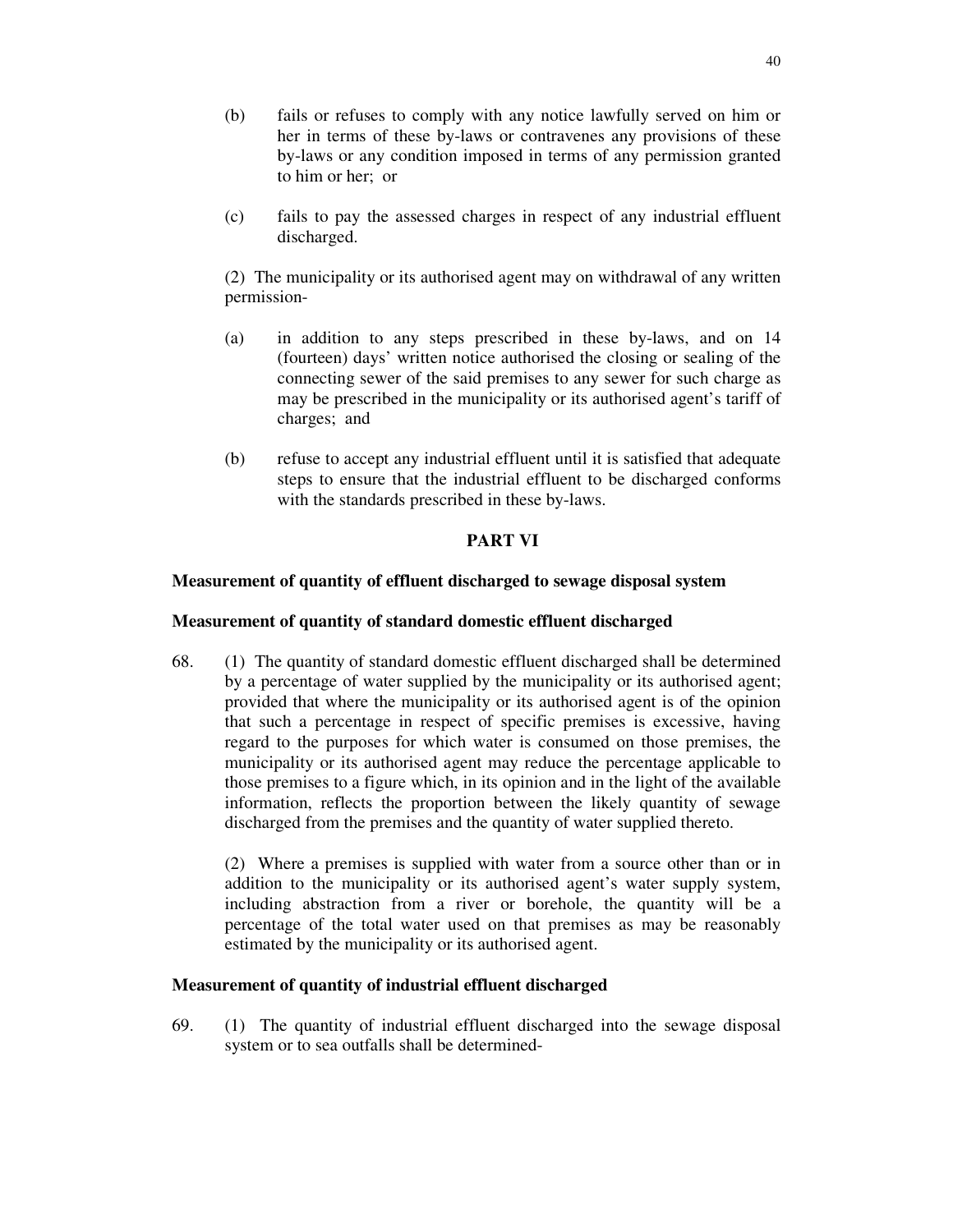- (a) where a measuring device is installed by the quantity of industrial effluent discharged from a premises as measured through that measuring device; or
- (b) until such time as a measuring device is installed by a percentage of the water supplied by the municipality or its authorised agent to that premises.

(2) Where a premises is supplied with water from a source other than or in addition to the municipality or its authorised agent's water supply system, including abstraction from a river or borehole, the quantity will be a percentage of the total water used on that premises as may be reasonably estimated by the municipality or its authorised agent.

(3) Where a portion of the water supplied to the premises forms part of the end product of any manufacturing process or is lost by reaction or evaporation during the manufacturing process or for any other reason, the municipality or its authorised agent may on application reduce the assessed quantity of industrial effluent.

## **Reduction in the quantity determined in terms of Sections (77) and 78(1)(a)**

70. (1) A person shall be entitled to a reduction in the quantity determined in terms of Sections 77 and  $78(1)(a)$  in the event that the quantity of water on which the percentage is calculated was measured during a period where water was wasted or a leakage was undetected if the consumer demonstrates to the satisfaction of the municipality or its authorised agent that the said water was not discharged into the sewage disposal system.

(2) The reduction in the quantity shall be based on the quantity of water loss through leakage or wastage during the leak period.

(3) The leak period shall be either the measuring period immediately prior to the date of repair of the lack or the measurement period during which the leak is repaired, whichever results in the greater reduction in the quantity.

(4) The quantity of water loss shall be calculated as the consumption for the leak period less an average consumption, based on the preceding 3 (three) months, for the same length of time. In the event of no previous consumption history being available the average water consumption will be determined by the municipality or its authorised agent, after due consideration of all relevant information.

(5) There shall be no reduction in the quantity if the loss of water directly or indirectly resulted from the consumer's failure to comply with or is in contravention of these by-laws.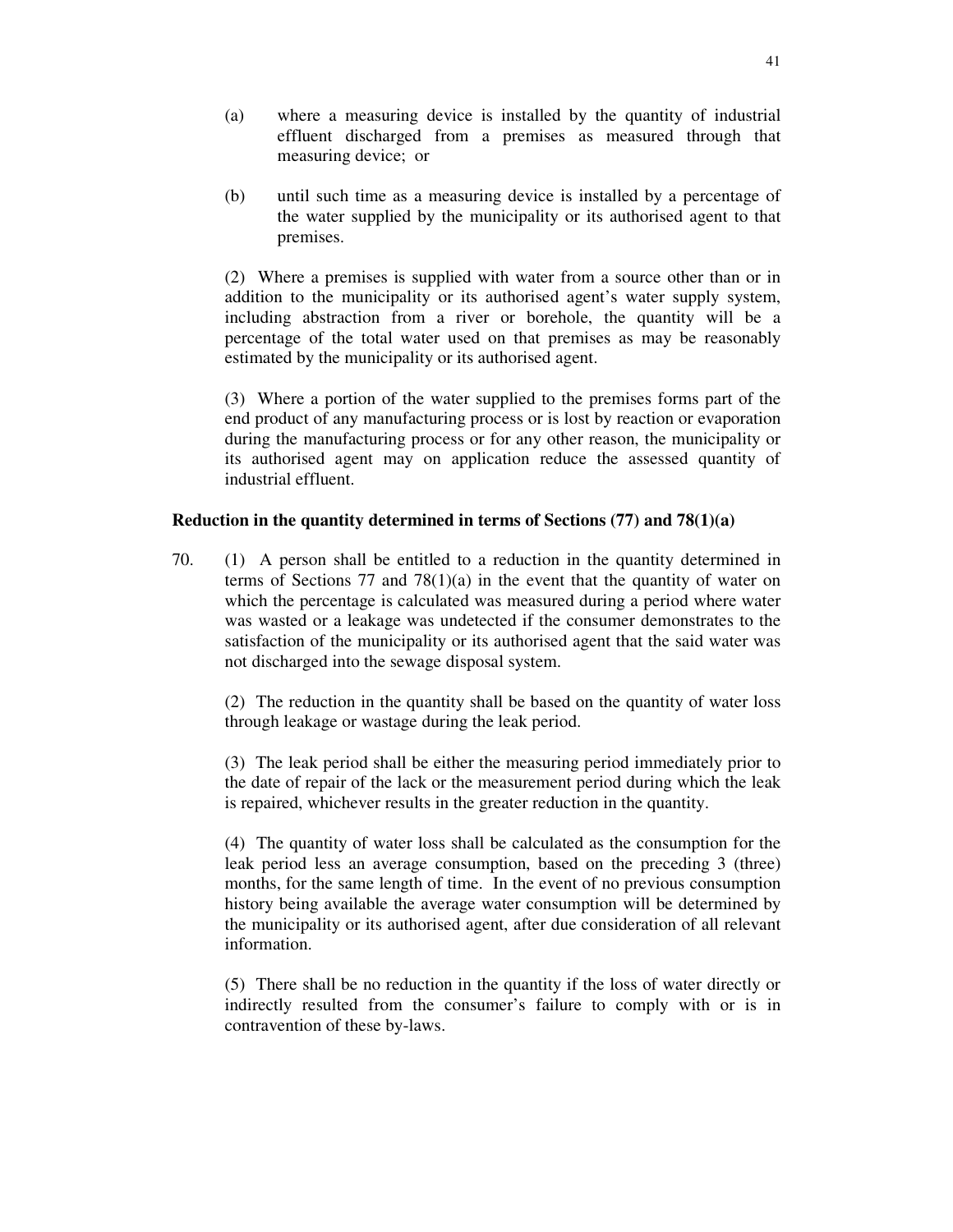### **PART VII**

#### **Drainage installations**

#### **Construction or installation of drainage installations**

71. (1) any drainage installation constructed or installed must comply with any applicable specifications in terms of the Building Regulations and any standards prescribed in terms of the Act.

(2)(a) Where the draining installation is a pit latrine it must be of the ventilated improved pit latrine type or equivalent having-

- (i) a pit of  $2m\triangle$  capacity;
- (ii) lining as required;
- (iii) a slab designed to support the superimposed loading; and
- (iv) protection preventing children from falling into the pit;
- (b) The ventilated improved pit latrine must conform with the following specifications-
	- (i) the pit must be ventilated by means of a pipe, sealed at the upper end with durable insect proof screening fixed firmly in place.
	- (ii) the ventilation pipe must project not less than 0.5 m above the nearest roof, must be of at least 150 mm in diameter, and must be installed vertically with no bend;
	- (iii) the interior of the closet must be finished smooth so that it can be kept in a clean and hygienic condition. The superstructure must be well-ventilated in order to allow the free flow of air into the pit to be vented through the pipe;
	- (iv) the opening through the slab must be of adequate size as to prevent fouling. The rim must be raised so that liquids used for washing the floor do not flow into the pit. It shall be equipped with a lid to prevent the egress of flies and other insects when the toilet is not in use;
	- (v) must be sited in a position that is independent of the residential structure;
	- (vi) must be sited in positions that are accessible to road vehicles having a width of 3.0 m in order to facilitate the emptying of the pit;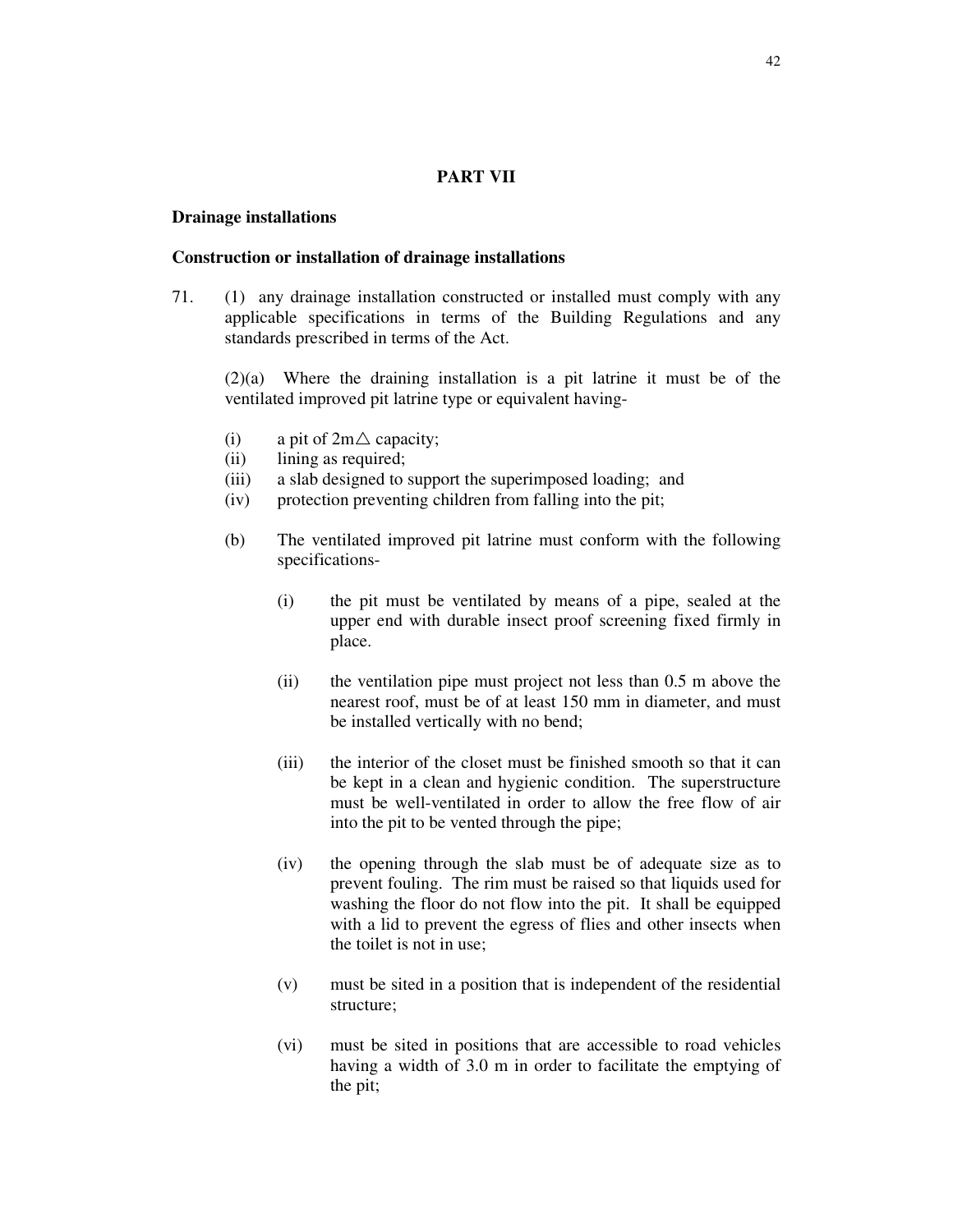- (vii) in situations where there is the danger of polluting an aquifer due to the permeability of the soil, the pit must be lined with an impermeable material that is durable and will not crack under stress;
- (viii) in situations where the ground in which the pit is to be excavated is unstable, suitable support is to be given to prevent the collapse of the soil;
- (c) any ventilated pit latrine should not usually be used by more than one household; and
- (d) access to water for washing hands.

## **Drains in streets or public places**

72. No person shall for the purpose of conveying sewage derived from whatever source, lay or construct a drain on, in or under a street, public place or other land owned by, vested in, or under the control of the municipality or its authorised agent, except with the prior written permission of the municipality or its authorised agent and subject to such conditions as it may impose.

## **Construction by municipality or its authorised agent**

73. The municipality or its authorised agent may agree with the owner of any premises that any drainage work which such owner desires, or is required to construct in terms of these by-laws or the Building Regulations, will be constructed by the municipality or its authorised agent against payment, in advance or on demand, of all costs associated with such construction.

### **Maintenance of drainage installation**

74. (1) The owner or occupier of any premises must maintain any drainage installation and any sewer connection on such premises.

(2) Any person who requests the municipality or its authorised agent to clear a drainage installation will be liable to pay the prescribed tariff.

(3) A municipality or its authorised agent may, on the written application of the owner or occupier of any premises, inspect and test the drainage installation of such premises or any section thereof and recover from the owner or occupier the cost of such inspection and test, calculated at the rate specified in the prescribed tariff or charges.

### **Installation of pre-treatment facility**

75. A municipality or its authorised agent may require that any new premises must be provided with a minimum pre-treatment facility of a type specified by it prior to that premises being connected to the sewage disposal system.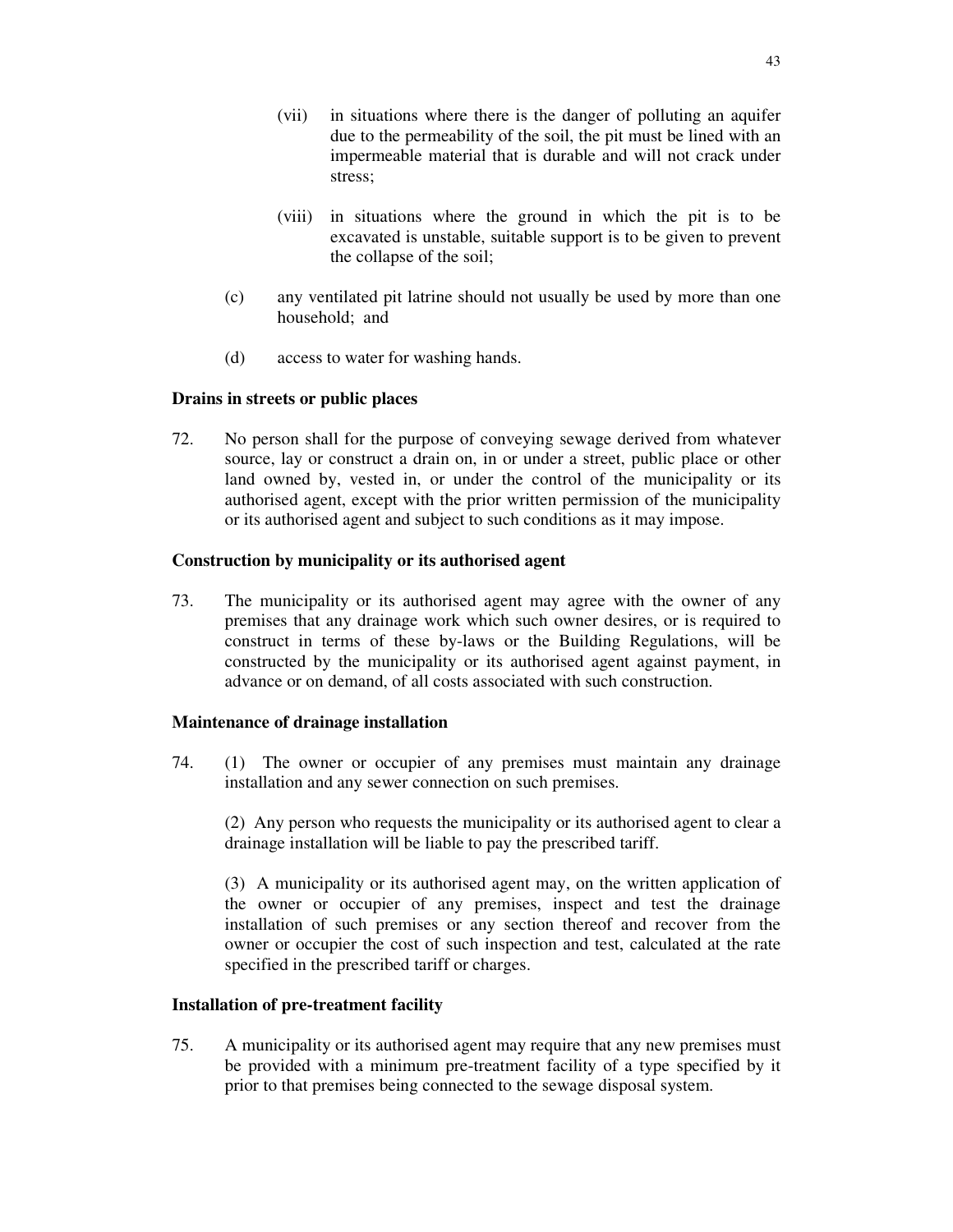## **Protection from ingress of floodwaters**

76. Where a premises is situated in the 1 in 50 years flood plain the top level of service access holes, inspection chambers and gullies is to be above the 1 in 50 years flood level, except, in the case of service access holes and inspection chambers, where the cover is secure in place by approved means.

# **PART VIII**

## **Quality standards**

# **SCHEDULE A: Acceptance of industrial effluent for discharge into the sewage disposal system**

No industrial effluent shall be accepted for discharge into the sewage disposal system unless it complies with the following conditions.

The effluent shall not contain concentrations of substances in excess of those stated below-

Large Works general quality limits are applicable when an industry's effluent discharges in a catchments leading to a sewage works of greater than 25 M/d capacity. Small Works quality limits apply for catchments leading to sewage works with less than 25 M/d capacity.

|                | <b>GENERAL QUALITY LIMITS</b><br>$>$ 25 M/d | <b>LARGE</b><br><b>WORKS</b>   | <b>SMALL</b><br><b>WORKS</b> | <b>UNITS</b> |
|----------------|---------------------------------------------|--------------------------------|------------------------------|--------------|
|                |                                             |                                | $< 25$ M/d                   |              |
| 1              | Temperature $(C)$                           | $<$ 44 C                       | $<$ 44 C                     | Degrees      |
|                |                                             |                                |                              | Celcius      |
| $\overline{2}$ | pH                                          | $6$ <p<math>H &lt; 10</p<math> | 6,5 < pH < 10                | PH units     |
| 3              | Oils, greases, waxes of mineral origin      | 50                             | 50                           | mg/          |
| 4              | Vegetable oils, greases, waxes              | 250                            | 250                          | mg/          |
| 5              | Total sugar and starch (as glucose)         | 1 000                          | 500                          | mg/          |
| 6              | Suphates in solution (as $so=4$ )           | 250                            | 250                          | mg/          |
| $\overline{7}$ | Sulphides, hydrosuphides (as S=) and        | 1                              | 1                            | mg/          |
|                | polysuphides                                |                                |                              |              |
| 8              | Chlorides (as C -)                          | 1 000                          | 500                          | mg/          |
| 9              | Fluoride (as F-)                            | 5                              | 5                            | mg/          |
| 10             | Phenols. (as phenol)                        | 10                             | 5                            | mg/          |
| 11             | Cyanides (as CN -)                          | 20                             | 10                           | mg/          |
| 12             | Settleable solids                           | Charge                         | Charge                       | m/           |
| 13             | Suspended solids                            | 2 000                          | 1 0 0 0                      | mg/          |
| 14             | Total dissolved solids                      | 1 000                          | 500                          | mg/          |
| 15             | Electrical conductivity                     |                                | 400                          | MS/m         |
| 16             | Anionic surfactants                         |                                | 500                          | mg/          |
| 17             | C.O.D.                                      | Charge                         | Charge                       | mg/          |